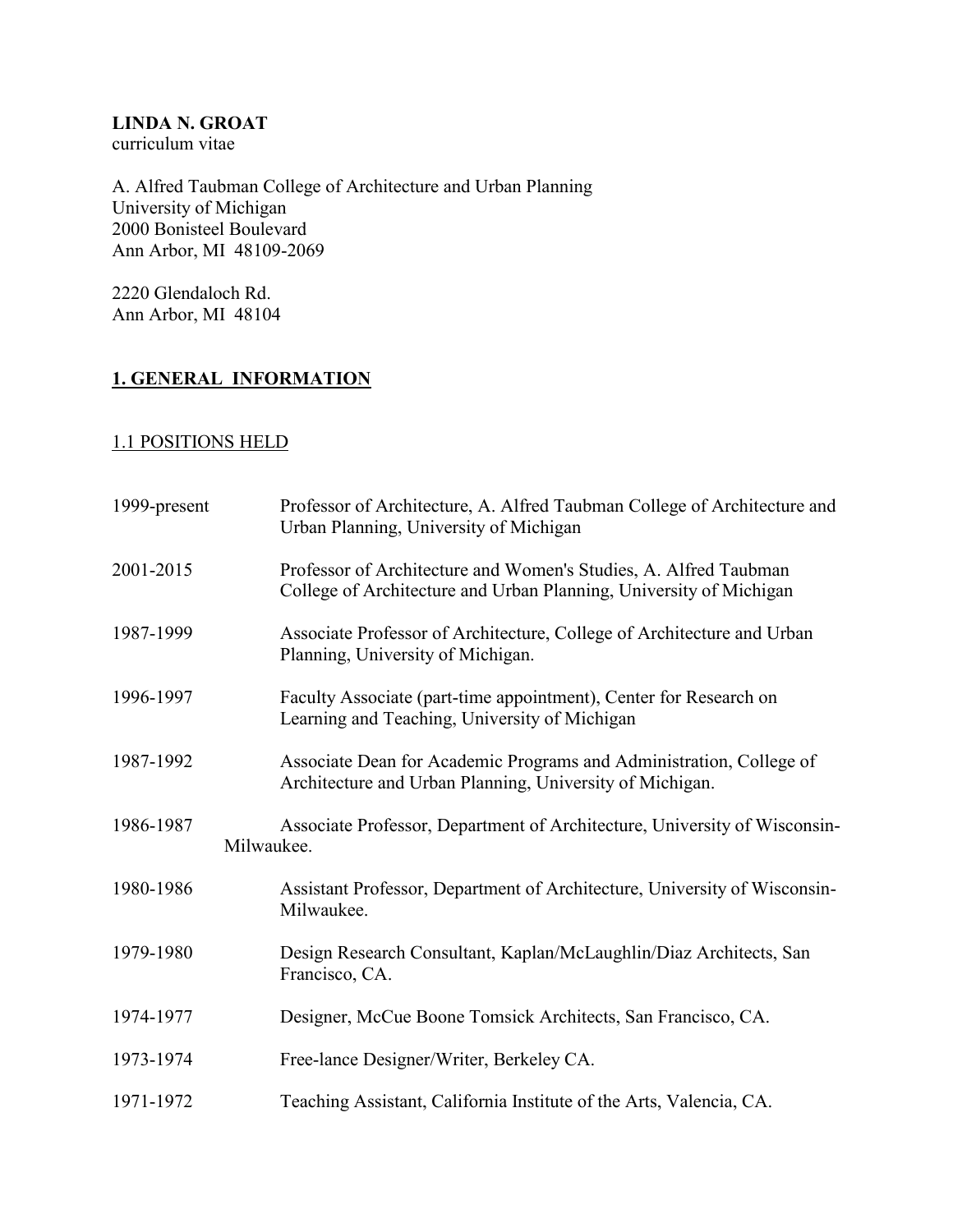1969-1970 Design Intern, Charles Moore Associates, New Haven, CT.

# 1.2 EDUCATION

| 1982-1985 | Ph. D. Environmental Psychology, University of Surrey, England.                    |
|-----------|------------------------------------------------------------------------------------|
| 1977-1979 | M. Sc. Environmental Psychology, University of Surrey, England.                    |
| 1970-1972 | M.F.A. Design, California Institute of the Arts, Valencia, CA.                     |
| 1968-1969 | M.A.T. (Master's of Arts in Teaching), History, Yale University, New<br>Haven, CT. |
| 1964-1968 | B.A. History, Connecticut College for Women, New London, CT.                       |

#### 1.3 CONTINUING EDUCATION

| 1994-1999 | Member, Seminar on Teaching, sponsored by the Provost's Office,<br>University of Michigan<br>Steering Committee, 1995-96                                                                                             |
|-----------|----------------------------------------------------------------------------------------------------------------------------------------------------------------------------------------------------------------------|
| 1996-1997 | Workshops at the Center for Research on Learning and Teaching,<br>University of Michigan: Fundamentals of Lecturing; Interactive Lecturing;<br>Teaching with Style; Using Groups; Gender, Authority and Credibility. |
| 1989      | Alumni Conference of the Bryn Mawr Summer Institute for Women in<br>Higher Education Administration, Oakland University, Rochester, MI.                                                                              |
| 1989      | Black and White Styles in Conflict, Human Resource Development,<br>University of Michigan, Ann Arbor, MI                                                                                                             |
| 1987      | Bryn Mawr Summer Institute for Women in Higher Education<br>Administration, Bryn Mawr College, Bryn Mawr, PA.                                                                                                        |
| 1983      | Teaching Enhancement Workshops (Lecture Techniques, Evaluating<br>Student Writing), Center for the Improvement of Instruction, University of<br>Wisconsin-Milwaukee, WI.                                             |
| 1969-1970 | Coursework in the M.F.A. program, Graphic Design Department, Yale<br>University, New Haven, CT.                                                                                                                      |

 $\_$  . The contribution of the contribution of the contribution of the contribution of the contribution of the contribution of the contribution of the contribution of the contribution of the contribution of the contributio

### **2. SCHOLARLY AND CREATIVE ACTIVITIES**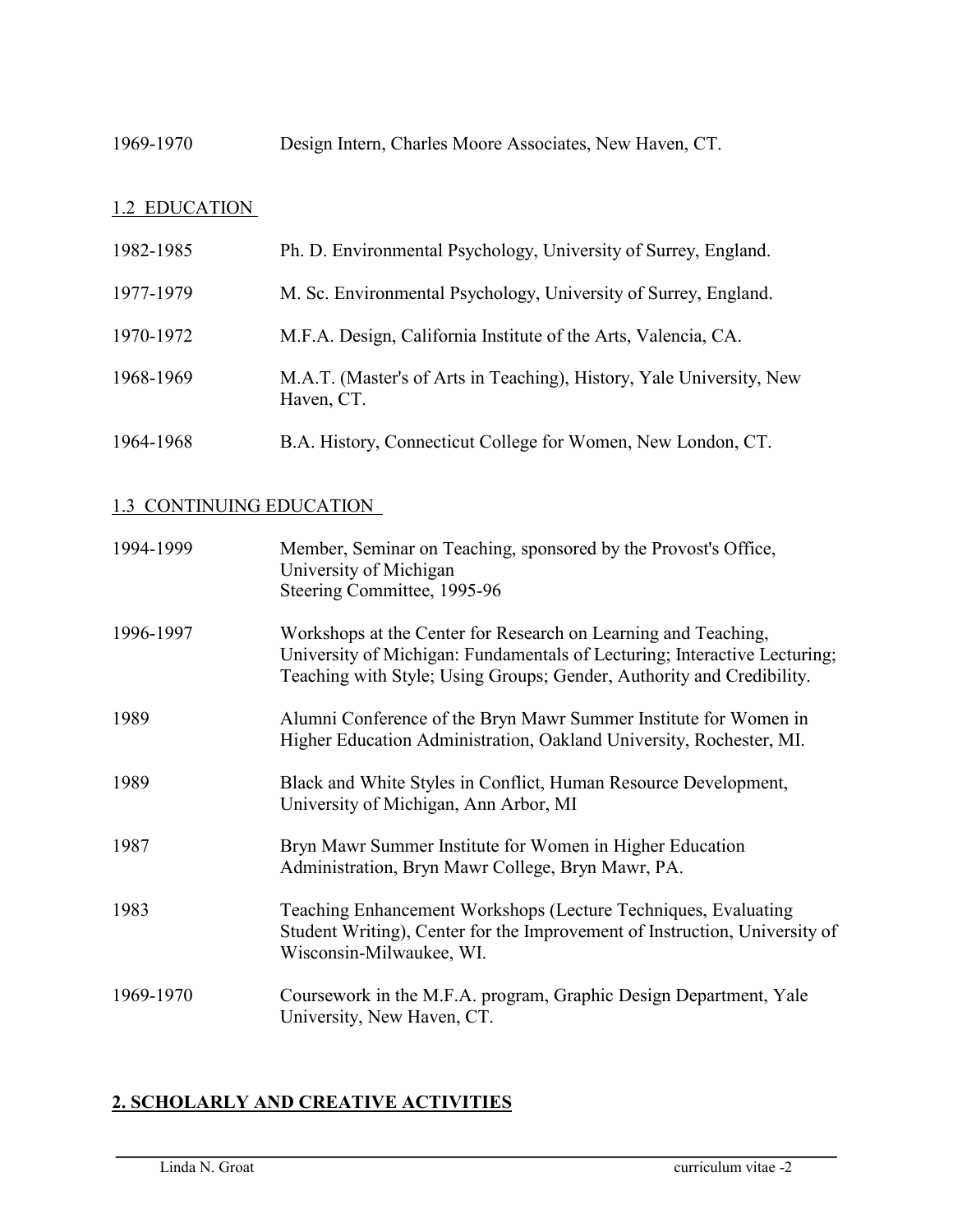### 2.1 PUBLICATIONS

#### 2.1.1 Books and Book Chapters

Brkovic Dodig M. and Groat, L. (eds.) *The Routledge Companion to Games in Architecture and Urban Planning: tools for design, teaching, and research.* New York: Routledge, 2020.

Brkovic Dodig, M. and Groat, L. "Chapter 1: Games in Architecture and Urban Planning? Game On!" In Brkovic Dodig M. and Groat, L. (eds.) *The Routledge Companion to Games in Architecture and Urban Planning: tools for design, teaching, and research.* New York: Routledge, 2020.

Groat, L. Niermann, M. Schermer. B. "The Multiple Sorting Task: its versatility and adaptability in research, teaching, and design." In Brkovic Dodig M. and Groat, L. (eds.) *The Routledge Companion to Games in Architecture and Urban Planning: tools for design, teaching, and research.* New York: Routledge, 2020.

Erfani, K. Brkovic Dodig, M. Groat, L. Mankouche, S. "An Interview with Steven Mankouche," In Brkovic Dodig M. and Groat, L. (eds.) *The Routledge Companion to Games in Architecture and Urban Planning: tools for design, teaching, and research.* New York: Routledge, 2020.

Groat, L. and Wang, D. *Online Manual for: Architectural Research Methods, second edition*. <http://www.wiley.com/WileyCDA/WileyTitle/productCd-0470908556.html> (Requires Wiley account for access.)

Groat, L. and Wang, D. *Architectural Research Methods*. New York, NY: John Wiley & Sons, (2002, second edition, 2013); Chinese Edition published in 2005, 2013; Persian editions, 2008; 2013.

Groat, L. and Ahrentzen, S. Alternative Visions of the Architecture Discipline: The Perspective of Faculty Women. In A. Piotrowski and J. Robinson (ed.) *The Discipline of Architecture.* Minneapolis, MN: University of Minnesota (2001).

Groat, L. "The Architect as Artist? Scientist? or Something Else? implications for architectural education," In K.D. Moore (ed.) *Culture—Meaning—Architecture: Critical Reflections on the work of Amos Rapoport.* Aldershot, UK: Ashgate, 2000.

Groat, L. "The Designer's Role: Serving, Educating or Cultivating the Client?" In P. Knox and P. Ozolins (eds.) *Design Professionals and the Built Environment: An Introduction*. Chichester, UK: John Wiley Ltd, 2000.

 $\_$  . The contribution of the contribution of the contribution of the contribution of the contribution of the contribution of the contribution of the contribution of the contribution of the contribution of the contributio

Groat, L. (ed.) (1995). *Giving Places Meaning.* London: Academic Press.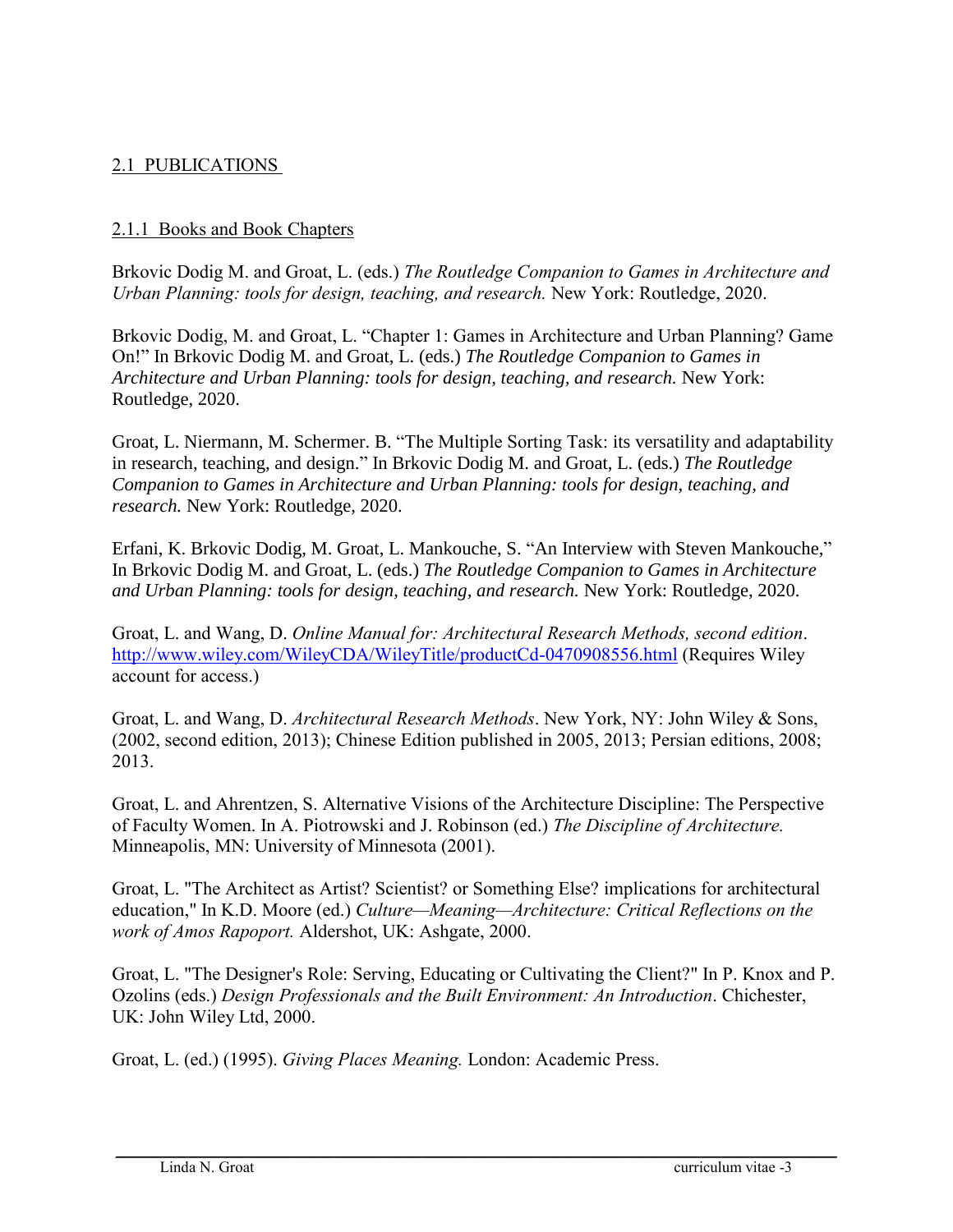Groat, L. (1995) "Introduction: Place, Aesthetic Evaluation, and Home," In Groat, L. (ed.) (1995). *Giving Places Meaning.* London: Academic Press, p. 1-26. .

Groat, L. (1994). Carbuncles, Columns, and Pyramids: Lay and Expert Evaluations of Contextual Design Strategies. In B. Scheer and W. Preiser (eds.) *Design Review: Challenging Urban Aesthetic Control,* pp. 156-164. New York: Chapman & Hall.

Groat, L. and Despres, C. (1991). The Significance of Architectural Theory for Environment-Behavior Research. In G. Moore and E. Zube (eds.), *Advances in Environment, Behavior, and Design: Vol. 3,* pp. 3-52. New York: Plenum Press.

Reviewed in: P. Hubbard (1992). *Journal of Environmental Psychology*, 12: 269-79. M. Symes (1991). *Advances in Environment, Behavior and Design, Vol. 3*: 103-111.

Groat, L. (1988). Contextual Compatibility in Architecture: An Issue of Personal Taste? In J. Nasar (ed.), *The Visual Quality of the Environment: Theory, Research and Application:* pp. 228-253*.* Cambridge, England: Cambridge University Press.

Reviewed in: D. Amadeo (1989). *Environment & Behavior*, 21: 781-786. C. Whitehead (1989). *Journal of Environmental Psychology,* 9: 257-68.

Groat, L. (1988). Contextual Compatibility in Architecture. In D. Canter, M. Krampen and D. Stea (eds.), *Ethnoscapes: Transactional Studies in Action and Place,* pp. 215-229. Aldershot, England: Gower Publishing.

Canter, D., Brown, J. and Groat, L., (1985). The Multiple Sorting Procedure. In M. Brenner, and D. Canter (eds.), *The Research Interview*, pp. 79-114. London, England: Academic Press.

#### 2.1.2 Articles

Groat, L. and Stern, L. (2000) Cultivating Organizational Values: A New Model for Workplace Planning, *The Journal for Quality and Participation,* 23:5, Winter, pp. 17-21.

 Republished (2002) 25:4 pp. 40-43, for a special issue on "maintaining values-based organizations. [This issue] presents a unique twist to the equation-how workplace design and planning affect strategic style, organizational culture, workplace practices, and employee performance."

Groat, L. (2000) Civic Meaning: The Role of Place, Typology and Design Values in Urbanism, *Carolina Planning,* Winter, pp. 13-25.

 $\_$  . The contribution of the contribution of the contribution of the contribution of the contribution of the contribution of the contribution of the contribution of the contribution of the contribution of the contributio

Montgomery, S. and Groat, L. (1998) "Learning Style Models and Their Implications for Teaching," CRLT Occasional Papers Series, University of Michigan.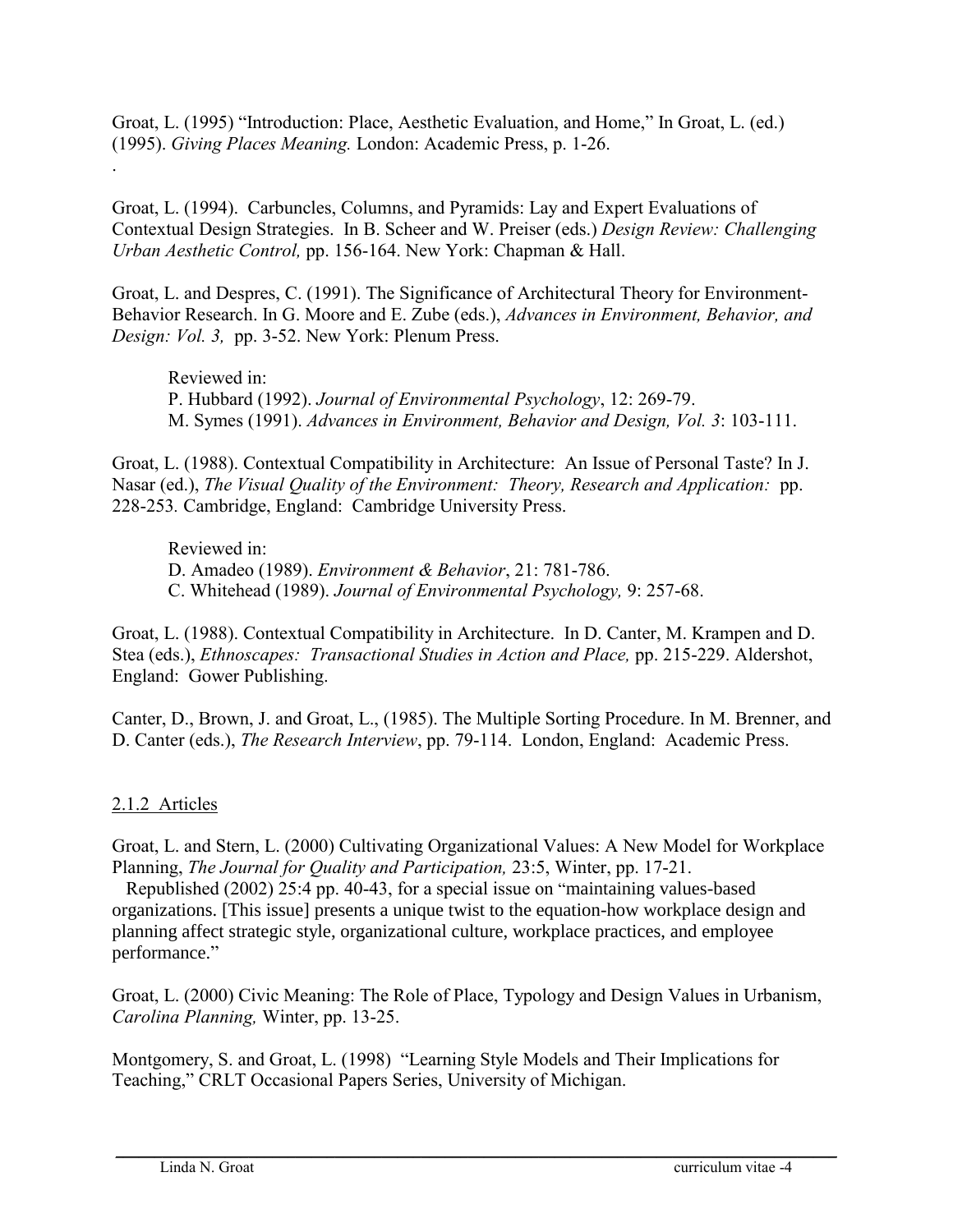Dutton, J., Groat, L., Hassinger, J., Lempert, L., and Riehl, C. Book review: Richardson's *Fields of Play, Qualitative Sociology*, 21:2, pp. 195-203.

Groat, L. and Ahrentzen, S. (1997) Voices for Change in Architectural Education: Seven Facets of Transformation from the Perspectives of Faculty Women, *Journal of Architectural Education*, Vol. 50/4, pp. 271-285.

Reviewed in: Jenkins, D. (1997) Women Faculty: Marginal ...or Transformational Leaders? *Women in Higher Education,* June, 1997, p. 19-20. Discussed in: Kaplan, M. "Letter to the Editor," *Journal of Architectural Education*, February, 1998, 51/3, p. 210. Bussel, A. (1995). Women in Architecture: Leveling the Playing Field, *Progressive Architecture*, November, 1995, p. 86 (based on earlier version of this material in a 1994 conference paper).

Groat, L. and Ahrentzen, S. (1996) Reconceptualizing Architectural Education for a More Diverse Future: Perceptions and Visions of Architectural Students, *Journal of Architectural Education,* Vol. 49/3, pp. 166-183.

#### Discussed in:

Seidler, J.J. (1996) A Building of Her Own: Women Architects are Changing Their Field, *US News and World Report,* October 14, 1996, p 68.

Boyer, E. and Mitgang, L. (1996) *Building Community: A New Future for Architecture Education and Practice.* Princeton, NJ: The Carnegie Foundation, pp. 100-101. Bussel, A. (1995). Women in Architecture: Leveling the Playing Field, *Progressive Architecture*, November, 1995, p. 86.

Dixon, J. (1994). Research Study: Architecture Students, sidebar to A White Gentleman's Profession, *Progressive Architecture,* November, 1994 (Synopsis of early findings of the NEA study of architecture students), p. 59.

In addition to my own presentations listed in section 2.3, research conclusions have been presented by:

Ahrentzen, S. (1997) Seeking Diversity in Architectural Education: Keynote address at the 4th Annual AIA Diversity Conference, Seattle, WA, August, 1997.

 $\_$  . The contribution of the contribution of the contribution of the contribution of the contribution of the contribution of the contribution of the contribution of the contribution of the contribution of the contributio

Groat, L. (1993). Architecture's Resistance to Diversity: A Matter of Theory as Much as Practice, *Journal of Architectural Education* 47/1, 3-10.

Groat, L. (1992). Rescuing Architecture from the Cul-de-Sac, *Journal of Architectural Education*, Vol. 45/3, 138-146.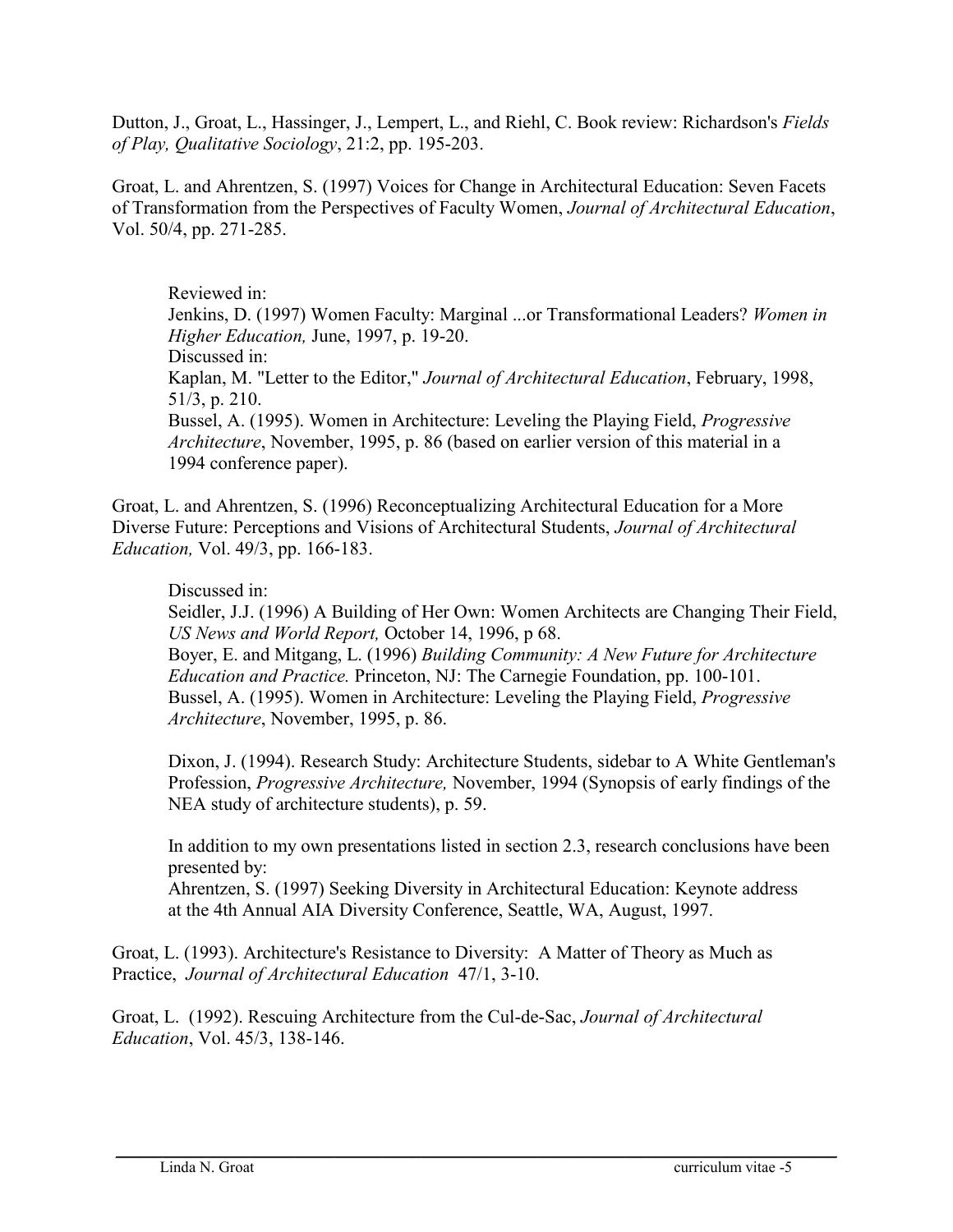Ahrentzen, S. and Groat, L. (1992). Rethinking Architectural Education: Patriarchal Conventions and Alternative Visions from the Perspective of Women Faculty, *Journal of Architectural and Planning Research,* 9/2, 95-111.

Discussed in:

Boyer, E. and Mitgang, L. (1996) *Building Community: A New Future for Architecture Education and Practice.* Princeton, NJ: The Carnegie Foundation, p. 97. Hirsch, J.(1994) A Case in Point: Architectural Education, *Women in Higher Education*, October, 1994, p.6.

Groat, L. (1987). Recent Developments in Architectural Theory: Implications for Empirical Research, *Journal of Environmental Psychology,* 7:1, 65-76.

Groat, L. (1984). Public Opinions of Contextual Fit, *Architecture: The AIA Journal,* November, 72-75.

Groat, L. (1983). Measuring the Fit of New to Old, *Architecture: The AIA Journal,* November, 58-61.

Reviewed in:

\_\_\_\_\_\_\_\_\_\_\_ (1984). Editorial, *Architecture Australia*, July, p. 23.

Groat, L. (1982). Meaning in Post-Modern Architecture: An Examination Using the Multiple Sorting Task, *Journal of Environmental Psychology,* 2:1, 3-22.

Groat, L. (1981). Meaning in Architecture: New Directions and Sources, *Journal of Environmental Psychology,* 1:1, March, 73-85.

McLaughlin, H., Groat, L., and Schwarz, K. (1980). Economics of Private Rooms Change, *Modern Healthcare,* May, 66-70.

Groat, L. and Canter, D. (1979). Does Post-Modern Architecture Communicate? *Progressive Architecture,* December, 84-87.

Groat, L. (1974). Letter from Berkeley, *Architecture Plus*, January/February, 92-95.

### 2.1.3 Refereed Conference Proceedings

Omidfar, A., Niermann, M. and Groat. L. (2015) The Use of Environmental Aesthetics in Subjective Evaluation of Daylight Quality in Office Buildings. Proceedings of the IES, Illuminating Engineering Society, Annual Conference, Indianapolis, IN.

Wang, D. and Groat, L. (1998) Towards an Interdisciplinary Theory of Place: Expanding Norberg-Schulz' Genius Loci with Concepts from Environmental Design Research and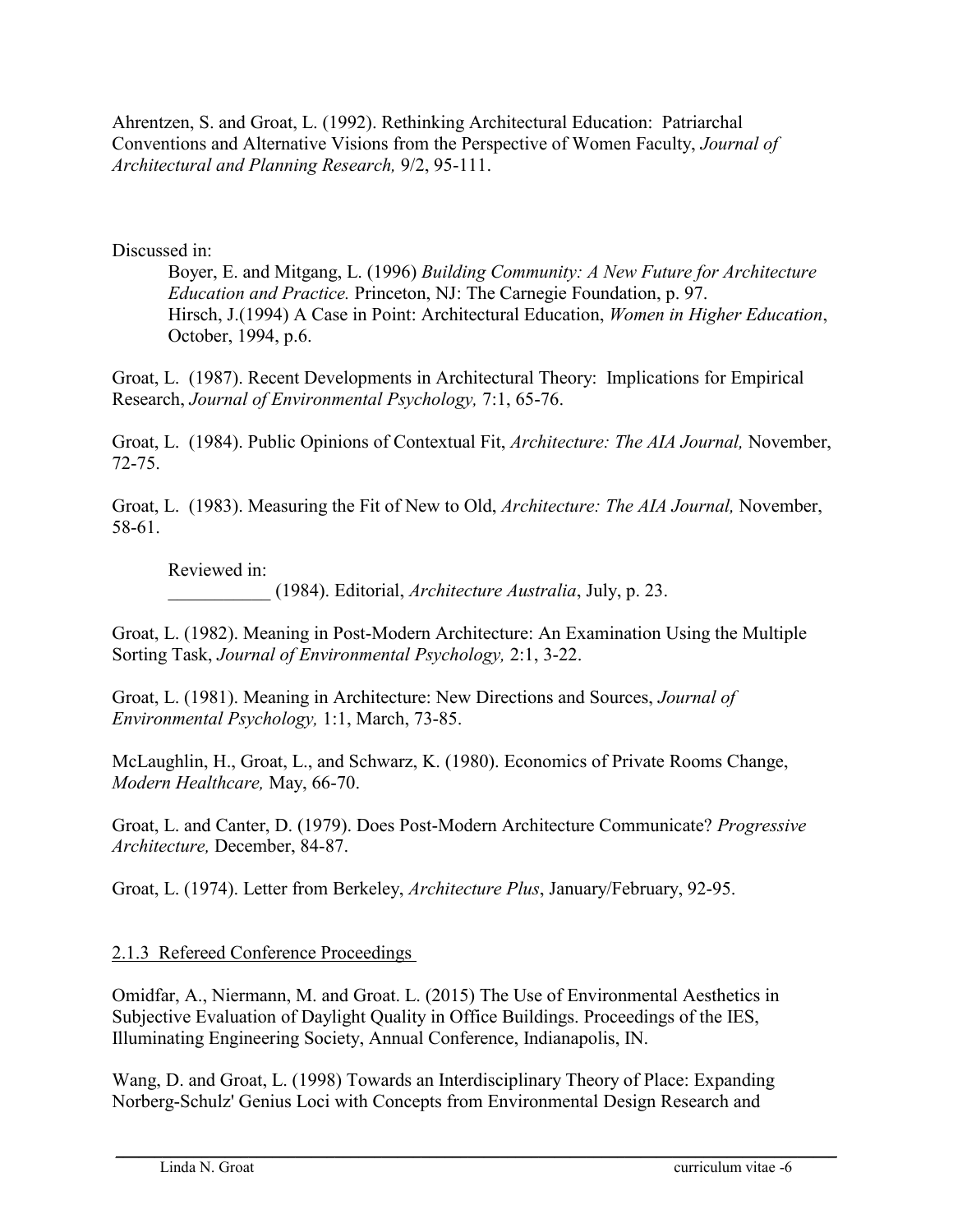Philosophy, *Proceedings of the Association of Collegiate Schools of Architecture.* Washington DC: ASCA.

Groat, L. (1997) Rethinking Architectural Education. *Proceedings of the Negotiating Architectural Education symposium.* Minneapolis, MN: College of Architecture and Landscape Architecture, University of Minnesota, pp. xvii-xxi.

Groat, L. (1995). Futures Both Bleak and Bright. In A. Seidel (ed.) *Proceedings of the Environmental Design Research Association Annual Conference.* Oklahoma City, OK: EDRA.

Groat, L. (1994). The Future of Architectural Education in the Post-Industrial World, *Proceedings of the ACSA East Central Regional Conference.* Southfield, MI: Lawrence Institute of Technology.

Groat, L. (1992). Reconceptualizing Architectural Education: The Necessity for a Culturalist Paradigm. In T. Donais, T. Boddy, and E. Kayari (eds.) *Architecture + Culture: Proceedings of the International Research Symposium,* pp. 259-264. Ottawa, Canada: Carleton University.

Terzides, C. and Groat, L. (1992). Architecture and Utopia in the Electronic Age. In T. Donais, T. Boddy, and E. Kayari (eds.) *Architecture + Culture: Proceedings of the International Research Symposium,* pp. 285-289. Ottawa, Canada: Carleton University (Co-author with doctoral student).

Groat, L. (1992). Challenges to Design Review: Complexities and Contradictions in Lay and Expert Perceptions of Compatibility Among Buildings. In B. Lightner and W. Preiser (eds.) *Proceedings of the International Symposium on Design Review,* pp. 79-90. Cincinnati, OH: University of Cincinnati.

Groat, L. (1991). Defining Liberal Education in the Context of Architectural Education. In D. Domer and K. Sprekelmeyer (eds.) *The Liberal Education of Architects: Proceedings of a Symposium sponsored by the Graham Foundation for Advanced Studies in the Fine Arts,* pp. 67- 69. Lawrence, KS: University of Kansas.

Reviewed in: H. Gottfried (1991-92). *The Structurist,* No. 31-32, pp. 148-150.

Groat, L. (1989). Teaching Contemporary Architectural Theory: + or - Critical Thinking. In J. Hancock and W. Miller (Eds.) *Debate and Dialogue: The Proceedings of the Association of Collegiate Schools of Architecture,* pp.153-57. Washington, DC: Association of Collegiate Schools of Architecture,.

Groat, L. (1989). Analyzing Compositional Principles in the Service of Environmental Design Research. In G. Hardie, R. Moore and H. Sanoff (eds.) *Changing Paradigms: The Proceedings of the 20th Conference of the Environmental Design Research Association,* pp. 33-40. Oklahoma City, OK: Environmental Design Research Association.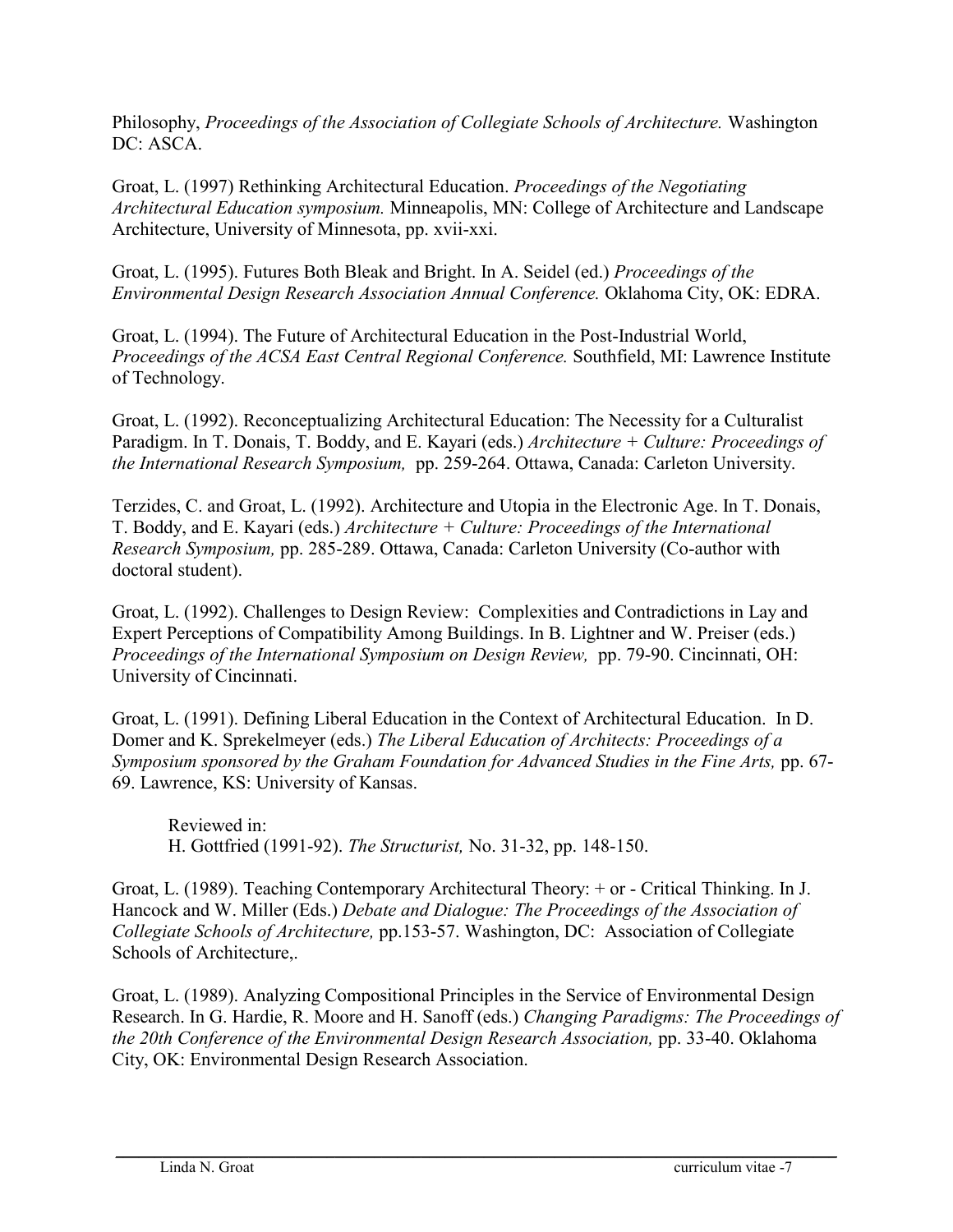Groat, L. (1987). Contextual Compatibility: An Issue of Composition, Not Replication. In T. Beeby and A. Plattus (ed.) *Architecture and Urbanism: The Proceedings of the Association of Collegiate Schools of Architecture,* pp. 317-322**.** Washington, DC: Association of Collegiate Schools of Architecture.

Groat, L. (1987). Typology: A Basis for Enhancing the Domain of Architectural Research. In *Proceedings of the Annual Research Conference of the AIA/ACSA Council on Architectural Research.* Washington, DC: Association of Collegiate Schools of Architecture.

Groat, L. (1987). The Crisis of the Public Realm: Implications for Design Research. In J. Harvey and D. Henning (eds.), *EDRA 1987: Proceedings of the 18th Annual Conference and the Environmental Design Research Association,* pp. 182-187. Washington DC: EDRA.

Groat, L. (1984). The Meaning of the Past in Built Form. In P. Heyer and S. Grabow (eds.), *Architecture and the Future: Proceedings of the 72nd Annual Meeting of the Association of Collegiate Schools of Architecture,* pp. 271-279. Washington, DC: Association of Collegiate Schools of Architecture.

Groat, L. (1983). The Past and Future of Research on Meaning in Architecture. In D. Amadeo, J. Griffin, and J. Potter (eds.), *EDRA 1983: Proceedings of the 14th Annual Conference of the Environmental Design Research Association,* pp. 29-35. Washington, DC: EDRA.

Reviewed in: D. Amadeo et al (1983). Editorial Comments, *EDRA 1983: Proceedings.*

Groat, L. (1983). Environmental Meaning: The Problem of Contextual Fit. In D. Amadeo, J. Griffin, and J. Potter (eds.), *EDRA 1983: Proceedings of the 14th Annual Conference of the Environmental Design Research Association,* pp. 154-161. Washington, DC: EDRA.

#### 2.1.4 Monographs

Groat, L. (ed.) (1991). *Post-Professional and Doctoral Education in Architecture.* Ann Arbor, MI: College of Architecture and Urban Planning. (Publication sponsored by the Graham Foundation for Advanced Studies in the Fine Arts and distributed to all architecture schools.)

Groat, L. (ed.) (1989). *Defining Architecture: An Autonomous or Interdisciplinary Endeavor? Proceedings of the 1989 ACSA East Central Regional Conference*. Ann Arbor, MI: College of Architecture and Urban Planning.

 $\_$  . The contribution of the contribution of the contribution of the contribution of the contribution of the contribution of the contribution of the contribution of the contribution of the contribution of the contributio

Reviewed in: E. Wolner (1990). *Journal of Architectural Education,* 43:2, 54-55.

#### Minor Publications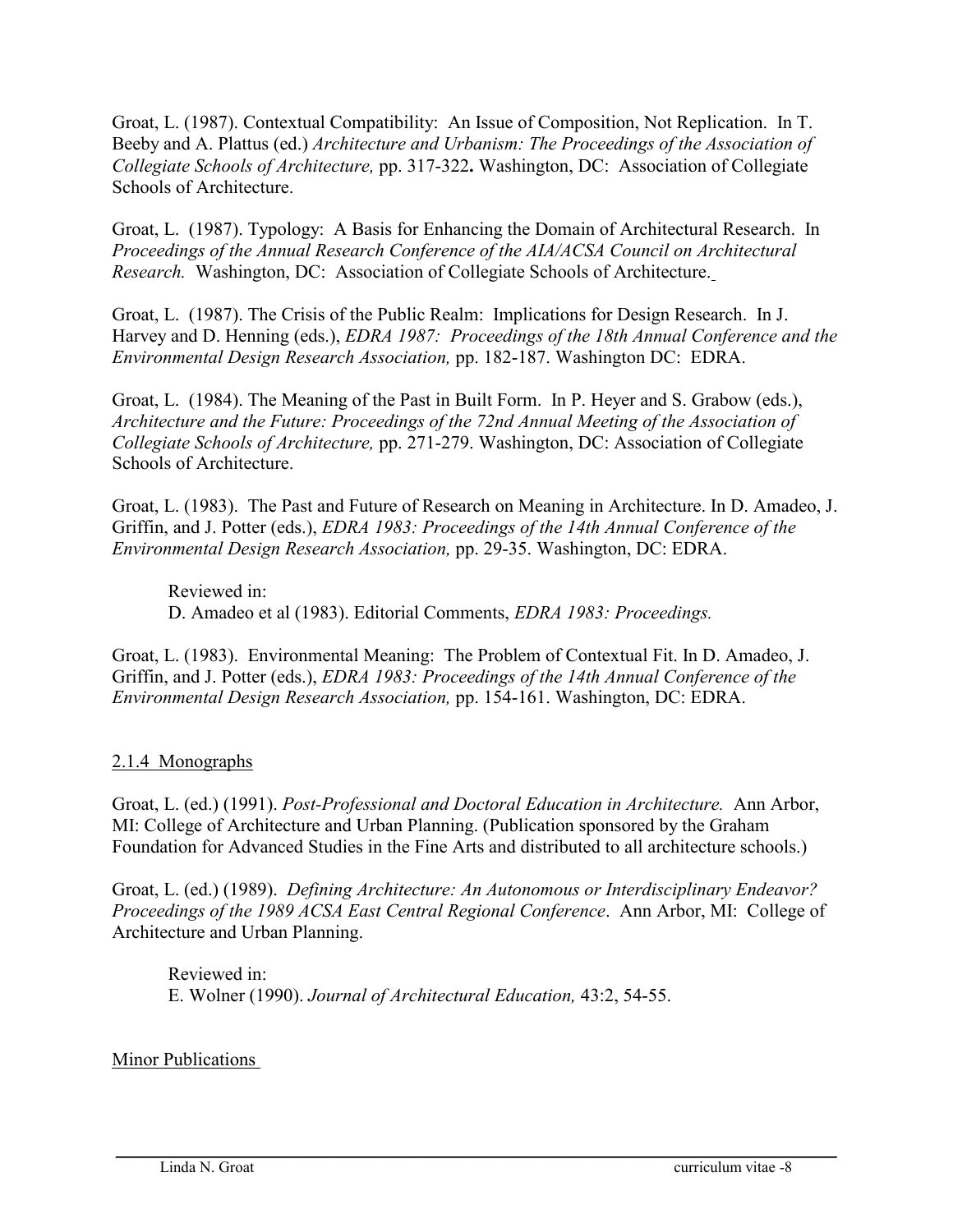Groat, L. and Stern, L. (2000) Values and a New City Hall, *The Ann Arbor News,* November 4, 2000, p. B11.

Groat,L., Schermer, B. and Wang, D. (1998) Arch 316: Design Fundamentals. In G. Bizios (ed.) *Architecture Reading Lists and Course Outlines, Vol. 4* (Chapel Hill:, NC: Eno River Press).

Groat, L. and Sutton, S. (1996) Excellence in Architecture: A Self-Assessment and Visioning Process for Architectural Curricula." In S. Ahrentzen and J. McCoy (eds.) Doing diversity: A Compendium of Architectural Courses Addressing Diversity Issues in Architecture. Washington:DC: Association of Collegiate Schools of Architecture, pp. 71-75.

Groat, L. (1994) Arch 509: Creating Places. In G. Bizios (ed.) *Architecture Reading Lists and Course Outlines*, *Vol. 3* (Chapel Hill, NC: Eno River Press).

Groat, L. (1993). Research in Academics and Practice, Institutional Frameworks 2: The University of Michigan, *Harvard Architectural Review*, Vol 9, pp. 118-119. New York: Rizzoli.

Ahrentzen, S. and Groat, L. (1992). Women Architects in the Academic and Professional Context,

*Design Book Review,* Vol. 25, Summer, pp. 10-11. (Excerpted from S. Ahrentzen and L. Groat, *Status of Faculty Women in Architecture: Results and Recommendations*. Washington, DC: Association of Colleagiate Schools of Architecture, 1990.)

Groat, L. (1989). Beyond Comprehensive: Creating a College That Is More Than the Sum of Its Parts, *Portico,* Vol. 6, No. 1, Fall, p. 4.

Groat, L. (1984). Book review: Architecture and the Crisis of Modern Science (A. Perez-Gomez). *Journal of Environmental Psychology,* 4(2), 183-187.

### 2.1.6 Design Project Publications

"IBM Santa Teresa Laboratory." *Print Casebooks 3: The Best of Environmental Graphics,* 1978/ 79, (project manager for environmental graphics).

Temko, A. "IBM's New Palace of Technology." *San Francisco Chronicle,* June 26, 1978, (member of design team).

"Honor Awards, 1978." *AIA Journal*, mid-May, 1978, (Member of design team, with primary responsibility for color design and materials specification).

"IBM's Santa Teresa Laboratory." *Architectural Record,* August, 1977, pp. 99-104, (Member of design team, with primary responsibility for color design and materials specification).

"Color is the Signal." *Domus,* November, 1970, p. 22, (Sole designer of supergraphic design).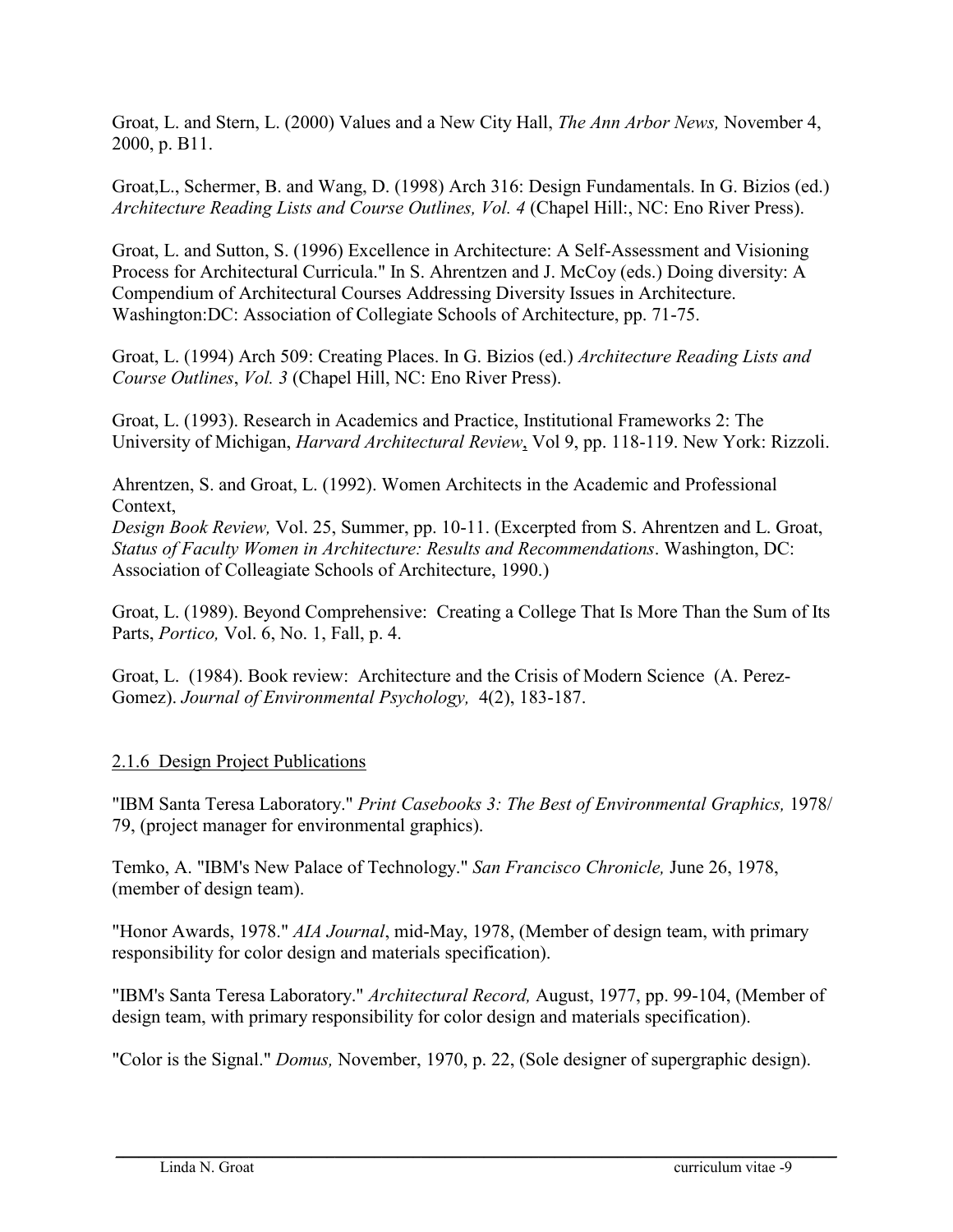2.1.7 Theses

Groat, L. (1985). *Contextual Compatibility in Architecture: A Study of Environmental Meaning,*  Ph.D. dissertation, University of Surrey, 418 pp.

Groat, L. (1979). *A Study of Meaning in Contemporary Architecture: Do Post-Modern Buildings Really Exist for Anyone Besides Architectural Critics*? M.Sc. thesis, University of Surrey, 223 pp.

#### 2.1.8 Reports of Administrative and Professional Work

*Code of Conduct for Diversity in Architectural Education*. Washington, DC: Association of Collegiate Schools of Architecture, 1994 (Co-author, as chair of task force, distributed to all architectural faculty members).

Discussed in: Boyer, E. and Mitgang, L. (1996) *Building Community: A New Future for Architecture Education and Practice.* Princeton, NJ: The Carnegie Foundation.

Proposal for the Transfer of the Ph.D. Program in Urban, Technological and Environmental Planning (UTEP), College of Architecture and Urban Planning, University of Michigan, January, 1989 (Co-author).

Proposal for Revisions to the Doctoral Program in Architecture. Ann Arbor, MI: College of Architecture and Urban Planning, University of Michigan, February, 1989 (Co-author).

Strategic Planning Report, College of Architecture and Urban Planning, University of Michigan, June, 1988 (Primary author, excluding section 3.4, Financial Resources).

#### 2.1.9 Work in Progress

Dodig, M.B. and Groat L.N. Initiation of work on a solicited book chapter on place experience, a focus of much of the first decade of my research and the basis for my course Theorizing Place.

Groat, L. "Canter's Model of Place: It's Enduring Value for Teaching and Research," Chapter developed for D. Youngs (ed.) *Psychology That Counts: Readings in Applied Psychology*, Aldershot, UK: Ashgate, accepted for inclusion, publication not confirmed; will resubmit to peer-reviewed journal if book publication is not confirmed.

 $\_$  . The contribution of the contribution of the contribution of the contribution of the contribution of the contribution of the contribution of the contribution of the contribution of the contribution of the contributio

#### 2.2 SPONSORED RESEARCH

#### 2.2.1 Grants Received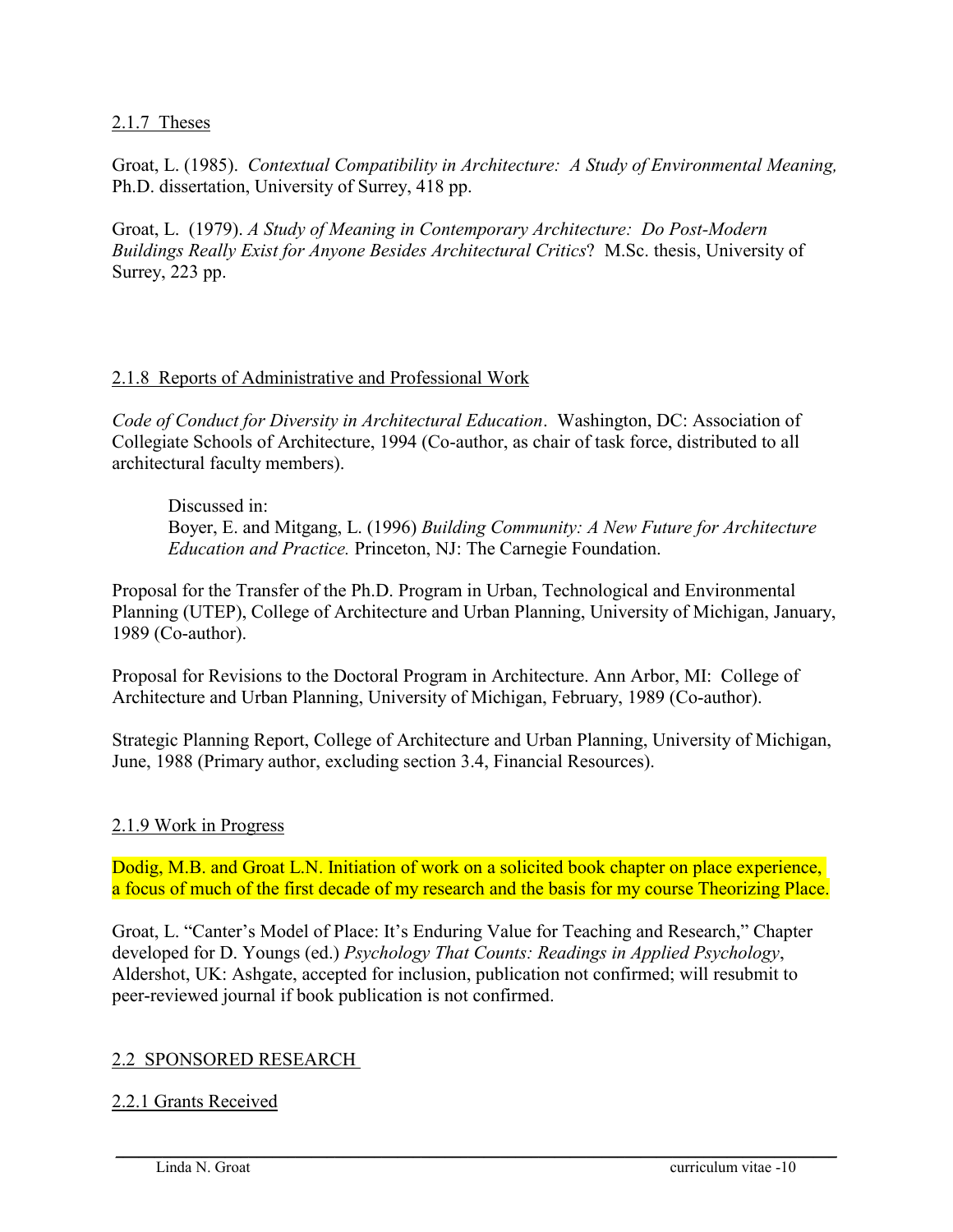Groat, L. (2018) *Publication Subvention Grant for The Routledge Companion for Games in Architecture and Urban Planning: tools for design, teaching and research,* (Routledge), Office of Research Faculty Grants and Awards Program, U-M, \$3514.00; and Taubman College of Architecture and Urban Planning, U-M, \$3514.00.

Groat, L. (2012-2013) Publication Subvention Grant for *, Architectural Research Methods, 2nd Edition*, (Wiley), Office of the Vice-President for Research, U-M, \$2000.00; and Taubman College of Architecture and Urban Planning, U-M, \$2800.00.

Groat, L. (2010) "A New Edition of *Research Methods in Architecture*," Rackham, Graduate School Spring/Summer Research Grant, University of Michigan, \$6000.00.

Chamberlin, J. and Groat, L. (2005-6) "Socialization of Students in Architecture," and Doctoral Program and Professional Program evaluations, funding received from Program Chairs, Taubman College of Architecture and Urban Planning, \$3600.00.

Groat, L. (2005), "Civic Meaning in Gated and New Urbanist Communities in the US and Turkey," Rackham, Graduate School Spring/Summer Research Grant, University of Michigan, \$4000.00.

Groat, L. and Lusk, A. (2002-3) "Designing for a Healthy America," J.M. Kaplan Fund, \$5000.00.

Groat, L. and Lusk, A. (2002) "Dissemination of Bus and Bus Stop Design Research," Ann Arbor Transportation Authority (AATA), \$4000.00.

Groat, L. (2001), Publication subvention Grant for *Architectural Research Methods* (Wiley), Office of The Vice-President for Research, U-M, \$1000.00; Doctoral Program, Taubman College of Architecture and Urban Planning, \$614.75.

Groat, L. (2000), Manuscript Development Support for Architectural Research Methods (Wiley), Office of the Provost, U-M, Discretionary funds to support research assistant, \$3000.00.

Hassinger, J. Groat, L. and Reed, B. (2000) "Women Talking Work and Diversity: Preparing Women Professionals for the Twenty-first Century," Gilbert Whitaker Fund for the Improvement of Teaching (Center for Research on Learning and Teaching and the Provost's Office, U-M), a second stage award based on the outcome of the 1999 grant of the same name, \$25,000, WTW pilot course during winter 2002.

Groat, L. (1999) "The Hidden Value of Relational in Architectural Education: the Contributions of Women Faculty," Seed Grant Program, Institute for Research on Women and Gender, U-M, \$1300, continuing analyses ongoing.

Groat, L. and Lusk, A. (1999) "Personal Safety and the Related Issues the Use of Urban Transit Buses," Ann Arbor Transit Authority, \$16,549, provided tuition and stipend for doctoral student.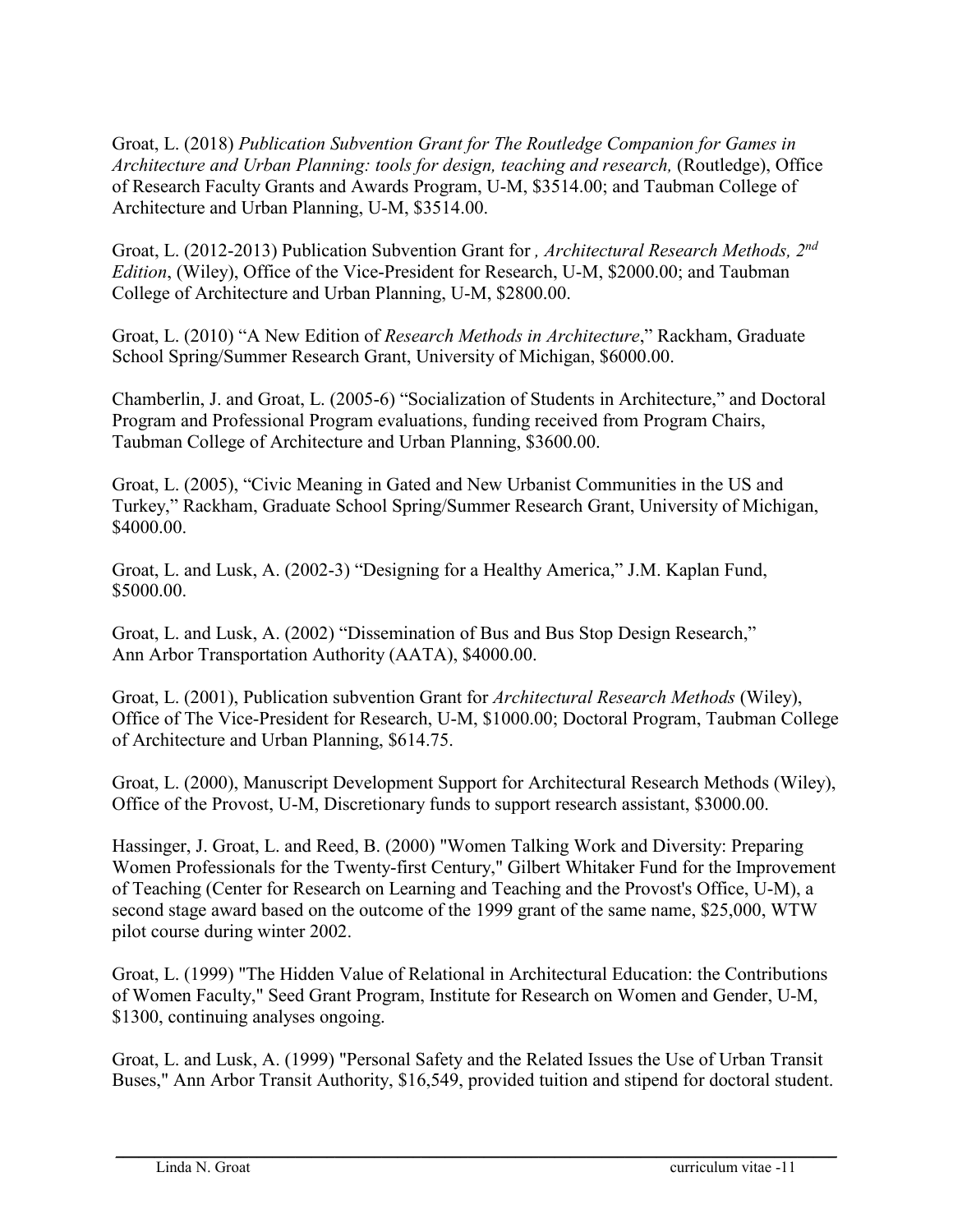Hassinger, J., Groat, L. and Reed, B. (1999) "Women Talking Work and Diversity: Preparing Women Professionals for the Twenty-first Century," Gilbert Whitaker Fund for the Improvement of Teaching (Center for Research on Learning and Teaching, U-M), \$5000.00.

Groat, L. and Lusk, A. (1998) "Personal Safety and the Related Issues Affecting the Use of Urban Transit Buses," Great Alkes Center for Truck Transportation Research (U-M) and Ann Arbor Transit Authority, \$39,500. Provides tuition and stipend for doctoral student's research.

Groat, L. (1998) "The Hidden Value of Relational Practice in Architectural Education: The Contributions of Faculty Women," Spring/Summer Research Grant, Horace H. Rackham School of Graduate Studies, \$3000.00.

Groat, L. (1996) "The Studio Model: Opportunities and Challenges in Architecture and Other Fields," Faculty Associate award, 1996-97, Center for Research on Learning and Teaching, University of Michigan, release time provide by CRLT.

Groat, L. and Sutton, S. (1996) "Excellence in Architecture," a semester-long project including student/faculty workshops, symposium of external speakers, and survey of architecture program students, Whitaker Fund for the Improvement of Teaching, University of Michigan, \$5000.00.

Groat, L. (1995) Career Development Fund for Faculty Women (for faculty women whose time has been disproportionately allocated to service and/or teaching assignments), Office of the Provost, University of Michigan, \$5000.00.

Ahrentzen, S. and Groat, L. (1992). *Uncovering the Hidden Curriculum in Architectural Education for Women and Minorities,*" National Endowment for the Arts, \$30,000. (Two proposals previously submitted in 12/91.)

Groat, L. (1992). Faculty Recognition Award, Horace H. Rackham School of Graduate Studies and Office of the Vice President for Research, University of Michigan, \$3,000.

Groat, L. and Ahrentzen, S. (1991). *Myth, Reality and Alternative Visions in Architectural Education: The Hidden Voices of Women Faculty,* Graham Foundation for Advanced Studies in the Fine Arts, 1991, \$9,646.

Groat, L. (1992). Supplemental funding for the Graham Foundation study cited above. Office of the Vice President for Research, University of Michigan, \$3400.

Groat, L. (1991). *Architectural Symbolism in Post-Modern Culture,* Doctoral Program Research Partnership, University of Michigan, 1991, \$4,000.

Groat, L. and Ahrentzen, S. (1991). *Status of Faculty Women in Architecture.* Association of Collegiate Schools of Architecture, University of Wisconsin-Milwaukee, and University of Michigan, 1990-1991, \$14,953.

Groat, L. (1982). *A Study of Contextual Fit in Architecture*. National Endowment for the Arts, Design Arts Program, \$22,000.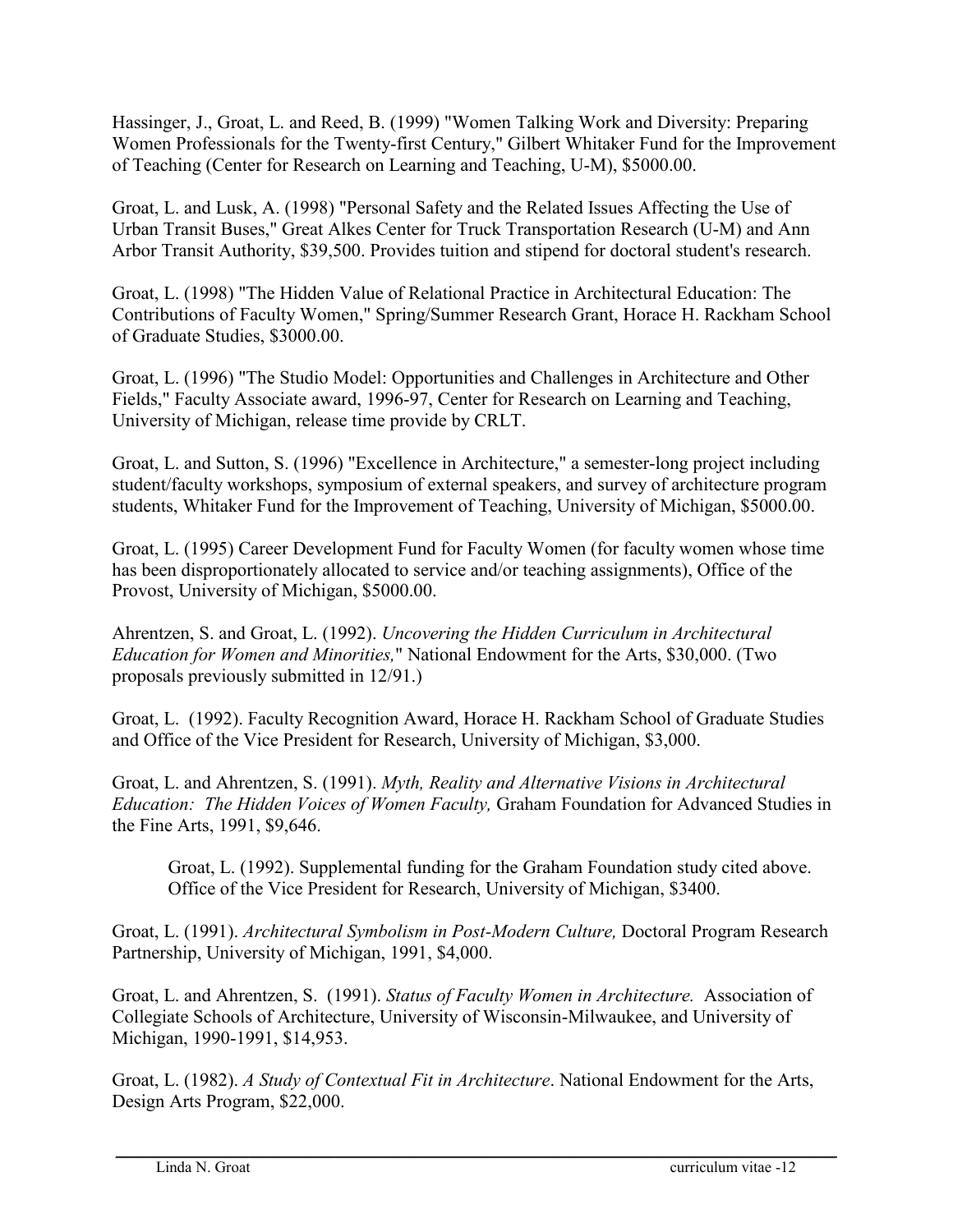Groat, L. (1981). *Contextual in Architecture.* Research Incentive Program, University of Wisconsin-Milwaukee, \$2,500.

#### 2.2.2 Reports of Completed Research

Ahrentzen, S. and Groat, L. (1994). *Uncovering the Hidden Curriculum in Architectural Education for Women and Minorities: Final Report to National Endowment for the Arts.* Milwaukee: WI: University of Wisconsin-Milwaukee, 97 pp.

Groat, L. and Ahrentzen, S. (1994). *Myth Reality and Alternative Visions in Architectural Education: Final Report to the Graham Foundation.* Ann Arbor, MI: University of Michigan.

Ahrentzen, S. and Groat, L. (1990). *Status of Faculty Women in Architecture Schools: Survey Results and Recommendations, Final Report.* Washington, D.C.: Associate of Collegiate Schools of Architecture.

Discussed in: Hirsch, J.(1994) A Case in Point: Architectural Education, *Women in Higher Education*, October, 1994, p.6.

Excerpted in: Ahrentzen, S. and Groat, L. (1992). Women Architects in the Academic and Professional Context, *Design Book Review,* Vol. 25, Summer, pp. 10-11.

Groat, L. (1984). *Contextual Compatibility in Architecture: An Investigation of Non-Designers' Conceptualizations.* Milwaukee: University of Wisconsin-Milwaukee, Center for Architecture and Urban Planning Research.

### 2.3 PRESENTATIONS AND LECTURES

#### 2.3.1 Peer-Reviewed Papers and Presentations at Academic/ Professional Meetings

Groat, L. "The Distinctive and Complementary Relation between Design and Research," paper presentation for a symposium titled Enriching Environmental Design Research for the Environmental Design Research Association, Providence, RI, May, 2013.

Groat, L. and Stern, L. "Cultivating Client Values: A New Model for Workplace Designers," NEOCON, Chicago, IL, June, 2001.

Kim, J. and Groat, L. "Community Identity in Neotraditional and Conventional Suburban Developments," for a symposium on Urban Design Aesthetics, Environmental Design Research Association, San Francisco, May, 2000 (presented by J. Kim).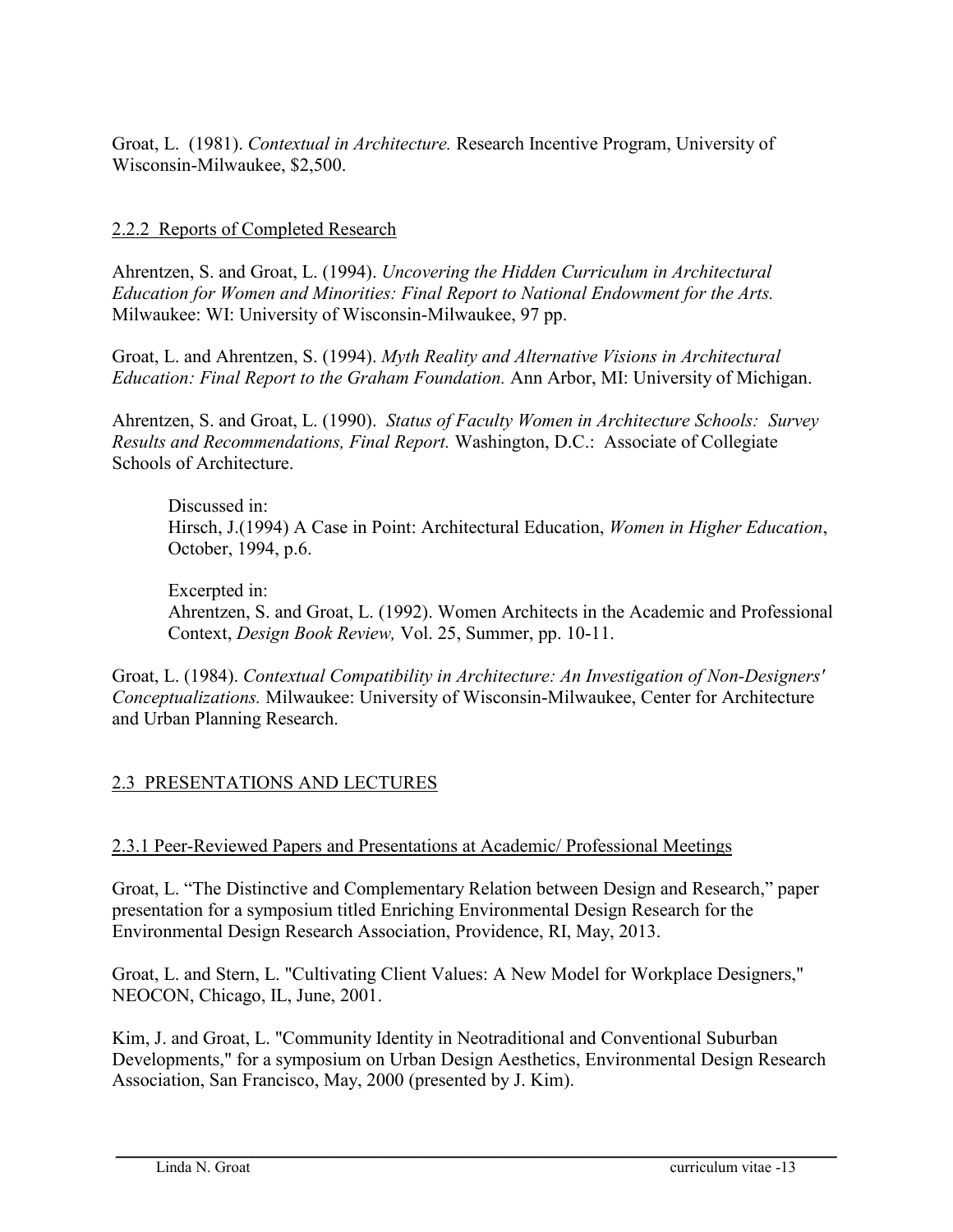Linker, M., Dutton, J., Feldman, M., Groat, L., Hassinger, J., Lempert, L. and Reed, B., "Finding 'Safe Space' in the Academy," 13th Annual international Conference on Women in Higher Education, New Orleans, January, 2000 (presented by M. Linker).

Groat, L. and Stern, L. "Creating a Physical Environment that Fosters Your Organizational Values," the 1999 International Conference on Business and Consciousness, Acapulco, Mexico, November, 1999.

Lusk, A. and Groat, L. "Bus Riders' Perceptions of Personal Safety: Investigating the Effect of Bus and Bus Design Modifications, " Association of Collegiate Schools of Planning, Chicago, October, 1999 (presented by A. Lusk).

Groat, L. and Stern, L. "The Business School Alliance: Enhancing the Role of E&B in Architectural Curricula," a paper presentation for the Environmental Design Research Association Conference, Orlando FL, June, 1999.

Groat, L. (session organizer), Ahrentzen, S. and Anthony, K., "Celebrating Multiple Diversities in Education and Practice," a special focus session for the Association of Collegiate Schools of Architecture Annual Meeting, *Legacy and Aspirations: Considering the Future of Architectural Education,* Minneapolis, March, 1999.

Wang, D. and Groat, L. May, 1998, Towards an Interdisciplinary Theory of Place: Expanding Norberg-Schulz' Genius Loci with Concepts from Environmental Design Research and Philosophy, International Conference of the Association of Collegiate Schools of Architecture, Rio de Janeiro, Brazil.

Anthony, K, and Groat, L. March, 1998, Buildings and Broads: Gender & Culture of Architectural Education and Practice, Environmental Design Research Association Conference, St. Louis, MO.

Groat, L. April, 1997. Teaching and Learning Styles in Architectural Education, a symposium titled Negotiating Architectural Education, College of Architecture and Landscape Architecture, University of Minnesota, Minneapolis, MN.

Groat, L. April 1994. Alternative Visions of the Architectural Discipline: The Perspectives of Faculty Women. (Symposium: Architectural Knowledge Structures, Studio and Sex) Knowledges: Production, Distribution, Revision. University of Minnesota, Minneapolis, MN.

Groat, L. October, 1992. Reconceptualizing Architectural Education: The Necessity for a Culturalist Paradigm, International Research Symposium on Architecture + Culture, Carleton University, Ottawa, Canada,.

Terzides C. and Groat, L. October, 1992. Architecture and Utopia in the Electronic Age, International Research Symposium on Architecture + Culture, Carleton University, Ottawa, Canada (Presented by Groat since Terzides unable to attend).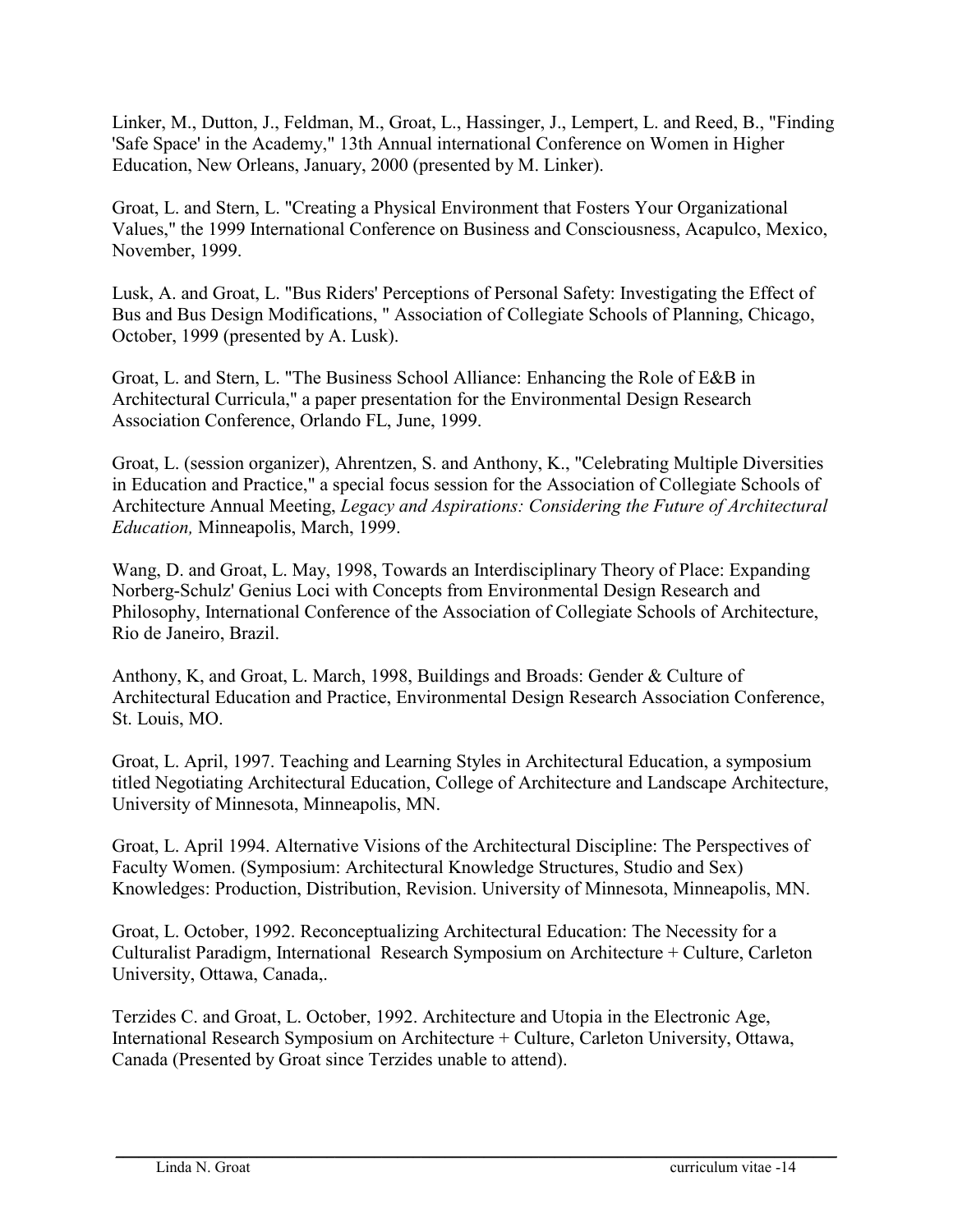Groat, L. October, 1992. Challenges to Design Review: Complexities and Contradictions in Lay and Expert Perceptions of Compatibility Among Buildings, International Symposium on Design Review, University of Cincinnati, Cincinnati, OH.

Groat, L. April, 1992. The Isolating Atmosphere: A Myopic Vision of the Architectural Act. (Workshop: Gender, Race, Culture, and Ethnicity in Architectural Education) Environmental Design Research Association Annual Conference, Boulder, CO.

Groat, L. April, 1992. Socio-Environmental Studies at the University of Michigan, (Workshop co-organizer with Robert Marans and presenter: Evolving Roles of Socio-Environmental Studies in Architectural Education) Environmental Design Research Association Annual Conference, Boulder, CO.

Moore, G. and Groat, L. March, 1991. Toward the Integration of EBS and Design Theories. (Workshop co-organizer and commentator, R. Marans chaired as our substitute) Environmental Design Research Association Annual Conference, Oaxtepec, Mexico.

Groat, L. and Ahrentzen, S. January, 1991. Women in Architectural Education. Fourth Annual International Conference on Women in Higher Education, Hilton Head, SC.

Groat, L. August, 1989. Identity in Deconstructivist Architecture. (Symposium: Changing Images of Identity: Gender, Architecture, Art) Annual Convention of the American Psychological Association, New Orleans, LA.

Groat, L. April, 1989. Analyzing Compositional Principles in the Service of Environmental Design Research. (Symposium organizer and presenter: Architectural Theory as a Basis for Environmental Design Research: An Emerging Paradigm?) Environmental Design Research Association Annual Conference, Black Mountain, NC.

Groat, L. April, 1989. Invited Commentator. (Symposium: A Phenomenological Approach to Environmental Design Research) Environmental Design Research Association Annual Conference, Black Mountain, NC.

Groat, L. April, 1989. Defining the Scope of Architectural Research. (Symposium: What is Scholarship in Environmental Design) Environmental Design Research Association Annual Conference, Black Mountain, NC.

Groat, L. March, 1989. Teaching Contemporary Architectural Theory: + or - Critical Thinking. Annual Meeting of the Association of Collegiate Schools of Architecture, Chicago, IL.

Groat, L. August, 1988. Dual Coding in Post-Modern Architecture: Expert and Non-Expert Interpretations. (Symposium: Architecture, Art and Identity) Annual Convention of the American Psychological Association, Atlanta, GA.

Groat, L. July, 1988. The Significance of Architectural Theory for Environmental Design Research. (Symposium: Environment, Behavior and Design Theory) The International Association for the Study of People and Their Physical Surroundings, Delft, The Netherlands.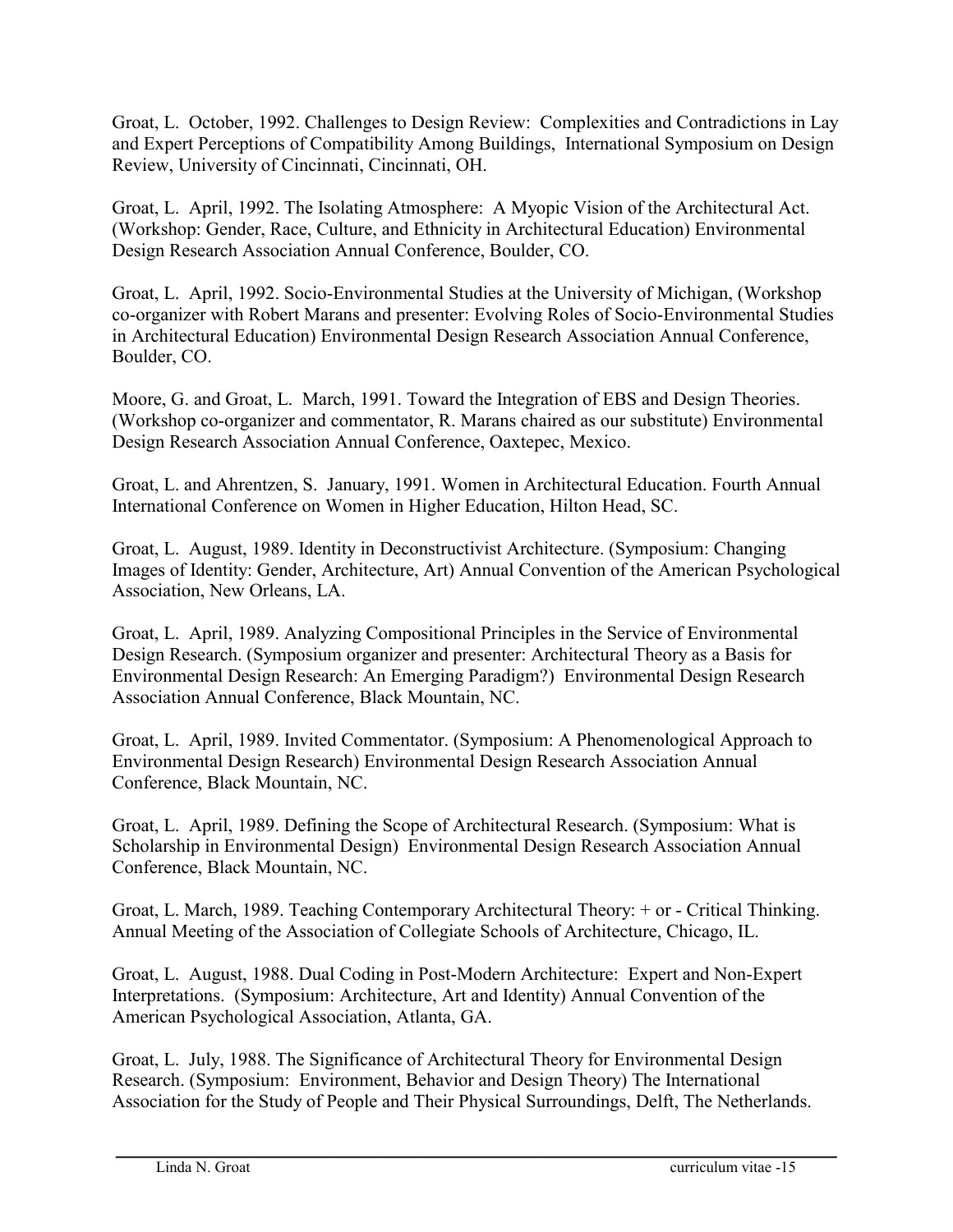Groat, L. November, 1987. Typology: A Basis for Enhancing the Domain of Architectural Research. Annual Research Conference of the AIA/ACSA Council on Architectural Research, Boston, MA.

Groat, L. May, 1987. The Crisis of the Public Realm: Implications for Design Research. Environmental Design Research Association Annual Conference Conference, Ottawa, Canada.

Groat, L. May, 1987. Architectural Theory as a Basis for Environmental Design Research. (Workshop: Environment-Behavior and Design Theories: Foundations for Architectural Research) Environmental Design Research Association Annual Conference, Ottawa, Canada.

Groat, L. May, 1987. Lay and Professional Concepts of Type. (Workshop: Different Meanings and Applications of the Concept of Building Type) Environmental Design Research Association Annual Conference, Ottawa, Canada.

Groat, L. March, 1987. Contextual Compatibility: An Issue of Composition, Not Replication. Annual Meeting of the Association of Collegiate Schools of Architecture, Los Angeles, CA.

Groat, L. May, 1986. Contextual Compatibility: A Study of Meaning in the Urban Environment. National Meeting of the Association of American Geographers, Minneapolis, MN.

Groat, L. 1985. Non-Designers' Conceptualizations of Contextual Fit: Three Case (Symposium organizer and presenter: Environmental Meaning--Case Studies of Contextual Fit in the Urban Landscape) The Environmental Design Research Association Annual Conference, New York, NY.

Groat, L. 1985. The Integrative Design Studio: Merging Programming and Design Process. (Workshop: Integrating Teaching of Programming with Architectural Design Process) Environmental Design Research Association Annual Conference, New York, NY.

Groat, L. 1984. Strategies for Contextual Design: A Partial Order Scalogram Analysis. International Association for the Study of People and Their Physical Surroundings, Berlin, Germany.

Groat, L. 1983. The Past and Future of Research on Meaning in Architecture. Environmental Design Research Association Annual Conference, Lincoln, NE.

Groat, L. 1983. A Study of the Perception of Contextual Fit in Architecture. (Symposium organizer and presenter: Environmental Meaning: The Problem of Contextual Fit) Environmental Design Research Association Annual Conference, Lincoln, NE.

Groat, L. 1983. The Meaning of the Past in Built Form. West Central Regional Meeting of the Association of Collegiate Schools of Architecture, Minneapolis, MN.

Selected for presentation at: Annual Meeting of the Association of Collegiate Schools of Architecture, Charleston, SC., March, 1984.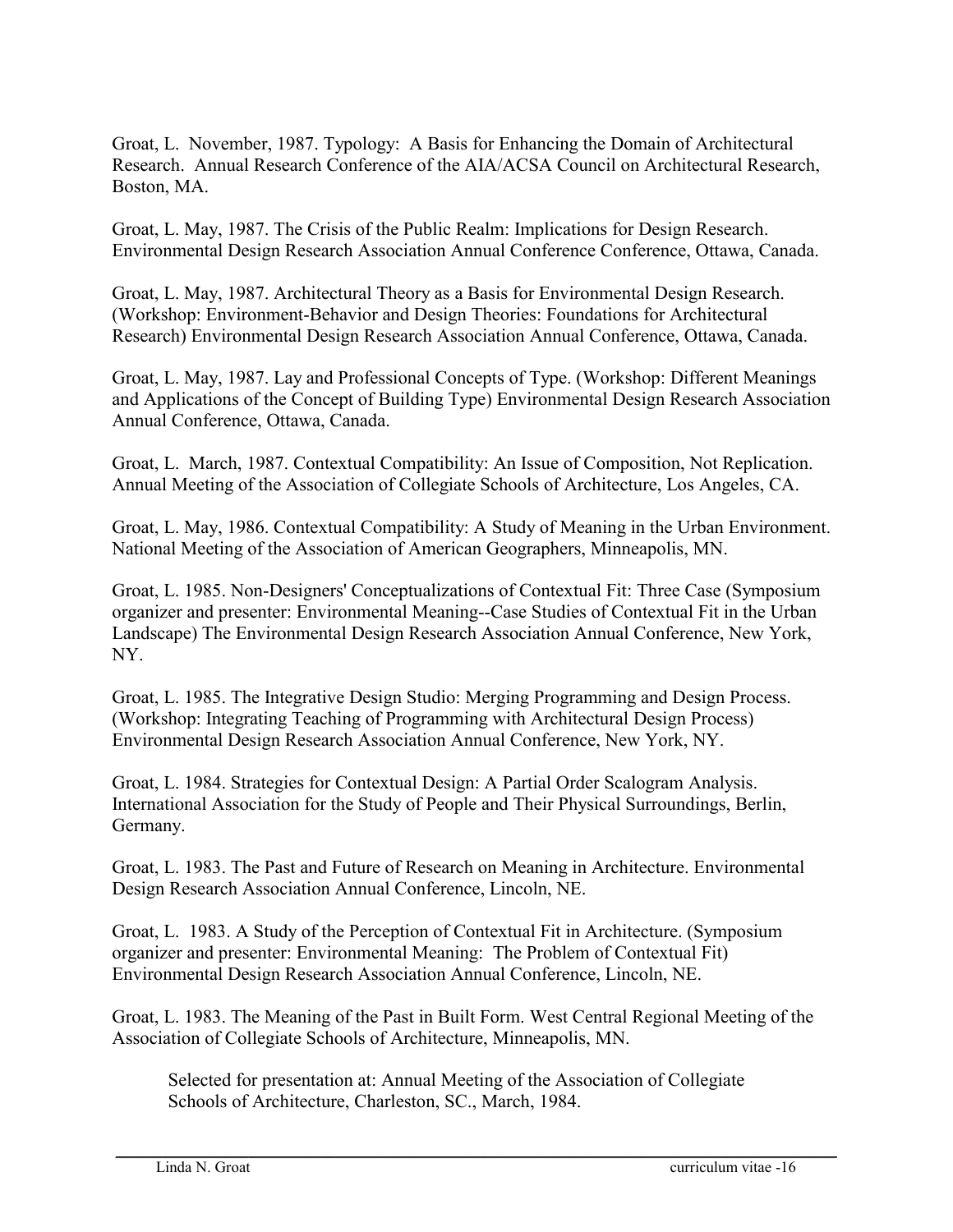Groat, L. 1983. The Model of Place: Resolving the Paradigm Shift from Function to Interpretation. West Central Regional Meeting of the Association of Collegiate Schools of Architecture, Minneapolis, MN.

Groat, L. 1982. A Report on Research on Contextual Fit in Architecture. Environmental Design Research Association Regional Symposium, University of Illinois, Champaign-Urbana, IL.

Groat, L. and Canter D. 1981. Uses of the Multiple Sorting Task: Linking Research and Practice. Environmental Design Research Association Annual Conference, Ames, IA.

Groat, L. 1979. Post-Modernism and the Multiple Sorting Task. International Conference on Environmental Psychology, University of Surrey, Guildford, England.

### 2.3.1 Invited Lectures and Presentations

Groat, L. N. "Invited Lecture" in acceptance of the 2018 ARCC (Architectural Research Centers Consortium) James Haecker Award for Distinguished Leadership in Architectural Research. The 11-minute video lecture was shown on May 31, 2019, (having been recorded under the auspices of the Duderstadt Media Center) at the ARCC International Conference, May 29-June 1, 2019 Toronto, Canada.

Groat, L. "Lessons from Disneyland: the Experience of Place in People's Everyday Urban Environments," National Conference on Behind the Magic: 50 Years of Disneyland,

Henry Ford Museum, Dearborn, MI, November 11, 2005.

Groat, L. "Building Values in Corporate Places," a presentation for a conference on Corporate Governance and sustainable Peace, sponsored by the William Davidson Institute, University of Michigan School of Business, November, 2002.

Groat, L. and Stern, L. "Creating Workplaces and Planning Processes that Reflect Aspired Organizational Values," presentation for invited symposium on Values Assessments, organized by internationally-recognized consultant, Richard Barrett. Asheville, NC, May, 2001.

Groat, L. and Stern, L. "Creating Places that Embody Organizational Values," for an invited symposium titled Space: Making Community, organized by internationally-recognized organizational consultant, Peter Block. Cincinnati, OH, May, 2000.

Groat, L. "Celebrating Multiple Diversities in Design Pedagogy," a workshop developed for the faculty of the College of Design, North Carolina State University, Raleigh, NC, September, 1999.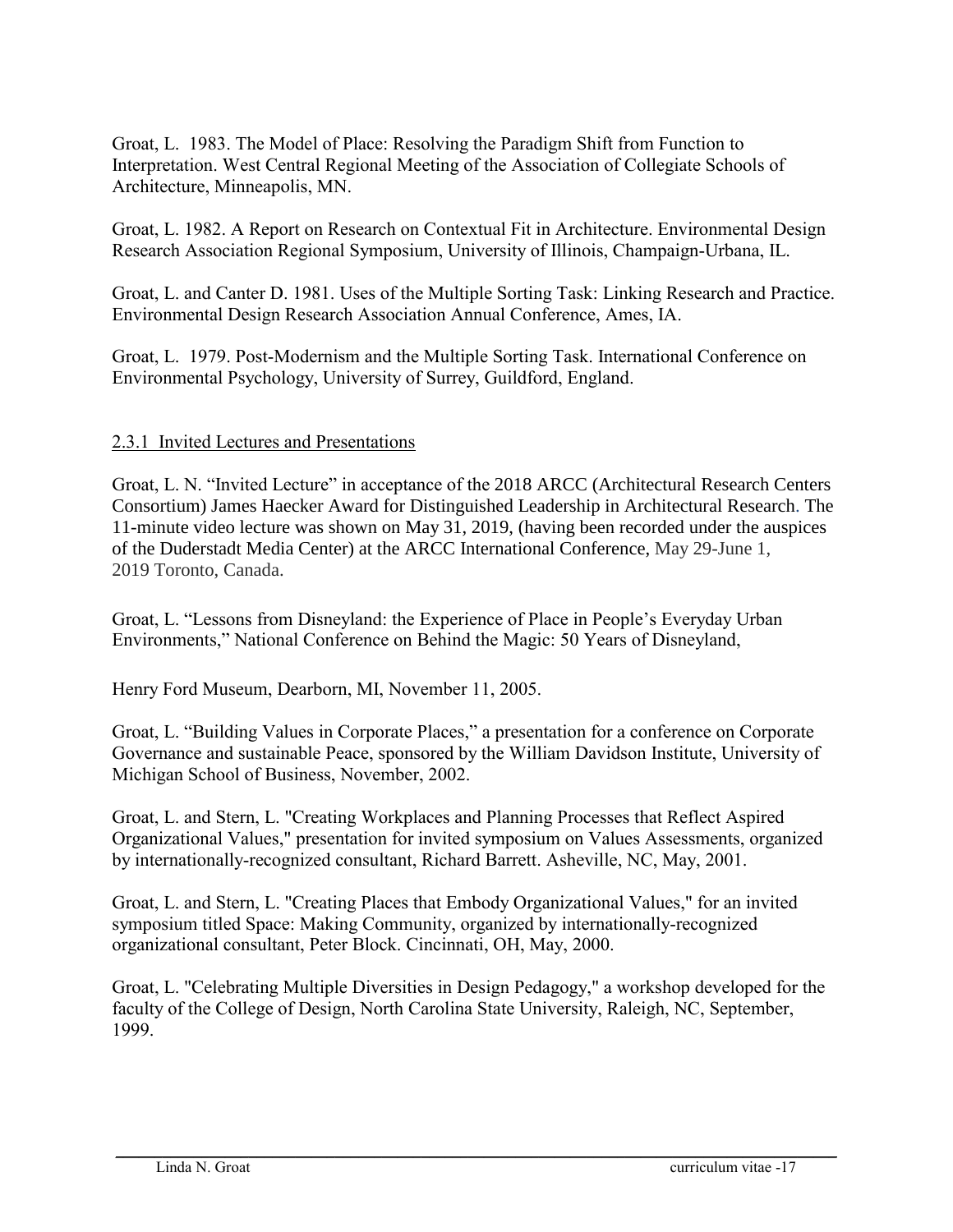Groat, L. "An Overview of research Design and Methods," presentation to the inaugral class of North Carolina State University's College of Design Ph.D. Program, Raleigh, NC, September, 1999.

Groat, L. "Celebrating Multiple Diversities in Design Education," administrative retreat, School of Design, North Carolina State University, Raleigh, NC, May, 1999.

Groat, L. "Civic Meaning," an invited presentation for a symposium titled Traditional Urbanism Reconsidered, University of North Carolina, Chapel Hill, April, 1999.

Groat, L. "The Many Diversities of Architectural Education," invited presentation at the national AIAS (American Institute of Architects Students) FORUM, Ft. Lauderdale, FL, Nov. 25, 1998.

Groat, L. April, 1998, Making Architectural Education Work for Women--and Others. Featured Speaker at the Forum on Women in Architecture, University of Pennsylvania.

Groat, L. April, 1997, Rethinking Architectural Education. Keynote Speaker for symposium titled "Negotiating Architectural Education," sponsored by the College of Architecture and Landscape Architecture, University of Minnesota.

Groat, L. February, 1997, A Model of Place: Its Relevance for Organizational Culture," Interdisciplinary Committee on Organizational Studies (ICOS), University of Michigan.

Groat, L. February, 1996, Theory, Practice and Challenges for Architectural Education, lecture at University of Wisconsin-Milwaukee.

Groat, L. March, 1994. Futures Both Bleak and Bright. (Plenary Symposium: The Future of the Environmental Design Professions) Environmental Design Research Association Annual Conference, Austin, TX.

Groat, L. October, 1993. The Future of Architectural Education in the Post-Industrial World, (Plenary Speaker) ACSA East Central Regional Conference, Lawrence Institute of Technology, Southfield, MI.

Groat, L. May, 1993. Is Architecture at a Dead-End? How Theory Misleads Practice, 1993 Spring Lecture Series, College of Architecture and Landscape Architecture, University of Minnesota, Minneapolis, MN.

Groat, L. May, 1991. Changes in Architectural Education. Invited Conference Speaker, Women in Architecture, Washington University, St. Louis, MO.

Groat, L. October, 1990. Architectural Research in Academics and Professional Practice (Invited Symposium Speaker) On Architectural Research, Graduate School of Design, Harvard University, Cambridge, MA.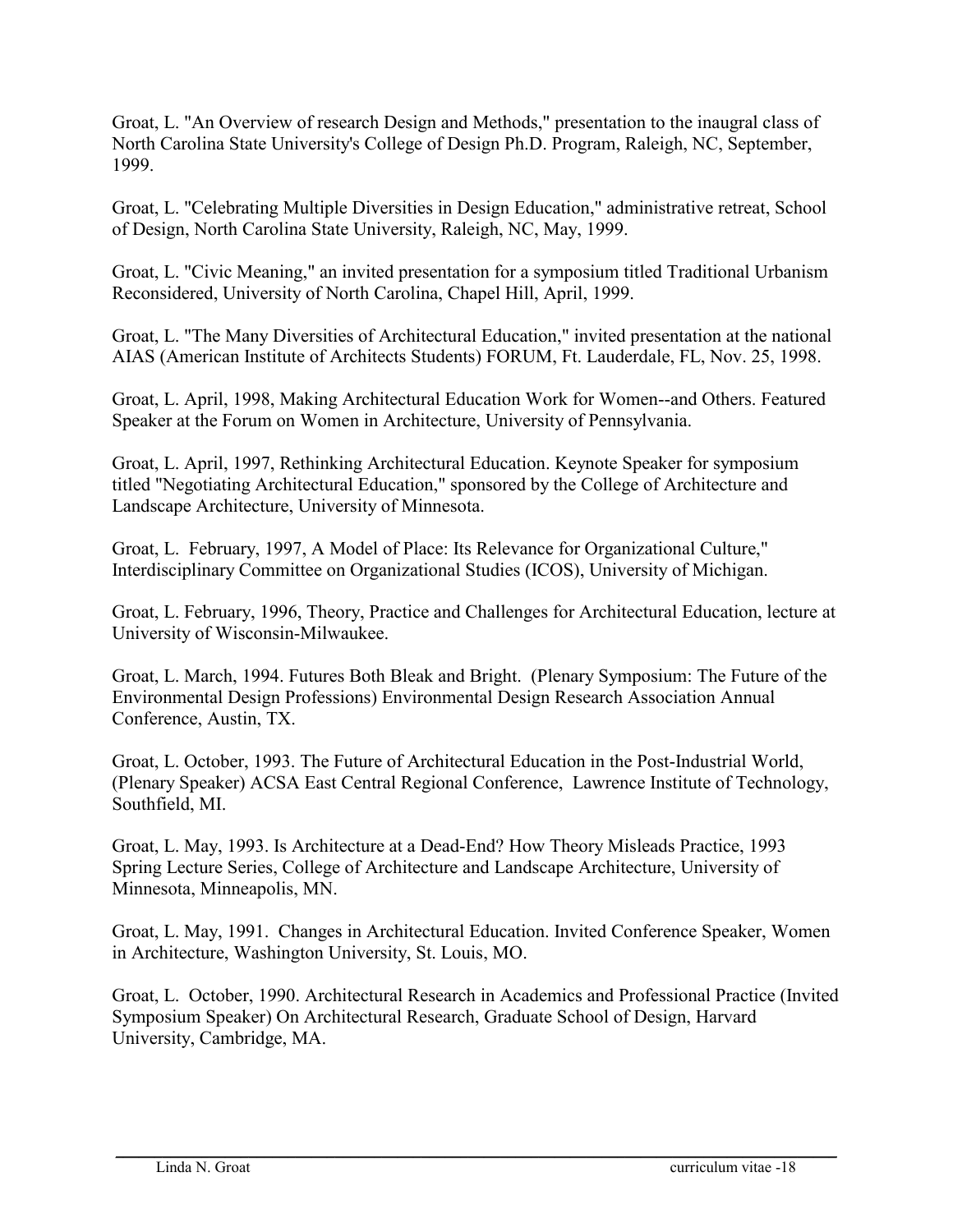Groat, L. February, 1990. Compositional Principles for Contextual Design, Faculty of Environmental Design, University of Calgary, Calgary, Alberta, Canada, (School-wide presentation).

Groat, L. February, 1990. Three Questions for Architectural Research. (Symposium Panel: School of Architecture and Urban Planning and Research) 20th Anniversary Symposium, University of Wisconsin-Milwaukee, Milwaukee, WI.

Groat, L. January, 1989. The Architect's Reality. College of Architecture and Urban Planning, University of Michigan, Ann Arbor, MI.

Groat, L. November, 1987. Boulevards and Street Systems. Learning from Burnham: Conference sponsored by the Graham Foundation for Advanced Studies in the Fine Arts and the University of Illinois, Chicago, IL.

Groat, L. January, 1987. The Public Face of Buildings: Hierarchical Ordering in Facade Composition. College of Architecture and Urban Planning, University of Michigan, Ann Arbor, MI.

Groat, L. June, 1986. Good Manners on the Street: Design Strategies for Contextual Compatibility. School of Architecture, Portsmouth Polytechnic, England.

Groat, L. May, 1986. Good Manners on the Street: Design Strategies for Contextual Compatibility. College of Architecture, Georgia Institute of Technology, Atlanta, GA.

Groat, L. May, 1986. Good Manners on the Street: Design Strategies for Contextual Compatibility. School of Architecture and Landscape Architecture, University of Minnesota, Minneapolis, MN.

Groat, L. 1985. The Conceptual Structure of Contextual Compatibility as a Construct. Wisconsin Symposium on Environment and Behavior, University of Wisconsin-Milwaukee, WI.

Groat, L. 1985. Should Architectural Design Be Compatible with the Built Environment? Public meeting of the Wisconsin Society of Architectural Historians, Milwaukee, WI.

Groat, L. 1979. Do Post-Modern Buildings Really Exist for Anyone Besides Architectural Critics?" Western Addition Lecture Series, San Francisco, CA.

### 2.4 HONORS AND RECOGNITION

### 2.4.1 Awards

2018 ARCC (Architectural Research Centers Consortium) James Haecker Award for Distinguished Leadership in Architectural Research. The Haecker Award, named in honor of ARCC's founding Executive Secretary, recognizes an individual who has made outstanding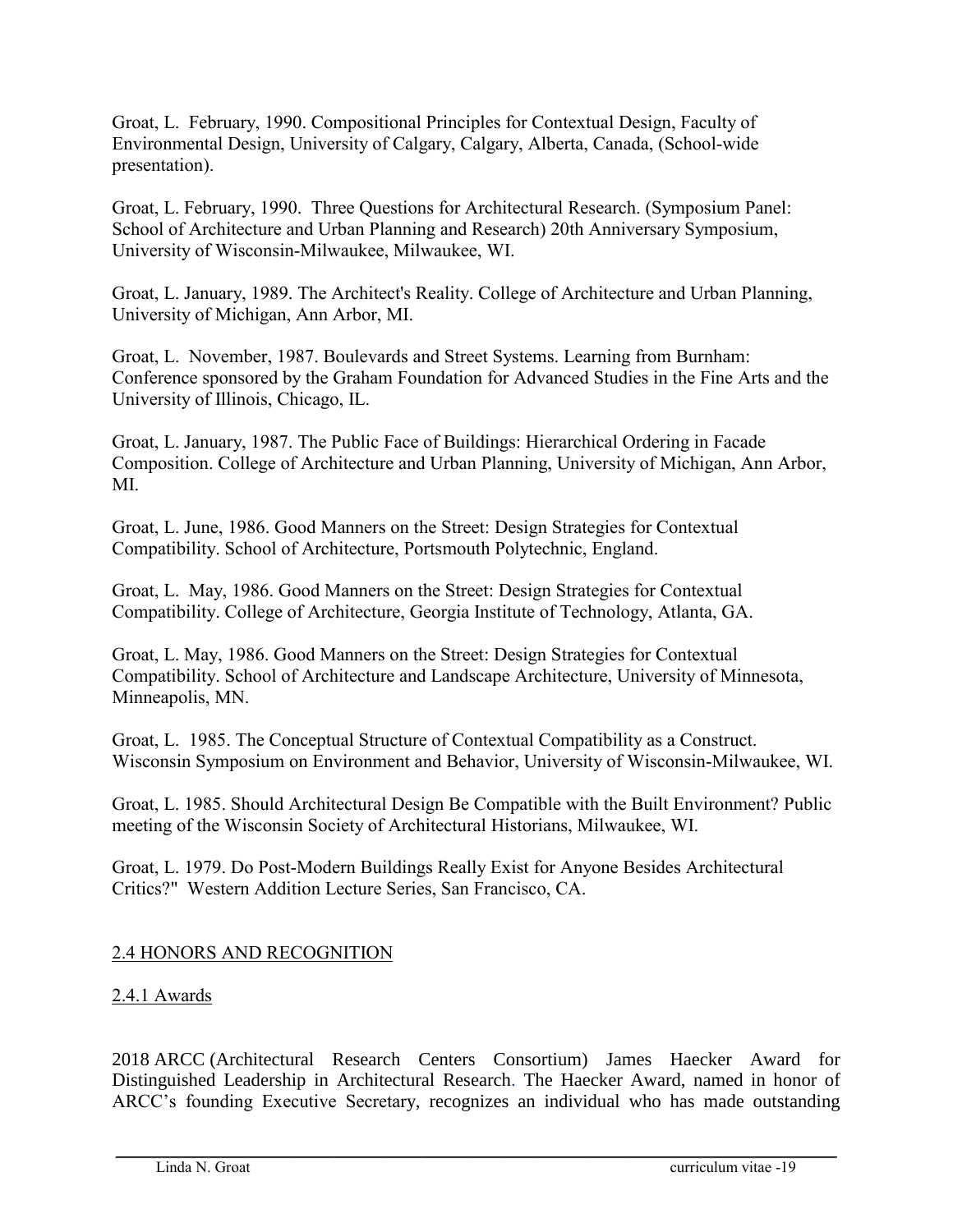contributions to the growth of the research culture of architecture and related fields including urban and regional planning, landscape architecture, and interior design.

Sarah Goddard Power Award, for distinction through leadership, scholarship and sustained service on behalf of women, University of Michigan, 1998.

Faculty Associate, Center for Research on Learning and Teaching (halftime appointment), University of Michigan, 1996-97.

Groat, L. (1995) Career Development Fund for Faculty Women (for faculty women whose time has been disproportionately allocated to service and/or teaching assignments), Office of the Provost, University of Michigan.

ACSA (Association of Collegiate Schools of Architecture) Service Award, for service as the East Central Regional Director, 1992-95.

ACSA Service Awards, for service on the editorial board of *Journal of Architectural Education,*  1989-92; 1992-95 (for service on two 3-year terms).

Faculty Recognition Award, Horace H. Rackham School of Graduate Studies and Office of the Vice President for Research, University of Michigan, 1992.

"IBM Santa Teresa Laboratory," *Print Casebooks 3: The Best of Environmental Graphics,*  1978/79 (Juried competition; project manager for environmental graphics).

"Honor Awards, 1978," *AIA Journal,* mid-May, 1978 (Juried competition; member of design team, with primary responsibility for color design and materials specification).

2.4.2 Recognition

Marquis Who's Who, A Lifetime of Achievement: our collection of prestigious listees, Vol. V11, 2020. Linda N. Groat, under Architecture/Construction/Design section, pp. 1-4, ISBN 978-0-8379-7804-8.

2020 Woman of the Year: Top 100 Registry: Business Leaders and Professionals. "In recognition of outstanding efforts and achievements in the field of academia."

Albert Nelson Marquis Lifetime Achievement Award (Who's Who) https:wwlifetimeachievement.com/2019/02/12/linda-groat

*Marquis Who's Who 2011*, 2013, 2014 20th Anniversary for inclusion several specialized issues, Berkeley Heights, NJ 07922.

*Who's Who in America,* 55<sup>th,</sup> 56<sup>th</sup>, 57, 58<sup>th</sup>, 61st Editions, Wilmette, IL: MacMillan Directory Division.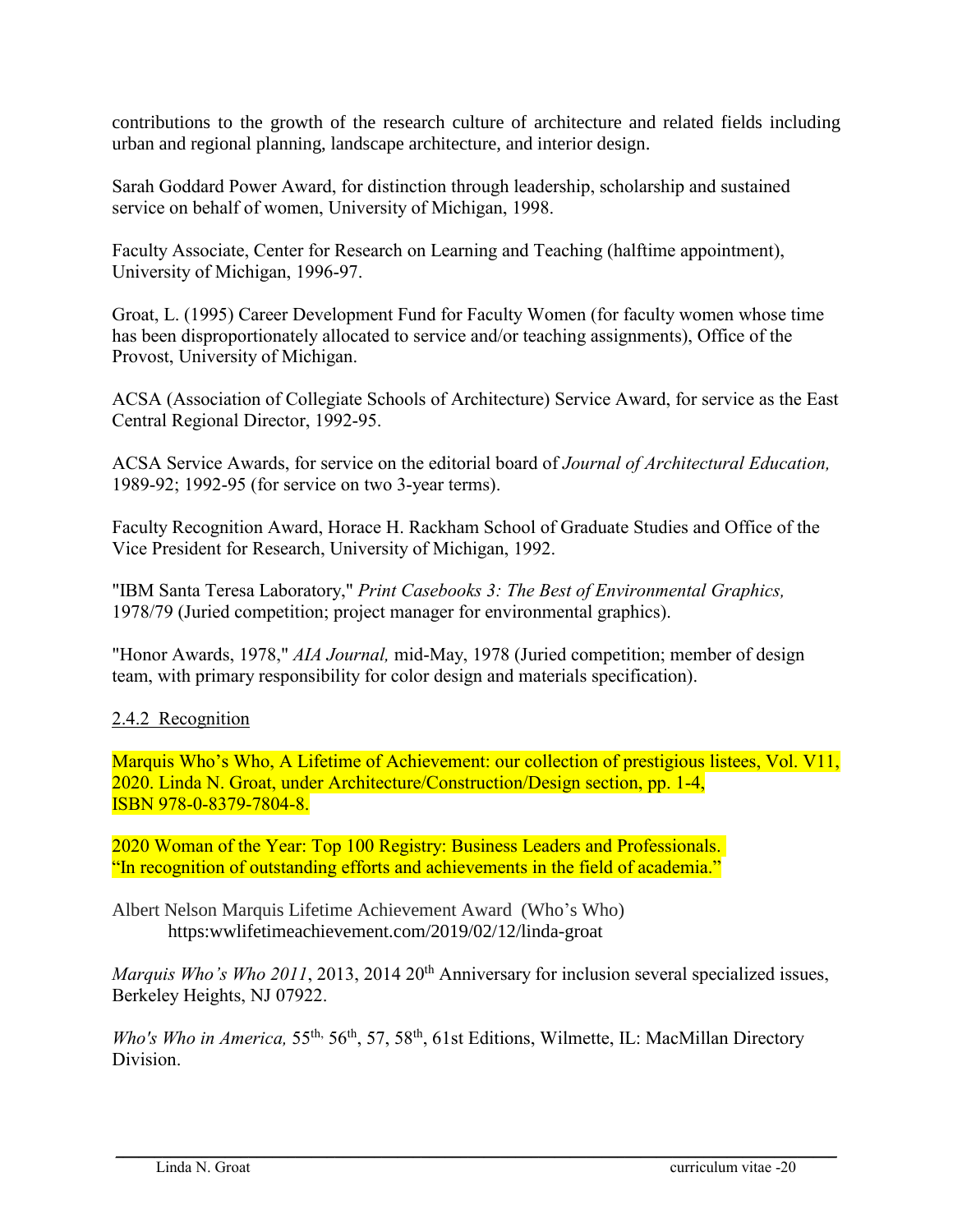*Who's Who in American Education, 2nd, 3rd, and 4<sup>th</sup>, 5<sup>th</sup>, 6<sup>th</sup>, and 7<sup>th</sup> Editions, Wilmette, IL:* MacMillan Directory Division.

*Who's Who in American Women,* 17th, 18th, 19th, and 20<sup>th</sup>, 25<sup>th</sup> Silver, 26th Editions Wilmette, IL: MacMillan Directory Division.

*Who's Who of Emerging Leaders in America,* 3rd and 4th Editions, Wilmette, IL: MacMillan Directory Division.

*Who's Who in the Midwest,* 22nd, 23rd, 24th, 25th, 26th and Millennium Editions, Wilmette, IL: MacMillan Directory Division.

*Who's Who in Science and Engineering,* 2nd Edition, Wilmette, IL: MacMillan Directory Division.

*International Who's Who of Professional and Business Women*, 2nd Edition, Cambridge, England: International Biographical Centre, 1991.

*The Who's Who of Women,* 13th Edition, winter 1994/5, Cambridge, England: Internationale Biographical Centre.

### 2.4.3 News Accounts and Interviews

Great Lakes Radio Consortium, National Public Radio (2003) "Bigger Homes, Better Living?" interview regarding research on the family experience of home, broadcast on 22 May, 2003.

Jenkins, D. (1997) "Women Faculty: Marginal... Or Transformal Leaders?" *Women in Higher Education*, 6:6, June, 1997, p. 19. (News review of research by L. Groat and S. Ahrentzen).

Sieder, J. J. (1996) "A building of her own," U.S. News & World Report, October 14, 1996, pp. 66-68 (reference to research by S. Ahrentzen and L. Groat).

Bussel, A. (in press). Article on gender issues in architecture, *Progressive Architecture*, November, 1995 (Quotations and discussion of research by L. Groat and S. Ahrentzen).

\_\_\_\_\_\_\_\_\_ (1995). Inquiry. *ACSA Newsletter,* April, 1995 (Synopsis of early findings and status of research on gender and minority issues in architectural education by L. Groat and S. Ahrentzen.

Dixon, J. (1994). Research Study: Architecture Students, sidebar to A White Gentleman's Profession, *Progressive Architecture,* November, 1994 (Synopsis of early findings of the NEA study of architecture students).

Hirsch, J. (1994). A Case in Point: Architectural Education, *Women in Higher Education,*  October, 3/10, p. 6 (Synopses of *ACSA Survey Results and Recommendations* and article in *Journal of Architectural and Planning Research*).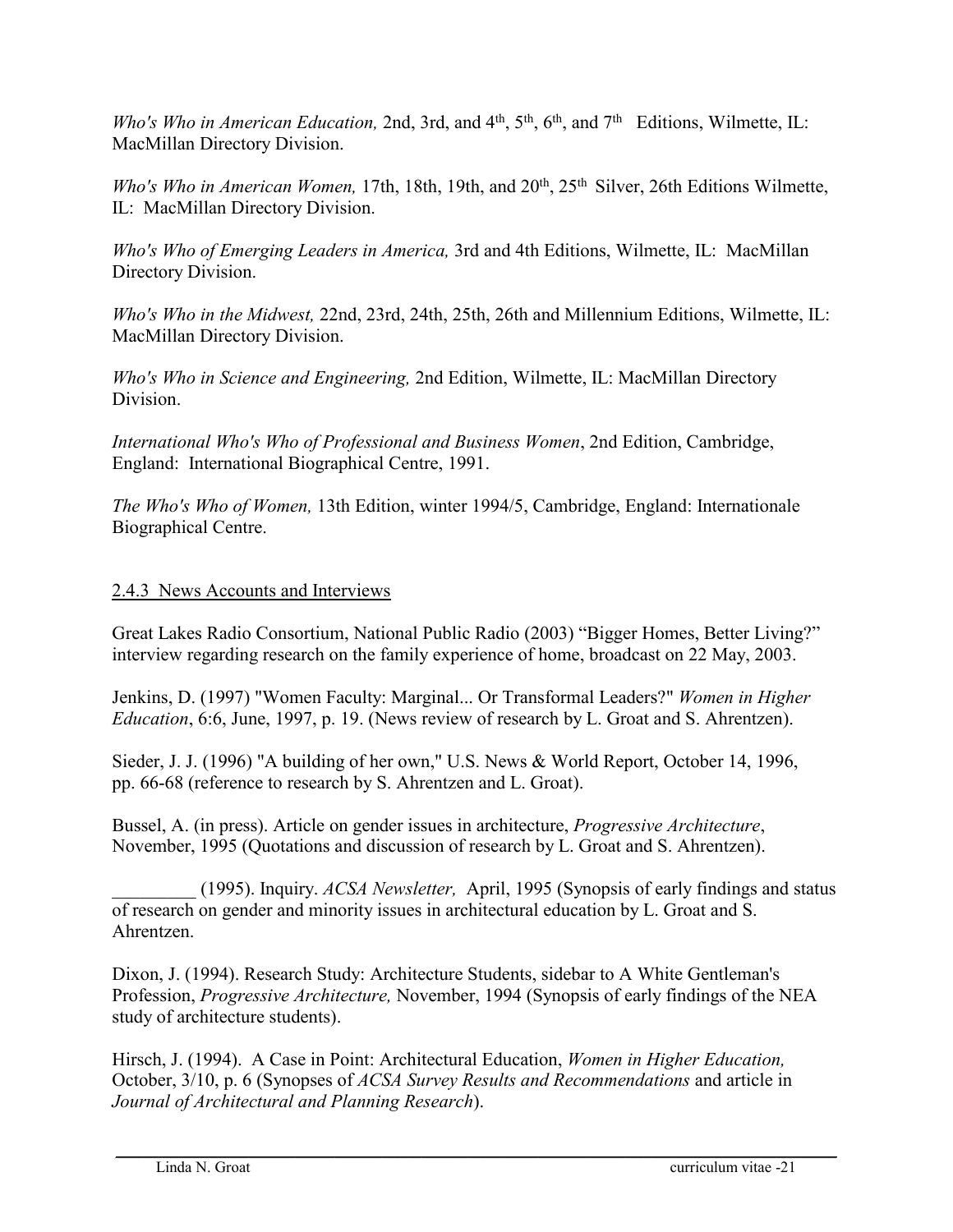Popper, E. (1994). Symbols of American Dream: Roof Lines and Jacuzzis,*The New York Times,* June 5. (Extended reference to L. Groat's research on meaning in architecture based on interview)

\_\_\_\_\_\_\_\_\_ (1992). Study Critiques Master-Builder Mystique, *University Women*, Fall, pp. 5. Madison, WI: University of Wisconsin System Administration. (Synopses of ACSA *Survey Results and Recommendations* and article in *Journal of Architectural and Planning Research*)

Gallagher, J. (1991). Chipping the Glass Ceiling, *Detroit Free Press: Business Monday,* August 26, p. 6F. (Extended reference to ACSA Survey Results and Recommendations from interview)

Krause, J. (1985). No Decision: Harmony and Contrast Fight to a Draw, *The Milwaukee Journal,* Feb. 10, (Review of public debate featuring L. Groat as a speaker on contextual compatibility, sponsored by the Wisconsin Society of Architectural Historians).

# **3. TEACHING**

# 3.1 COURSES TAUGHT AS PRIMARY OR MAJOR RESPONSIBILITY

### 3.1.1 At University of Michigan

Arch 506 Game On! Participatory Processes for Architecture, Urban Design and Planning. This seminar course focuses on the history of and current use of games as a participatory device to engage communities in the process of design on projects of significance for users and the public. 2019-present.

Arch 506, Research for Design Practices. The course introduces MArch and MSc students to the basics of research in architecture, with a particular emphasis on applied research for practice., 2015-present.

Arch 506, 724, Theorizing Place. This course, offered for the first time in 2002, focuses on how a theory of *Place* can inform our understanding of three important environments in everyday life: home, neighborhood, and community, 2004-present.

Arch 582 (formerly Arch 506) Alternative Practices: This course offers students the opportunity to investigate the range of career roles in architecture and allied fields that are emerging as a consequence of the changing social and economic context, 1999-present.

Arch. 813 Research Design and Methods. This doctoral level course provides an overview of basic principles in research design and strategies for students from all subject areas of the doctoral program in architecture, 1993-2017.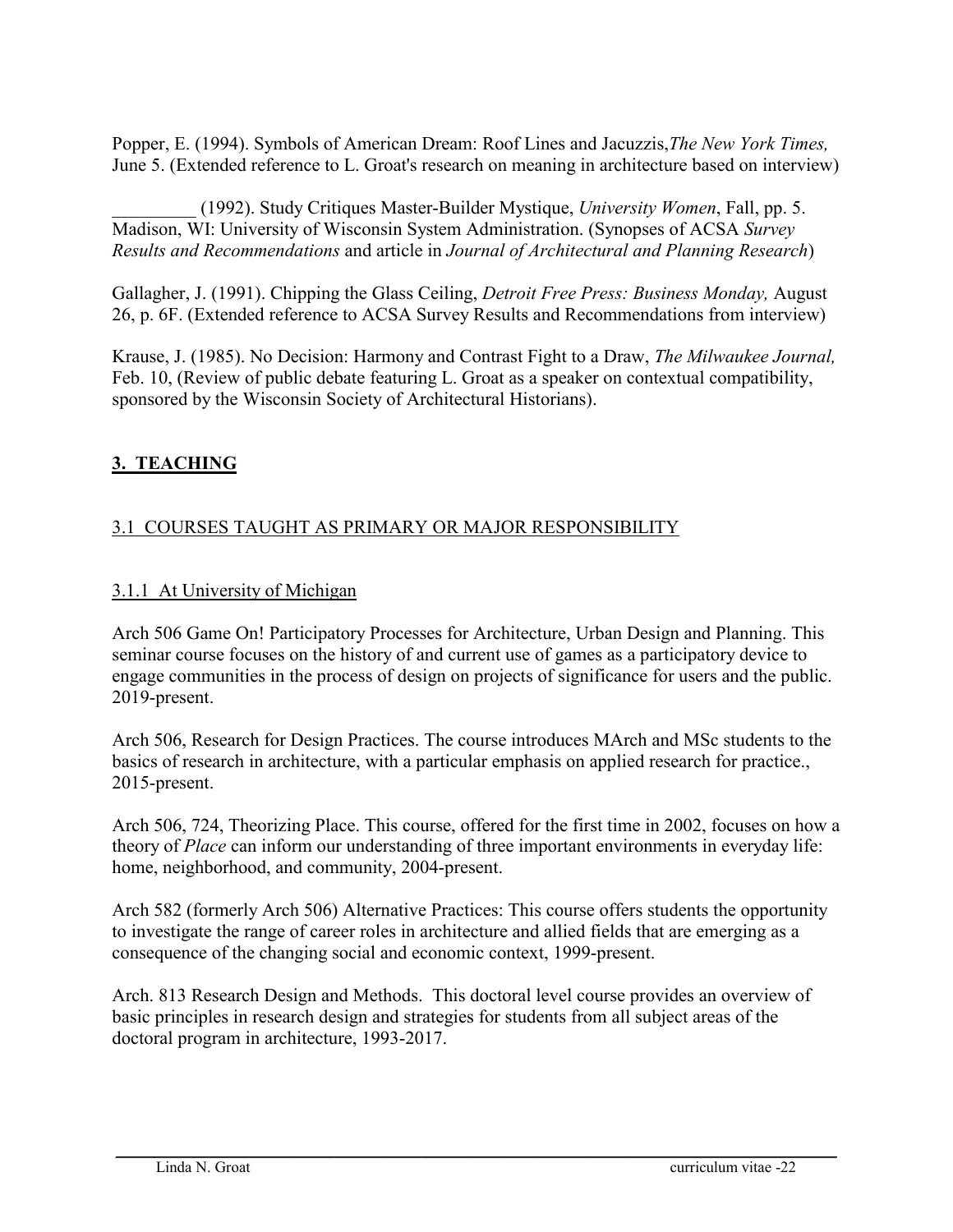Arch 824 Area Seminar in Design Studies. This doctoral core course provides in-depth readings and discussions in Design Studies, including Environment-Behavior and design process research, 2003-2014.

Arch 812 Theories in Architecture. This course examines the paradigms and schools of thought that frame the research enterprise, 2011.

Arch. 826 Area Seminar in Environment/Behavior. This doctoral core course provides in-depth readings and discussions in the E/B area, 1992-2002.

Arch 811-821 Orientation Seminar. This 1-credit doctoral core course has involved a combination of program faculty presentations and guest speakers, 2003-2007.

Arch. 712 Architectural Theory and Methods. This is the required, introductory core course for the Masters of Science program, 1995, 1997-2000.

Arch. 523 Theories of Meaning in Contemporary Architecture. This course examines recent developments in contemporary theory in architecture (post-1960) with particular emphasis on the issue of how architecture conveys meaning, 1988-96.

Arch. 316 Design Fundamentals. This is an introductory, required course in the first year of the professional program sequence; it is intended to introduce students to basic design principles and determinants of form, 1996.

Arch. 509 Creating Places: The Cultural Side of Architecture. This is an introductory course about the variety of ways in which people come to know, experience, manipulate, and inhabit their environments, 1993-94.

### 3.1.2 At University of Wisconsin-Milwaukee

Architectural Composition and Theory. This introductory, undergraduate course provides an historical perspective on issues of composition and theory.

Design Methods. This is a workshop course in which students are exposed to a range of design methods; the students then incorporate these methods in their design process as they work on weekly exercises.

Building Conservation. This lecture course introduces a range of topics, including: the cultural significance of conservation, legislative and policy issues, technical procedures, and design implications.

Building Conservation Studio. Course requirements for this senior/ graduate level studio include: 1) an historic documentation report and measured drawings for an historic building; 2) a financial feasibility study for an adaptive use of the building; and 3) a design for the adaptive reuse of and contextual addition to the same building.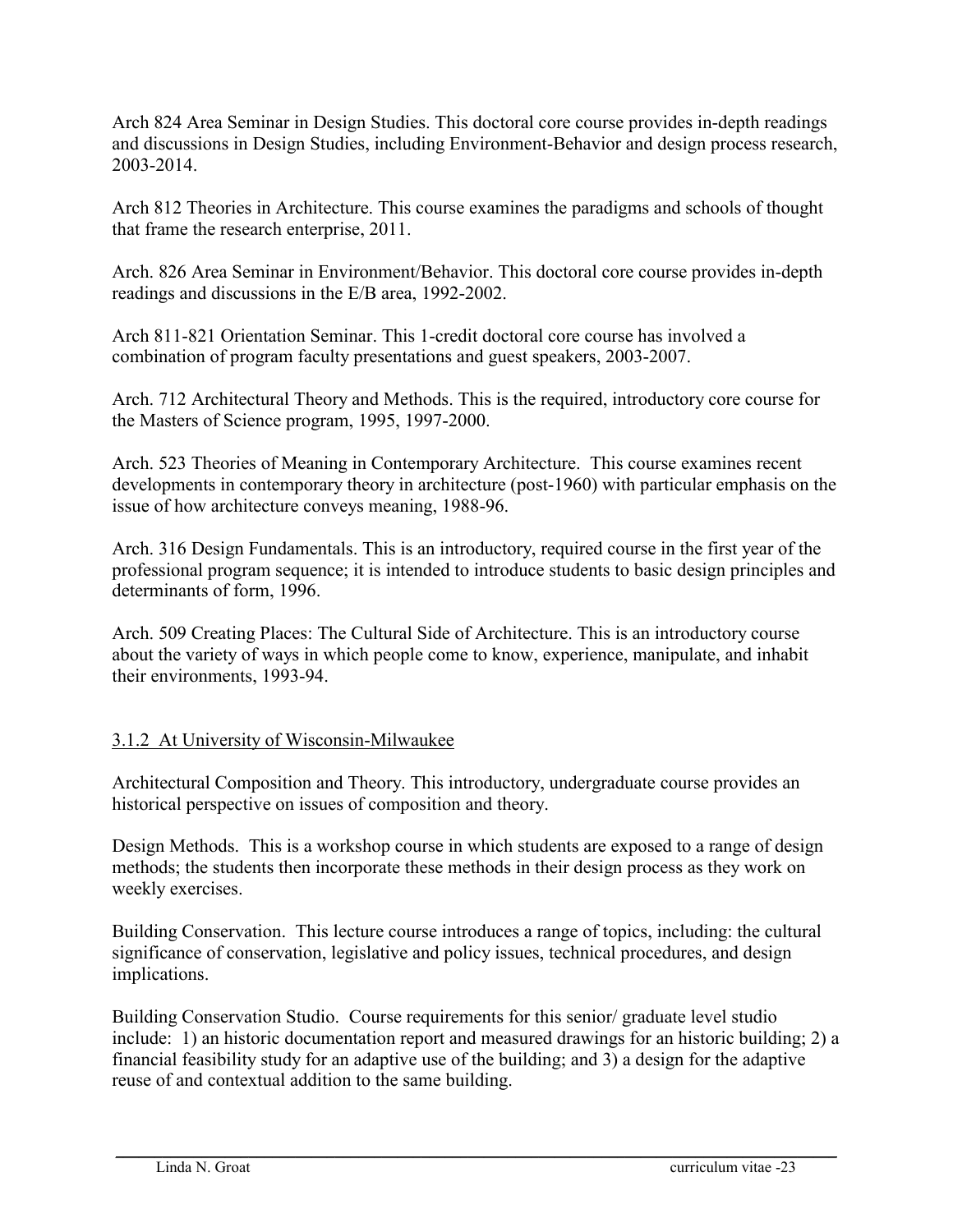Integrative Design Studio. This graduate studio emphasizes the effective integration of the wide range of issues that have impact on architectural form, including: design principles and composition, construction technology, and behavioral factors.

Environment-Behavior Studio. This graduate course emphasizes the role of socio-cultural and behavioral factors in design.

Urban Design Studio. This required undergraduate studio emphasizes the design of housing, informed by the analysis of urban fabric and housing types.

Smaller-Than-Building Scale Studio. This required undergraduate studio focuses on design issues such as: design and application of building systems components; small-scale temporary structures; and interior design.

# 3.2 COURSES TAUGHT AS PART OF MULTI-FACULTY TEAM

# 3.2.1 At University of Michigan

Arch 316 Design Fundamentals. In addition to teaching this introductory, required course as a major responsibility, I have contributed short and limited segments to this course in other years, 1995, 1997.

Arch 811 Doctoral Program Orientation Seminar. In years when I am not coordinating this seminar, I provide one session to introduce students to my current research. Coordinator:

Arch. 812 Theory in Architectural Research. This doctoral core course provides a basic foundation to the field of inquiry in architecture. I have often contributed 1 or 2 classes for each of two areas: history/ theory and environment/ behavior.

Arch. 823 Area Seminar in Architectural History and Theory. This doctoral core course provides in-depth readings and discussions in the history/ theory area. I regularly contributed two sessions to this class, 1992-1998.

### 3.2.2 At University of Wisconsin-Milwaukee

Architecture and Human Behavior. Contributions of lectures to this introductory course on such topics as: meaning, office environments, and proxemics.

Theories in Architectural Research. Seminar presentations for this core course in the doctoral program on such topics as: an overview to environment-behavior studies, structuralism and semiotics, cognition, and meaning in architecture.

Advanced Research Methods. Seminar presentations, including: interview methods, facet theory, and multi-dimensional scaling.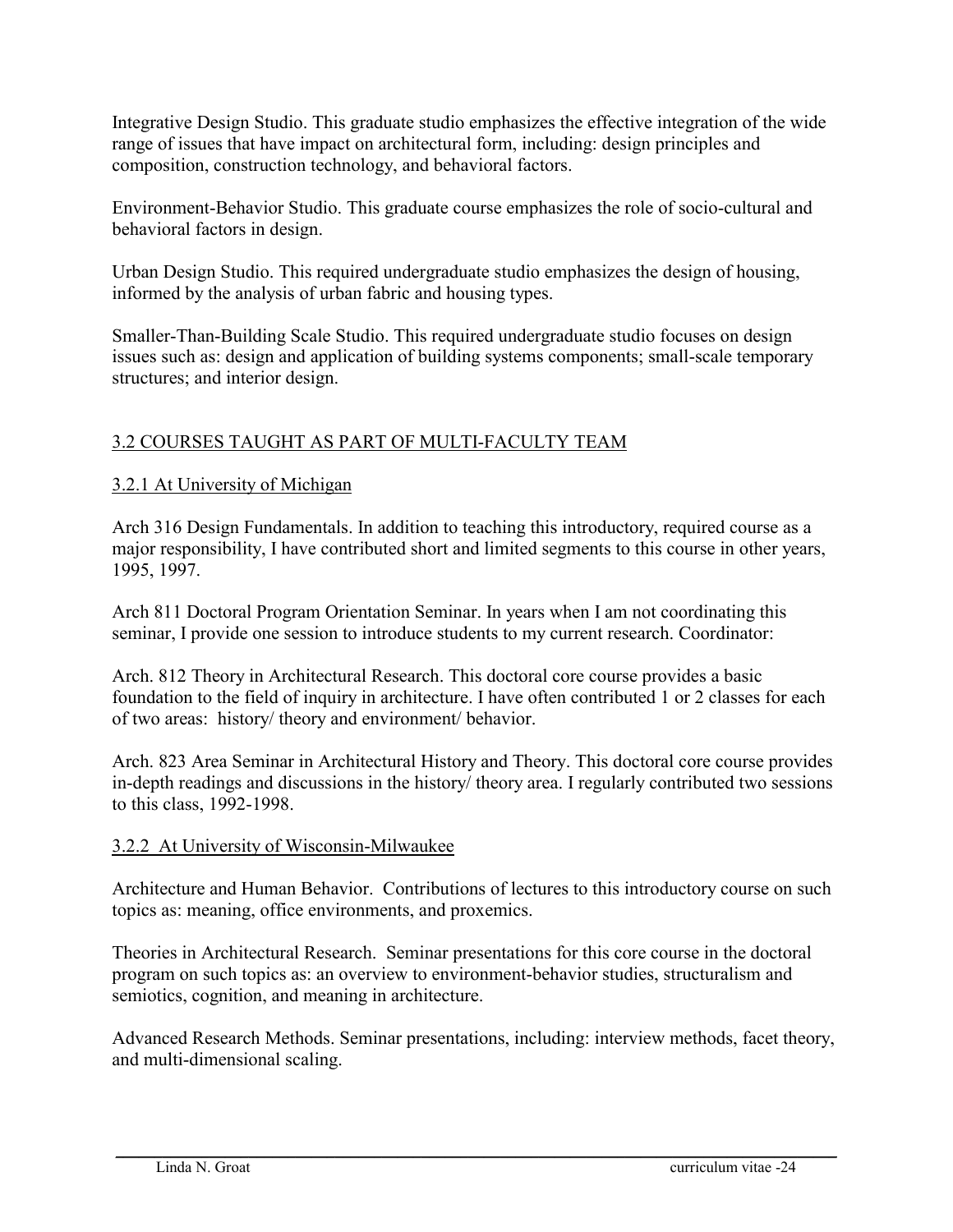# 3.3 DISSERTATION SUPERVISION AND ADVISING

# 3.3.1 Dissertation Chair

CAUP, University of Michigan

| In Process        | Bader, aB. "Campus Design Models in the Gulf Region: Two Case<br>Studies (Kuwait, Saudia Arabia)                                                                   |
|-------------------|--------------------------------------------------------------------------------------------------------------------------------------------------------------------|
| <b>In Process</b> | Smith, Rebecca Articulations of Power Through the Contemporary<br>Sensing Array: Noise as a Temporal / Digital / Ecological Object                                 |
| 2020 (co-chair)   | Soleimani, B. Design Frames: A Narrative and Network Approach                                                                                                      |
| 2019              | Morris, D. Effects of Architectural Culture on Workplace Client<br><b>Engagement: An Ethnography of Three Michigan Firms</b>                                       |
| 2018              | Grabowska, S. Secret Spaces and human Traces: Border-Crosser<br>Architecture in the Sonoran Desert                                                                 |
| 2017              | Ferguson, J. Participatory Processes in Architectural Design in the<br>Context of Public Library Projects (expected completion 2017)                               |
| 2016              | Patel, K. Practicing Lefebvre: the Work of Bernard Tshumi and<br>Lucien Kroll                                                                                      |
| 2016              | Niermann, M. Perceptions of the "Churched" and "Un-<br>Churched" in Contemporary non-Denominational Churches                                                       |
| 2015              | Xu, Y. Narrating Gatedness in Urban China: A Comparative<br>Study of Physical, Cognitive, and Social Forms of the Work Unit<br>and the Commodity Gated Communities |
| 2014 (Co-Chair)   | Kickert, C. Active Frontages--Attractive Cities                                                                                                                    |
| 2010              | Chamberlin, J. The Cultural Reproduction of Architecture:<br>understanding the socialization process in architectural education                                    |
| $2010$ (Co-Chair) | Van Der Westhuizen, D., Concepts of Space and Place<br>Neighborhood Access Pedestrian Movement and Physical Activity<br>in Detroit                                 |
| 2009 (Chair)      | Erkul, F., Cross Cultural Analysis of Civic Meaning: Global<br>Applications of New Urbanist Community Models                                                       |
| 2009 (Chair)      | Mullard, P. N., Domestic Space and the Role of Women in Thai<br>Society: A Cultural Interpretation of the Feminine Realm                                           |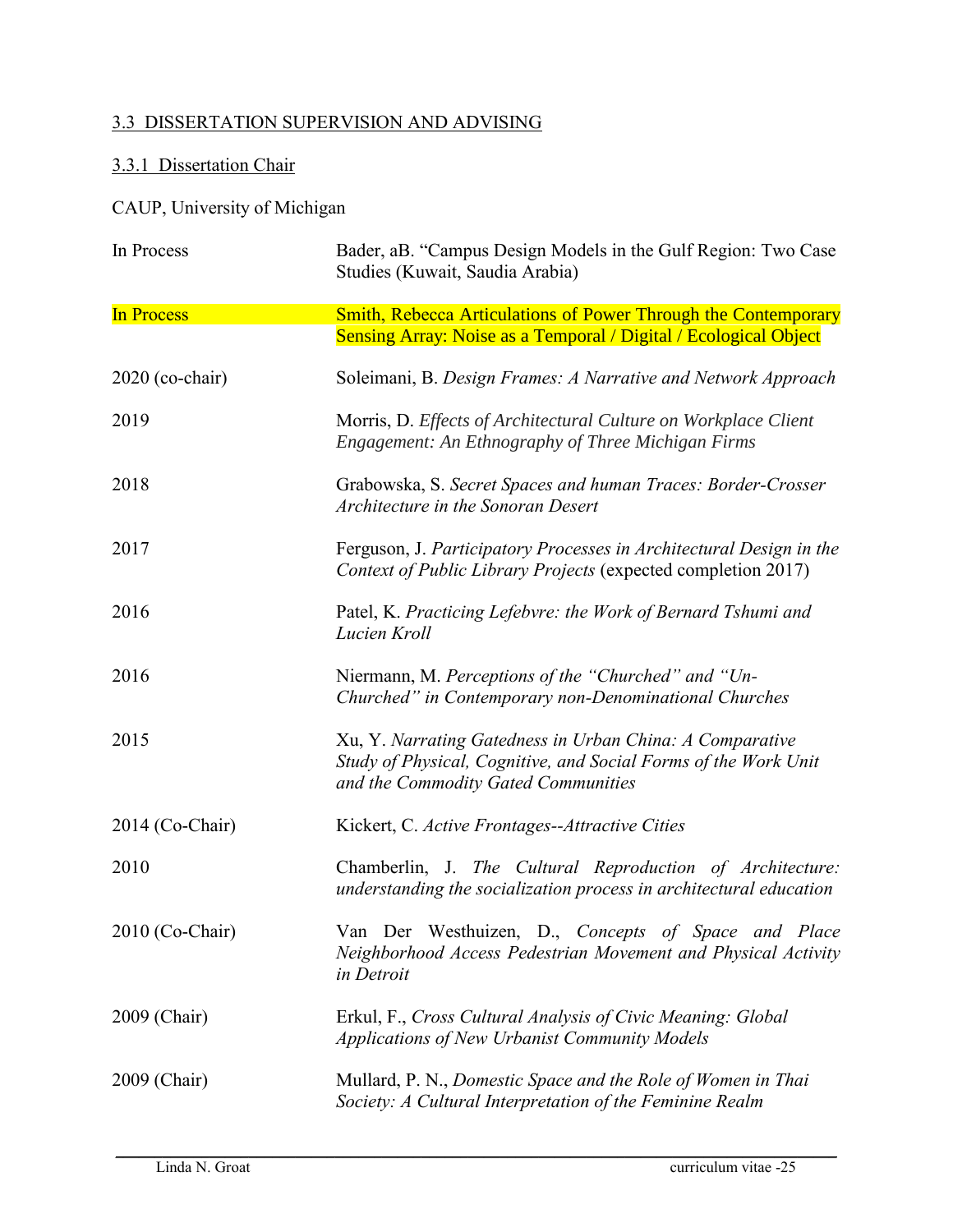| 2008 (Chair)    | Adhya, A. Exploring Public Realm: Understanding Publicness in<br>Urban America                                                                               |
|-----------------|--------------------------------------------------------------------------------------------------------------------------------------------------------------|
| 2007 (Co-Chair) | Khirfan, L., An Integrative Planning Model for Experience-Based<br>Tourism (Urban and Regional Planning)                                                     |
| 2004 (Chair)    | Battisto, D. Environmental Influences on Aging in Place                                                                                                      |
| 2003 (Chair)    | Wilson, C. The Edification of the Citizen: the Relationship between<br>Architecture, Political Representation and the Making of the<br><b>Public Realm</b>   |
| 2002 (Chair)    | Behner, V. Identity, Status, and Power: The Architecture of<br>Contemporary Art Exhibition in Los Angeles                                                    |
| 2002 (Chair)    | Barnes, J. Flexible Work Arrangements: an Exploration of the Use<br>of Physical Settings to share Knowledge                                                  |
| 2002 (Chair)    | Lusk, A. Guidelines for Greenways: Distance to, Features of, and<br>Human Needs Met by Destinations on Multi-Use Corridors                                   |
| 2002 (Chair)    | Schermer, B. Organization Clients and Architectural Communities<br>of Practice: Material and Social Construction at the Chrysler<br><b>Technology Center</b> |
| 2001 (Chair)    | Lara, F. Popular Modernism: an Analysis of the Acceptance of<br>Modern Architecture in 1950's Brazil                                                         |
| 2001 (Chair)    | Kim, J. Meaning and Sense of Community in Neo-Traditional and<br><b>Suburban Developments</b>                                                                |
| 2001 (Co-chair) | Elouti, B. Towards a Form Processor: A Framework for<br>Architectural Form Derivation Using a Formal Language Analogy                                        |
| 2000 (Co-chair) | Proctor, C. The Use of Community-Based Planning and the Policy<br><b>Exercise to Explore Organizational Learning Capabilities</b>                            |
| 1999 (Chair)    | Duvakula, P. A Tradition Rediscovered: An Interpretive Study of<br>Meanings and Experiential Characteristics of the Traditional Thai<br>House                |
| 1997 (Chair)    | Wang, D. A Cognitive-Aesthetic Theory of Dwelling: Anchoring<br>the Discourse on the Concept of Dwelling in Kant's Critique of<br>Judgment                   |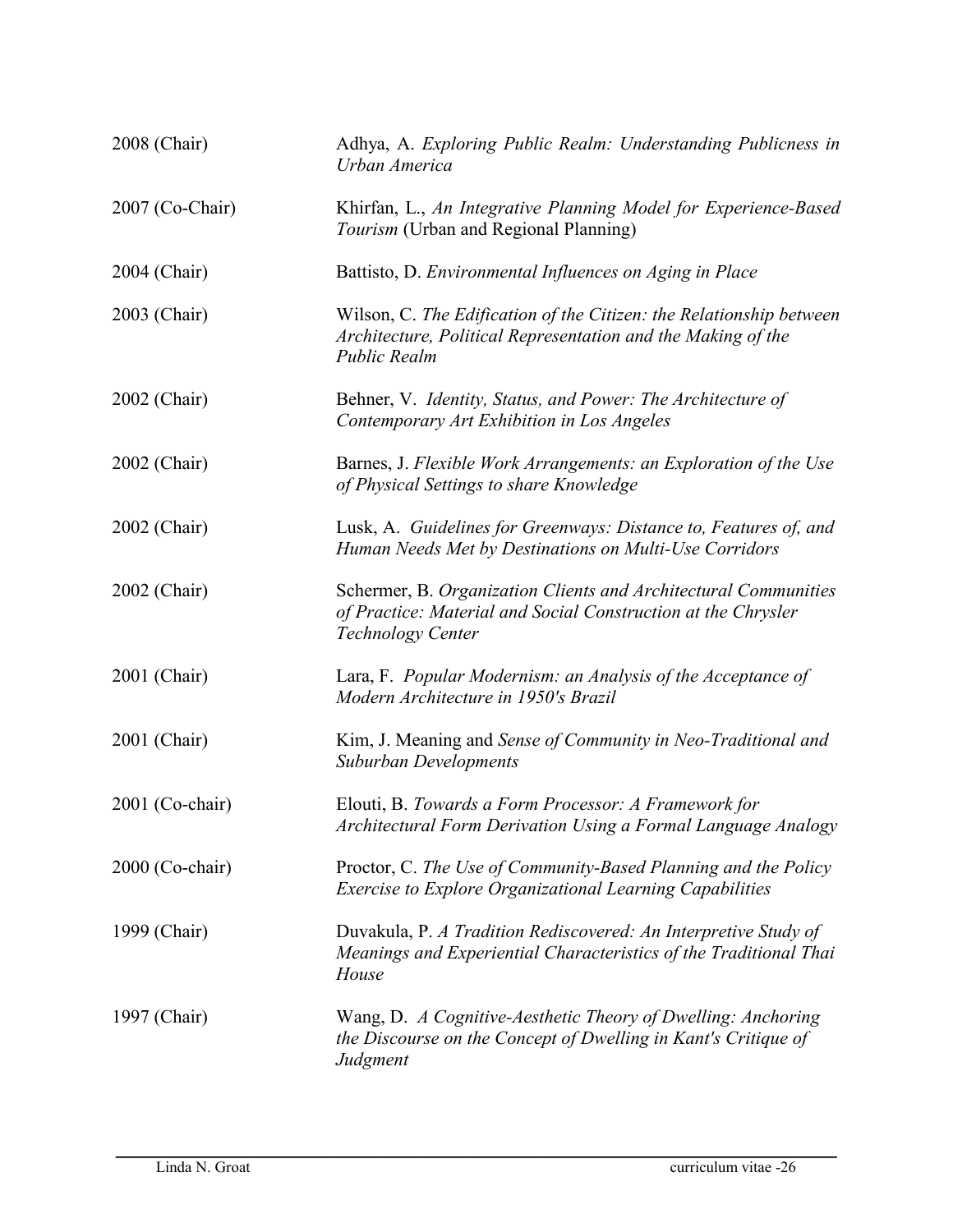| 1995 (Chair) | LaMarche, J. The Subject as Object: The Architecture and<br>Politics of the Imagined Subject in Twentieth Century<br>Architectural Texts |
|--------------|------------------------------------------------------------------------------------------------------------------------------------------|
|              |                                                                                                                                          |

University of Wisconsin-Milwaukee:

| 1991 (Co-chair) | Despres, C. Alternative to the American Dream: A Study of |
|-----------------|-----------------------------------------------------------|
|                 | Shared Housing Options for Low- and Moderate- Income      |
|                 | Non-Traditional Households                                |

## 3.3.2 Major Advisor (Doctoral Program)

| In Progress              | Erfani, K. Health, Aging, and Place                                                         |
|--------------------------|---------------------------------------------------------------------------------------------|
| In Progress              | Wahid, A. Urbanism and Policy: Equity and Inclusion                                         |
| In Process Co-Advisor    | <b>Bozkurt, E. Participatory Housing Design in Turkey</b>                                   |
| In Process Co-Advisor    | Myers, H. Health, Design, & Sustainability, Design Science                                  |
| (as of April acceptance) | Inter Departmental Program, Rackham-administered.<br>Invited to be involved in recruitment. |

#### 3.3.3 M.Sc. Theses Chair

| 2003 | Hartz, C., Design Principles for Educational Facilities                                                                |
|------|------------------------------------------------------------------------------------------------------------------------|
| 2003 | Puri, R., What Makes a Creative Place? An Inquiry into the<br>Revitalization of Downtown Neighborhoods                 |
| 2000 | Wilson, A., Collaboration and the Practice of Architecture                                                             |
| 1996 | Ramsay, D., Place Participation and the Search for a New<br>Paradigm of Architecture                                   |
| 1996 | Turkel, V. Contrasting Models of Cultural Representation: the<br>Detroit Institute of Art and the Toledo Museum of Art |

#### 3.3.4 Dissertation/Thesis Committee Member

#### CAUP, University of Michigan:

2018 Hamilton, E. *The Effect of Designed Environments in Encouraging Sustainable Practices*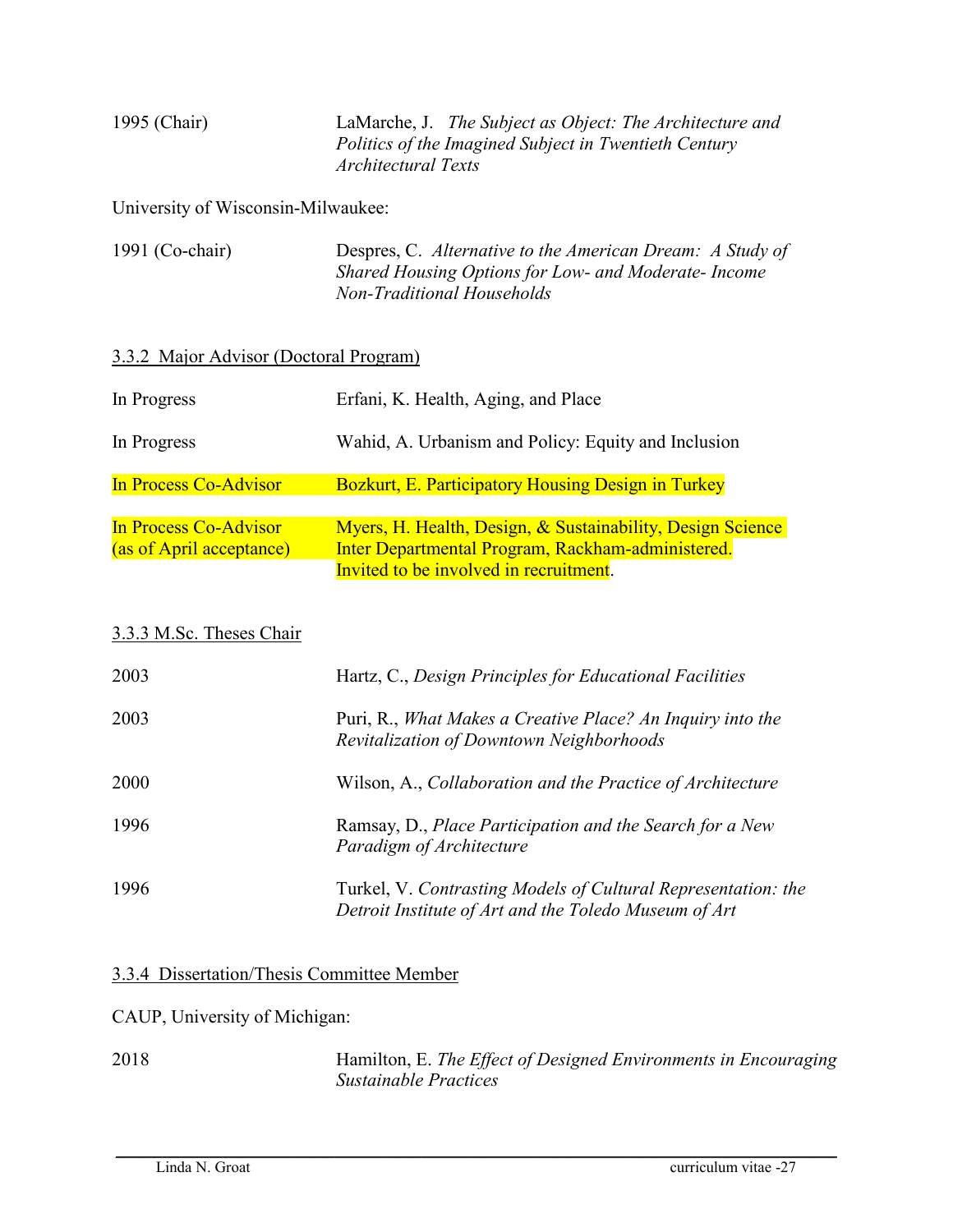| 2017 | McAslan, D. Neighborhood Walkability: Exploring the<br>Connections between Transit and Walking in Seattle<br>Neighborhoods (Urban and Regional Planning)                                |
|------|-----------------------------------------------------------------------------------------------------------------------------------------------------------------------------------------|
| 2016 | Rugkhapan, T. Landscape and Urban Design Codes as Spatial<br>Representation and Intervention in the Historic Districts of Three<br>Southeast Asian Cities (Urban and Regional Planning) |
| 2016 | Smith, B. Without Walls: SCI-Arc and Los Angeles Architecture in<br>the 1970s and 1980s                                                                                                 |
| 2013 | Hwang, Y. Essays on Analytic Methods for Micro-Geography of<br>the Workplace                                                                                                            |
| 2012 | Walsh, R. The Origins of the Vancouver Model: the development<br>of an urban typology and the role of the planning and architecture<br>innovations                                      |
| 2011 | Ragheb, A., Environmental Technology: Life Cycle Analysis for<br><b>Buildings</b>                                                                                                       |
| 2009 | Kaynar, I., Spatial Layout Properties and the Museum Visit                                                                                                                              |
| 2006 | Kabo, F. An Integrative Framework for the Design and<br><b>Implementation of Large Low-Cost Housing Projects</b>                                                                        |
| 2005 | Guney, Y. Appropriated "A La Franga" An analysis of the Turkish<br>Modernization Experience Through the Lens of Domestic Culture                                                        |
| 2004 | Nakamura, S. Smart Thermal control system in Residential<br><b>Buildings</b>                                                                                                            |
| 1998 | Obasanjo, O. The Impact of the Physical Environment on<br>Adolescent Functioning in the Inner-City                                                                                      |
| 1997 | Goodstein, E. The Dialectics of Modernity, Post-Modernity and<br>Sense of Place in the New South's New Orleans, 1884-1984                                                               |
| 1996 | Wei, K.C. Taoism in the Thought of Frank Lloyd Wright: A Study<br>of Wright's Aesthetic Thought and Architectural Principles                                                            |
| 1995 | Janz, W. Building Nations by Designing Buildings: The Power<br>Elite, Eero Saarinen and the Lincoln Center for the Performing<br><b>Arts</b>                                            |
| 1995 | Mangana, V. Hellenicity and Westernization: Form and Meaning<br>of Thessaloniki, Greece 1850-1940                                                                                       |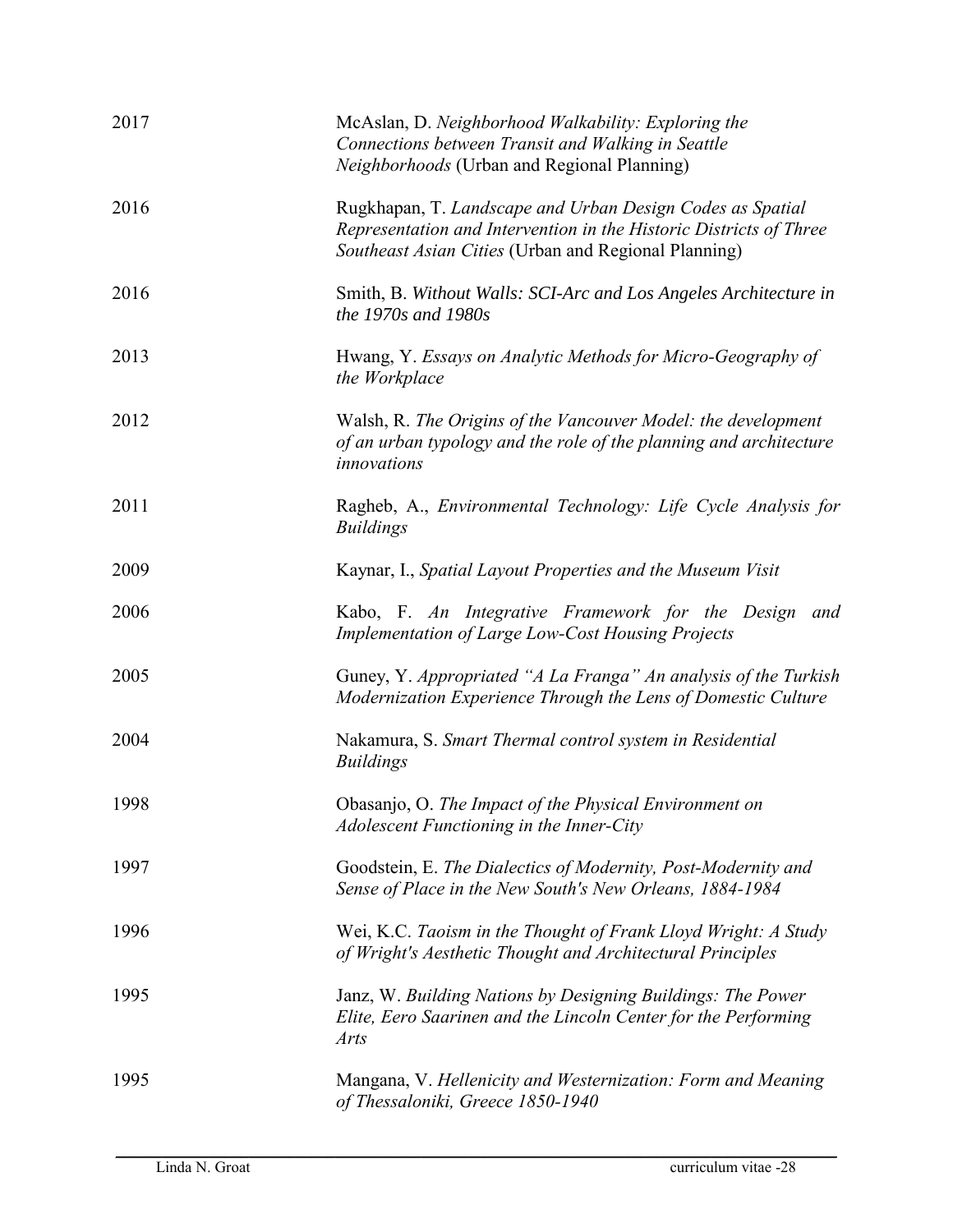| 1994                                   | Ranganathan, V. How Good is Good: Residents' Satisfaction with<br>Low Income Housing in India                                            |
|----------------------------------------|------------------------------------------------------------------------------------------------------------------------------------------|
| 1994                                   | Terzides, C. Computer-Aided Extraction of Morphological<br><b>Information from Architectural Drawings</b>                                |
| 1993                                   | Eleishe, A. Contextualism in Architecture: A Comparative Study<br>of Environmental Perception                                            |
| 1993                                   | Feng, J. Beyond Form and Structure: A Study of Poetic Reflection<br>of the Meaning and Experience of Chinese Architecture"               |
| 1992                                   | El-Rafey, M. Housing in Egypt: Reconstruction of Women's Point<br>of View                                                                |
| 1992                                   | Liou, S.R. A Systematic Computer-Aided Approach to the<br>Description and Analysis of Architectural Precedent                            |
| Outside TCAUP, University of Michigan: |                                                                                                                                          |
| 2004                                   | Sung, M., MFA in fiber art, (Dept of Art)                                                                                                |
| 1997                                   | Scandura, J. Uncommon Ground: Nation, Self and Society in<br>American Vernacular Modernism (Dept of English, American<br>Culture)        |
| 1993                                   | Wolf, K. Visual Assessment of the Lake Michigan Sand Dunes:<br>An Evaluation of Residential Development (School of Natural<br>Resources) |
| 1989                                   | Frewald, D. Preferences for Older Buildings: A Psychological<br><i>Approach to Architectural Design</i> (Department of Psychology)       |
| Other Institutions:                    |                                                                                                                                          |
| 2015 (External Examiner)               | Gjerde, M.T. Street Perceptions: a Study of Visual Preferences for<br>New Zealand Streetscapes (Victoria University of Wellington, NZ)   |
| 2010 (External examiner)               | Wheatley, D. Branded Spaces: Mental Mapping Architectural<br>Design and Experience (PhD Dissertation at University of Sydney)            |
| 1994 (External examiner)               | Xu, Y. Systematic Knowledge of Place Generation and<br>Categorization (University of New South Wales, Australia)                         |
| 1990 (External reviewer)               | Stumpf, K. Imagery of Shared History in the Built Environment                                                                            |
|                                        |                                                                                                                                          |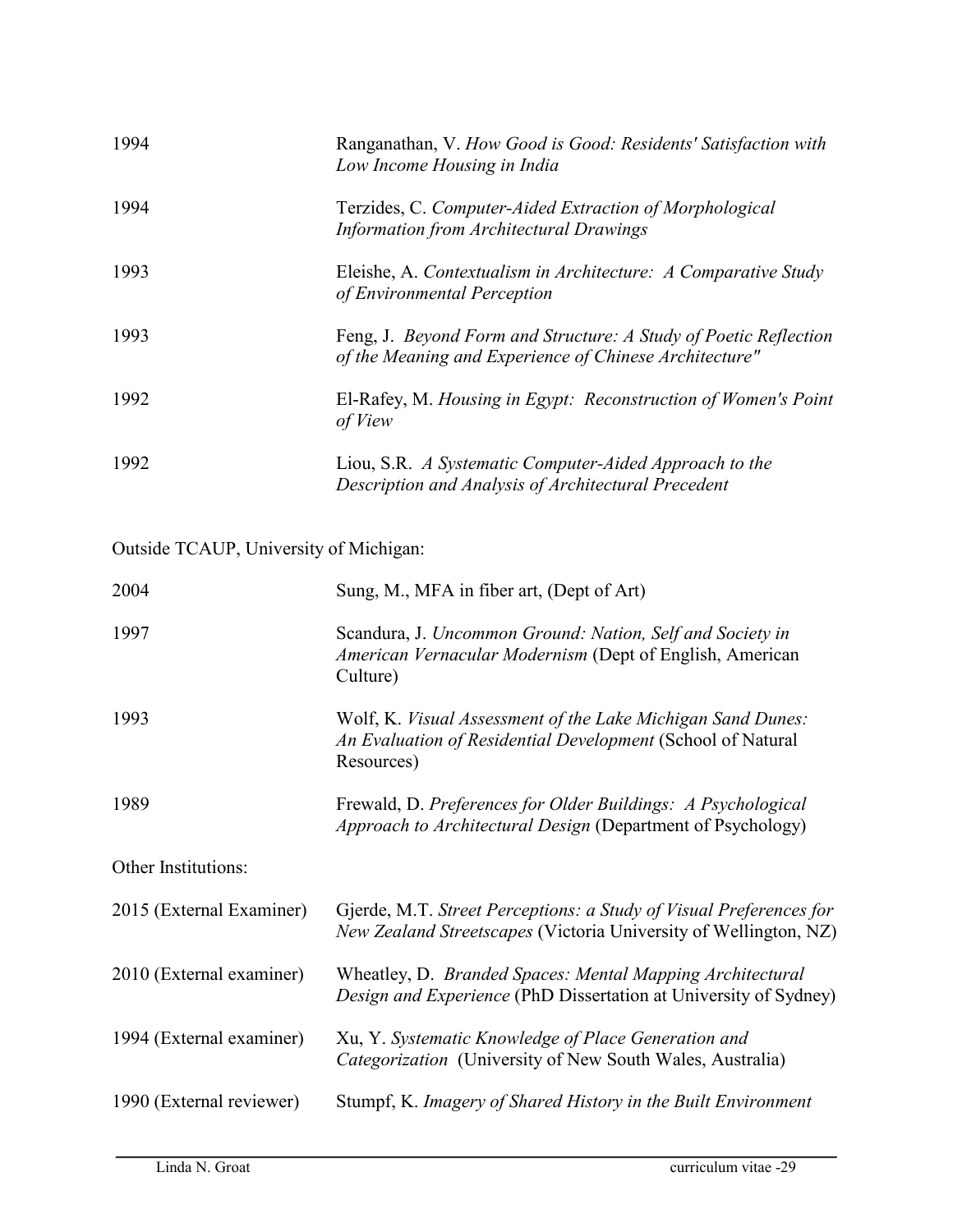#### (University of Wisconsin-Milwaukee)

#### 1989 (committee member) Downing, F. *Image Bunks: The Purpose, Function, and Meaning of Environmental Imagery in Architectural Designers* (University of Wisconsin-Milwaukee)

#### 3.4 GUEST CLASSROOM LECTURES AND CRITIQUES (OUTSIDE TCAUP)

Groat, L. 1999. Strategies and Tactics in Architectural Research, for the inaugural doctoral class, School of Design, North Carolina State University, Raleigh, NC, 1999.

Groat, L. April, 1994. The Perspective of Faculty and Student Women in Architectural Education, (Class: Feminist Perspective in Architecture) College of Architecture and Landscape Architecture, University of Minnesota, Minneapolis, MN.

Groat, L. December, 1989. Contextual Compatibility and Urban Design. (Classes: 1 undergraduate and 1 graduate class in Urban Design) University of Pennsylvania, Philadelphia, PA.

Groat, L. June, 1989. A Guided Tour of City Form. Alumni University Summer Program, University of Michigan, Ann Arbor, MI.

March, 1987, Guest Studio Juror, University of Illinois-Chicago Circle, Chicago, IL.

Groat, L. May, 1986. The Facet Theory Approach to Research *and* Current Issues in Architectural Theory and Research. (Classes: Ph.D. Program) College of Architecture, Georgia Institute of Technology, Atlanta, GA.

May, 1986. Guest Studio Juror, University of Minnesota, Minneapolis, MN.

Groat, L. 1983. Uses of the Sorting Task Interview Procedure. (Class: M.Sc. Program in Environmental Psychology) Department of Psychology, University of Surrey, Guildford, England.

Groat, L. 1982. Approaches to Research on Environmental Meaning. (Class: M.Sc. Program in Environmental Psychology) Department of Psychology, University of Surrey, Guildford, England.

Groat, L. 1980. Meaning in Modern and Post-Modern Architecture. (Class: Environmental Psychology) Department of Psychology, University of California, Berkeley, CA.

Groat, L. 1979. Meaning in Modern and Post-Modern Architecture. (Class: Environmental Psychology) Department of Psychology, University of California, Berkeley, CA.

Groat, L. 1975. Interior Design in Practice. (Class: Interior Design) Department of Interior Design, Solano Junior College, Solano County, CA.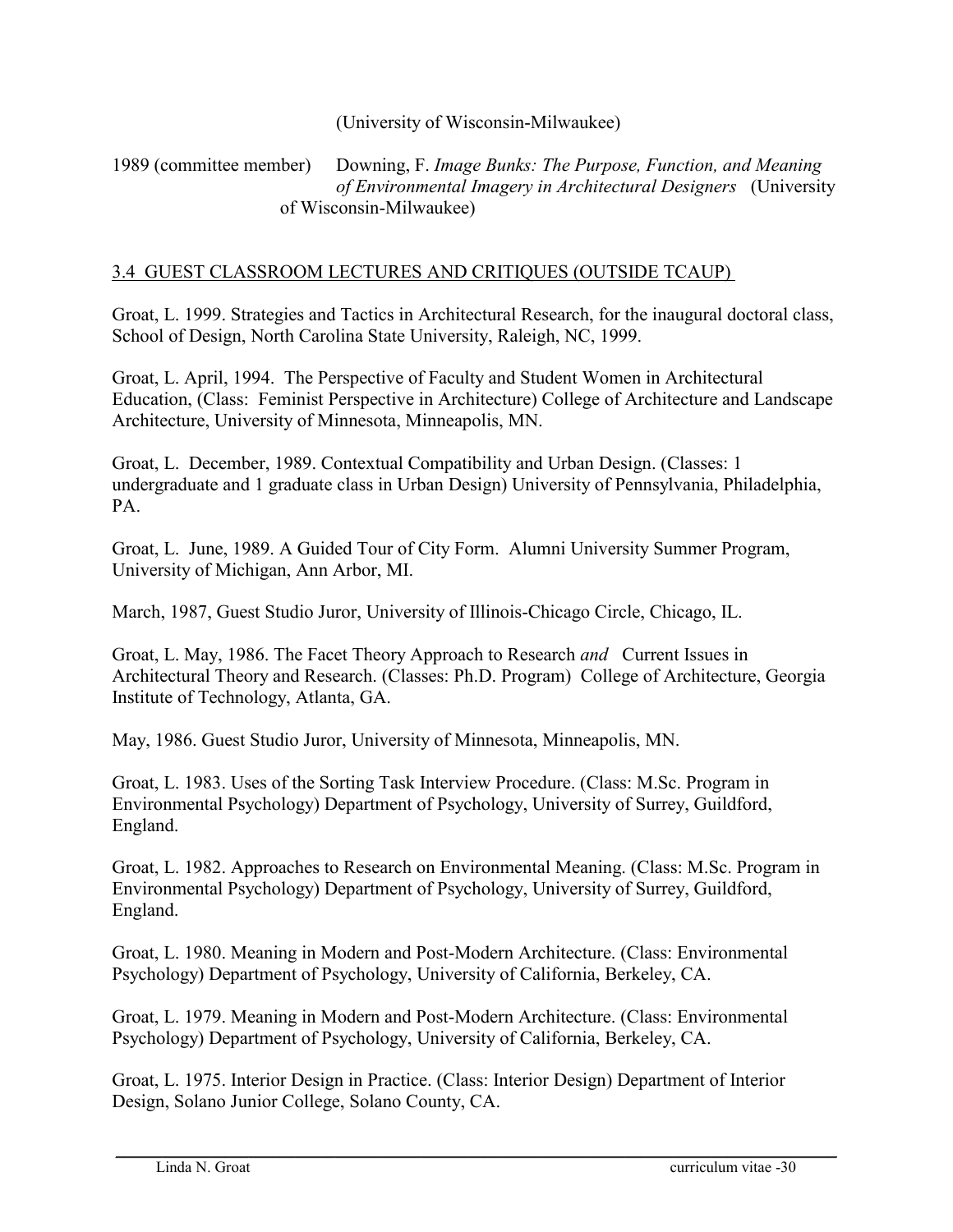## **4. SERVICE**

### 4.1 ADMINISTRATION

#### 1987-1992 Associate Dean, College of Architecture and Urban Planning, University of Michigan. Five major areas of responsibility are described below.

#### 4.1.1 Academic Program Development

Primary responsibility for the initiation of and revisions to the College's academic programs, including:

Administrative Coordinator, Work Group on Doctoral Education in Planning: Development of the Proposal to Transfer the Ph.D. Program in Urban, Technological and Environmental Planning (UTEP) to the College of Architecture and Urban Planning.

Chair, Planning Committee for Doctoral Education in Architecture: Primary responsibility for development of proposal for revisions to the Doctoral Program in Architecture for approval by the Horace Rackham Graduate School.

#### 4.1.2 Strategic Planning

Primary responsibility for coordinating the College's strategic planning process and its final documentation. Specific responsibilities included serving as the primary author of the College's Strategic Plan document and as administrative coordinator of several faculty task force groups which were instrumental in the development of the strategic plan. These included:

Faculty Activities Task Force, Diversity Task Force, Administrative Structure Task Force, Master's of Science Task Force, Design Profile Task Force, Doctoral Education in Planning Task Force.

#### 4.1.3 Research Development and Administration

Responsibility for oversight of the College's research development, including: representation at Research Associate Dean's Council, supervision of staff support for proposal preparation, and administration of research development and travel budget.

 $\_$  . The contribution of the contribution of the contribution of the contribution of the contribution of the contribution of the contribution of the contribution of the contribution of the contribution of the contributio

#### 4.1.4 Affirmative Action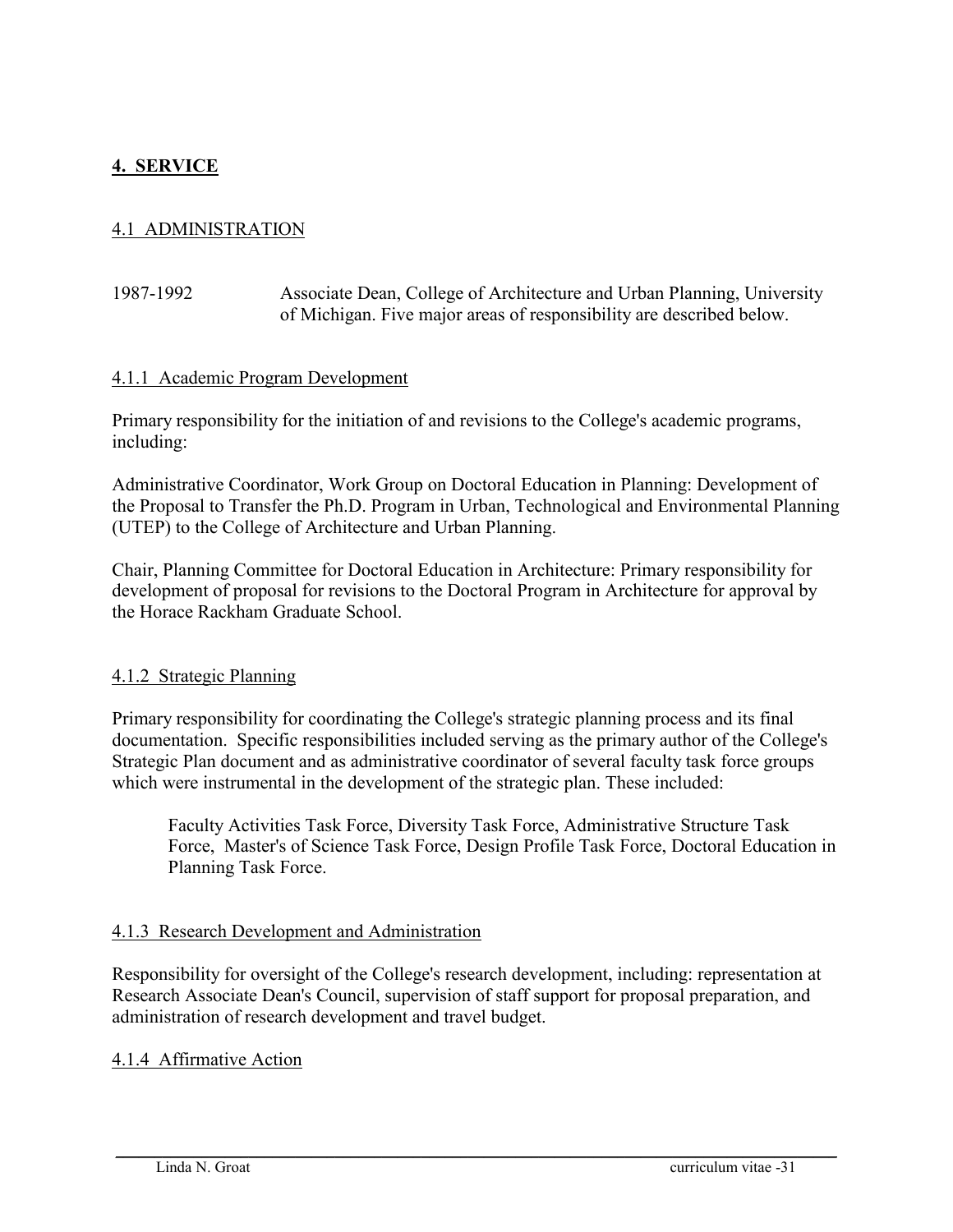Responsibilities as Affirmative Action Coordinator for the College included: membership on the Council on a Multicultural University (COMU); as a member of COMU subcommittee, development of revisions to the University's Target of Opportunity Program; administration of University policy on discrimination and discriminatory harassment; promotion of the College's hiring and student recruitment goals; oversight of programs and events which foster diversity.

#### 4.1.5 Program Administration

Administrative oversight for a variety of College activities which have a significant impact on the academic programs. This responsibility entailed ex-officio memberships on numerous CAUP committees, including:

Executive Committee, Administrative Committee, Library Committee, Lectures/ Exhibitions Committee, Space and Planning Committee, and the Faculty Evaluation Processes Committee.

# 4.2 DIVERSITY INITIATIVES: U-M AND NATIONAL

Hassinger, J., Groat, L. and Reed, B. (1999; 2000) "Women Talking Work and Diversity: Preparing Women Professionals for the Twenty-first Century," Gilbert Whitaker Fund for the Improvement of Teaching (Center for Research on Learning and Teaching, U-M), \$5000 for 1st phase; \$25,000 for 2nd phase.

The project is designed to increase the University's capacity to teach about organizational and professional life, with specific emphasis on the impacts of gender on workplace dynamics and women's lives.

Hassinger, J. Groat, L. et al, (1998) a proposal for expansion and continuation of the IPFP (Interdisciplinary Program n Feminist Practice), submitted to the Provost's Office, University of Michigan, preliminary approval with action pending.

The goal of this proposal is to maintain and expand the IPFP as a support mechanism for women in all the U-M's professional schools and colleges.

Groat, L. and Ahrentzen, S. (1997) letter/ proposal to the National Architectural Accrediting Board (NAAB) for the 1998 Conditions and Procedures for professional degree programs in architecture.

Washington, DC: NAAB.

Among other things, our proposal was to require a program self-assessment process, far more comprehensive than what typically takes place with student evaluations on a courseby-course basis. The rationale for this proposal is that many non-traditional students are not well served in programs that provide a relatively narrow curricular focus and pedagogy. The 1997-98 chair of NAAB has characterized this as "a significant change in the assessment process."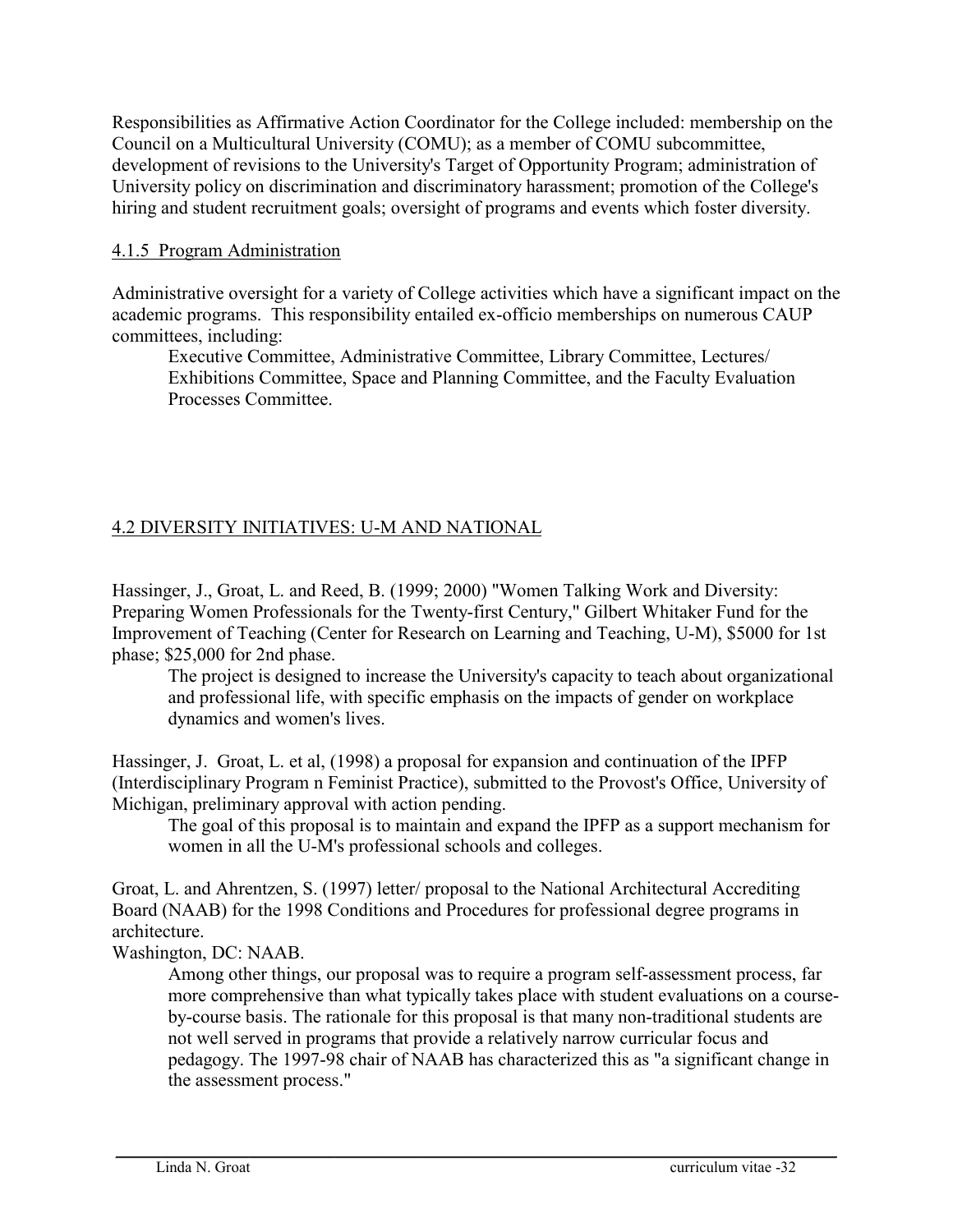Groat, L., Hollenshead, C. and Wilt, J. (1997) "An Agenda for Women in Business and Architecture," proposal to the President's New Century Fund, U-M, not funded.

The goal was to support program mechanisms and interventions to increase women's participation and success in education and leadership within the fields of business and architecture.

Groat, L. and Sutton, S. (1996) "Excellence in Architecture," a semester-long project including student/faculty workshops, symposium of external speakers, and a survey of architecture program students, Whitaker Fund for the Improvement of Teaching, University of Michigan

The goal here was to provide a participatory process for faculty and students to conduct a comprehensive program-wide self assessment that focused on the following issues: 1) the increasingly varied roles in practice; 2) responsiveness to increasingly diverse populations; and 3) the fostering of collaborative interdisciplinary relationships. Student/ faculty workshops resulted in specific recommendations for programmatic reform.

Groat, L. (1995) "Summary Report prepared for the Educational Program Committee," results of a survey questionnaire of U-M architecture program students, using survey form developed by Ahrentzen and Groat for their funded research study (NEA) of architecture students.

This report was disseminated to college and program administrators for curricular and program planning. Among other things, it analyzes the responses of U-M students according gender and ethnic groups, as well as in comparison to the 650-student sample in the NEA research.

Groat, L. et al (1992) Code of Conduct for Diversity in Architectural Education. Washington, DC: Association for Collegiate Schools of Architecture.

The task force was charged with developing a code of conduct among ACSA member schools that would support the increase in demographic diversity innnn architectural education. This task force report was circulated to all ACSA faculty and administrators. It provides a rationale and guidelines for achieving diversity within ACSA member schools.

Groat, L. (1989-92) Chair, Women's Issues Task Force, Association for Collegiate Schools of Architecture.

 $\_$  . The contribution of the contribution of the contribution of the contribution of the contribution of the contribution of the contribution of the contribution of the contribution of the contribution of the contributio

The task force was responsible for 1) development of recommendations for ACSA; 2) the maintenance of an ongoing network among women faculty; 3) oversight of meeting schedule and agendas for sessions at ACSA national meetings, and 4) the publication of a task force report.

# 4.3 ACADEMIC AND PROFESSIONAL SERVICE

### 4.3.1 To Academic Organizations, Journals, and Review Committees

### Editorial Boards:

2005-2017 Editorial Board Member, Environment & Behavior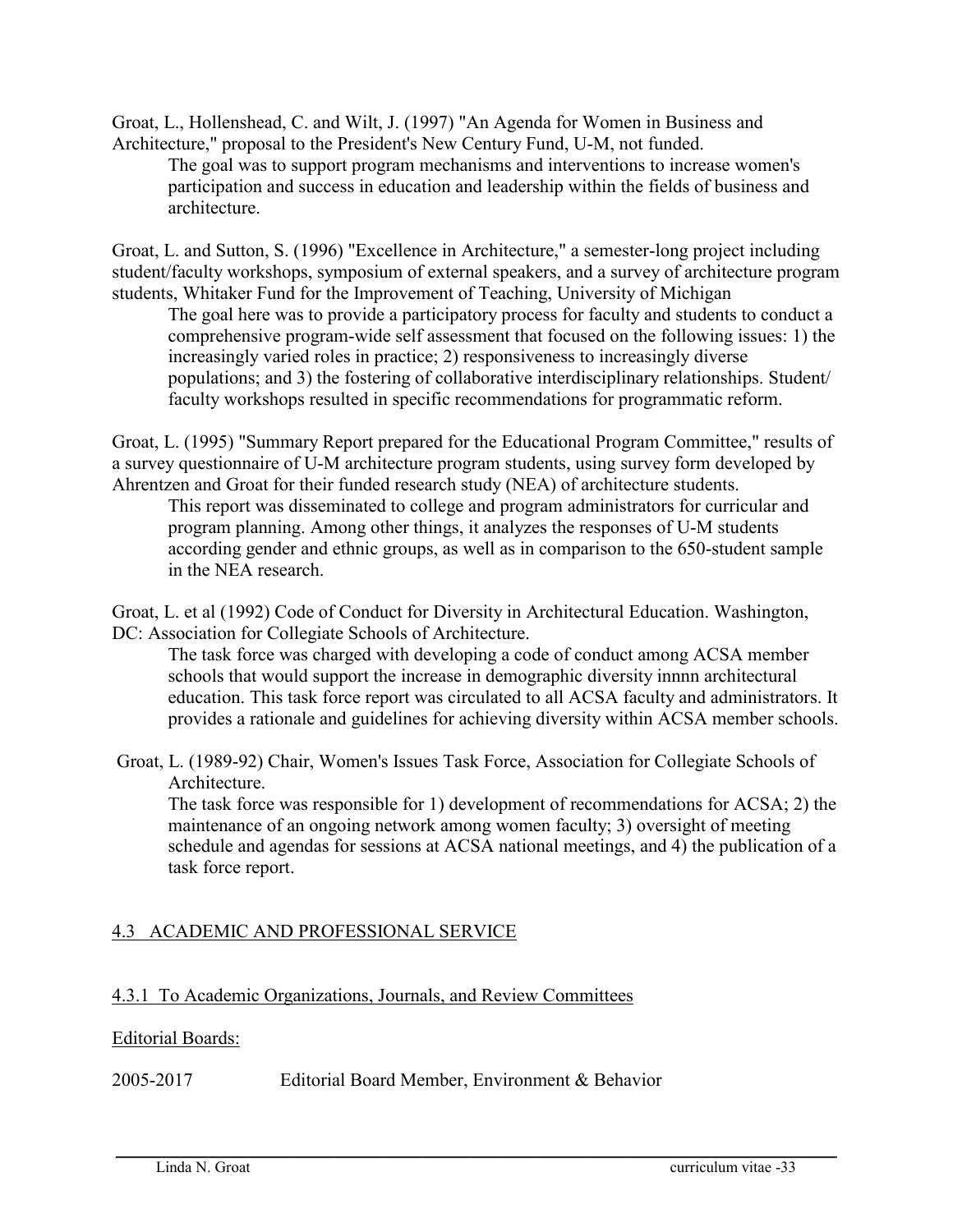| 2012-2014 | Editorial Board member, Research and Application in Architecture and<br>Urbanism                       |
|-----------|--------------------------------------------------------------------------------------------------------|
| 1998-2010 | Editorial Board member, Architectural Theory Review                                                    |
| 1990-2005 | Editorial Board member, Journal of Architecture and Planning Research                                  |
| 1990-2004 | Editorial Board member, Journal of Environmental Psychology                                            |
| 1989-95   | Editorial Board member, Journal of Architectural Education.                                            |
| 1989-94   | Editorial Advisory Board member, Advances in Environment, Behavior,<br>and Design, Plenum Press Series |

# Reviewing:

| 2020       | <b>Editorial Review for Routledge</b>                                                             |
|------------|---------------------------------------------------------------------------------------------------|
| 2019       | Promotion Review to Full Professor, for University of Illinois, Urbana-<br>Champaign              |
| 2018       | Editorial Review for Urban Design International                                                   |
| 2013       | Editorial Review for Journal of Architectural and Planning Research                               |
| 2011       | Association of Collegiate Schools of Architecture paper submissions<br>annual meeting             |
| 1998       | Design Studies                                                                                    |
| 1997       | McGraw-Hill Publishers                                                                            |
| 1996       | University of Illinois Press                                                                      |
| 1996, 1998 | Environment & Behavior                                                                            |
| 1995-96    | Journal of Architectural Education                                                                |
| 1995, 1996 | Division Board IV (Humanities and the Arts), Horace H. Rackham School<br>of Graduate Studies, U-M |
| 1995       | Career Development Fund for Faculty Women, Office of the Provost,<br>University of Michigan       |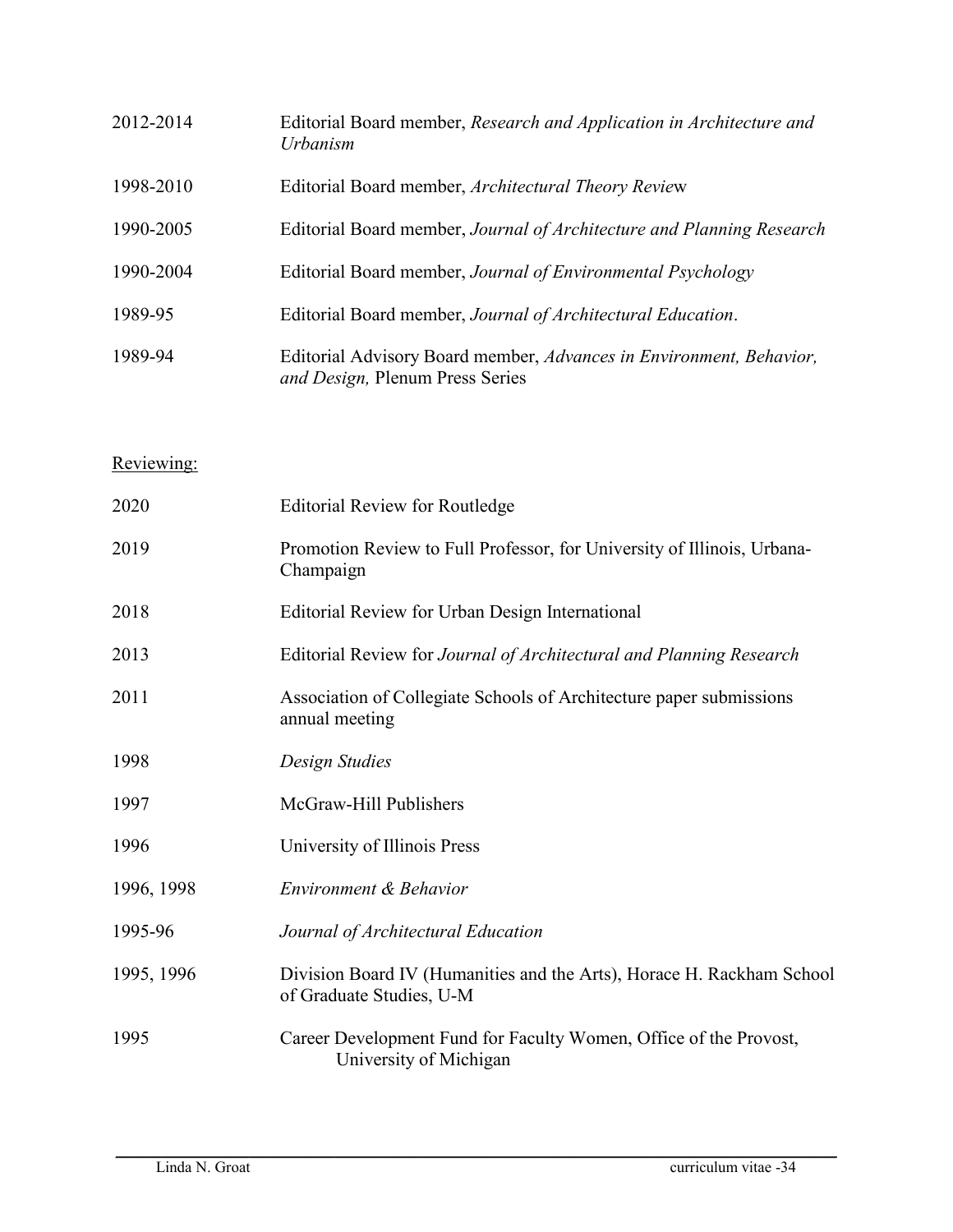| 1995-96; 1990-92 | Association of Collegiate Schools of Architecture paper submissions<br>annual meeting            |
|------------------|--------------------------------------------------------------------------------------------------|
| 1994-6           | Social Sciences and Humanities Research Council of Canada                                        |
| 1994-5           | National Endowment for the Humanities                                                            |
| 1994             | Van Nostrand Reinhold Press                                                                      |
| 1993             | Environment & Behavior, special edition on design review                                         |
| 1993             | Journal of Planning Literature                                                                   |
| 1983-92          | Environmental Design Research Association, paper submissions for<br>annual conference            |
| 1991             | Discretionary Fund Program, Office of the Vice President for<br>Research, University of Michigan |

# Special Assignments and Elected Offices:

| 1997-2004 | Faculty Councilor (for Architecture Program, University of Michigan),<br>Association of Collegiate Schools of Architecture                                                                                                                                                                               |
|-----------|----------------------------------------------------------------------------------------------------------------------------------------------------------------------------------------------------------------------------------------------------------------------------------------------------------|
| 1992-97   | Accrediting team member, National Architectural Accrediting Board<br>for University of Illinois-Chicago, 1998<br>for University of Texas-San Antonio, 1997<br>for City College, CUNY, 1996<br>for University of New Mexico, 1992                                                                         |
| 1995-96   | Member, Task Force on Alternative Accreditation Models, Association of<br>Collegiate Schools of Architecture                                                                                                                                                                                             |
| 1994-96   | Member, Architectural Education Study Advisory Committee, Boyer<br>Associates. This is a major 3-year study of architectural education<br>sponsored by ACSA, AIA, NCARB, NAAB, and AIAS. I am<br>one of 3 members appointed by ACSA to serve on this liaison committee<br>for the duration of the study. |
| 1992-95   | Regional Director, East Central Region, Association of Collegiate Schools<br>of Architecture, including the following committee assignments:<br>executive director search (1995)<br>elections/nominations (1994-95)<br>awards (1994-95)<br>planning (1994-95)                                            |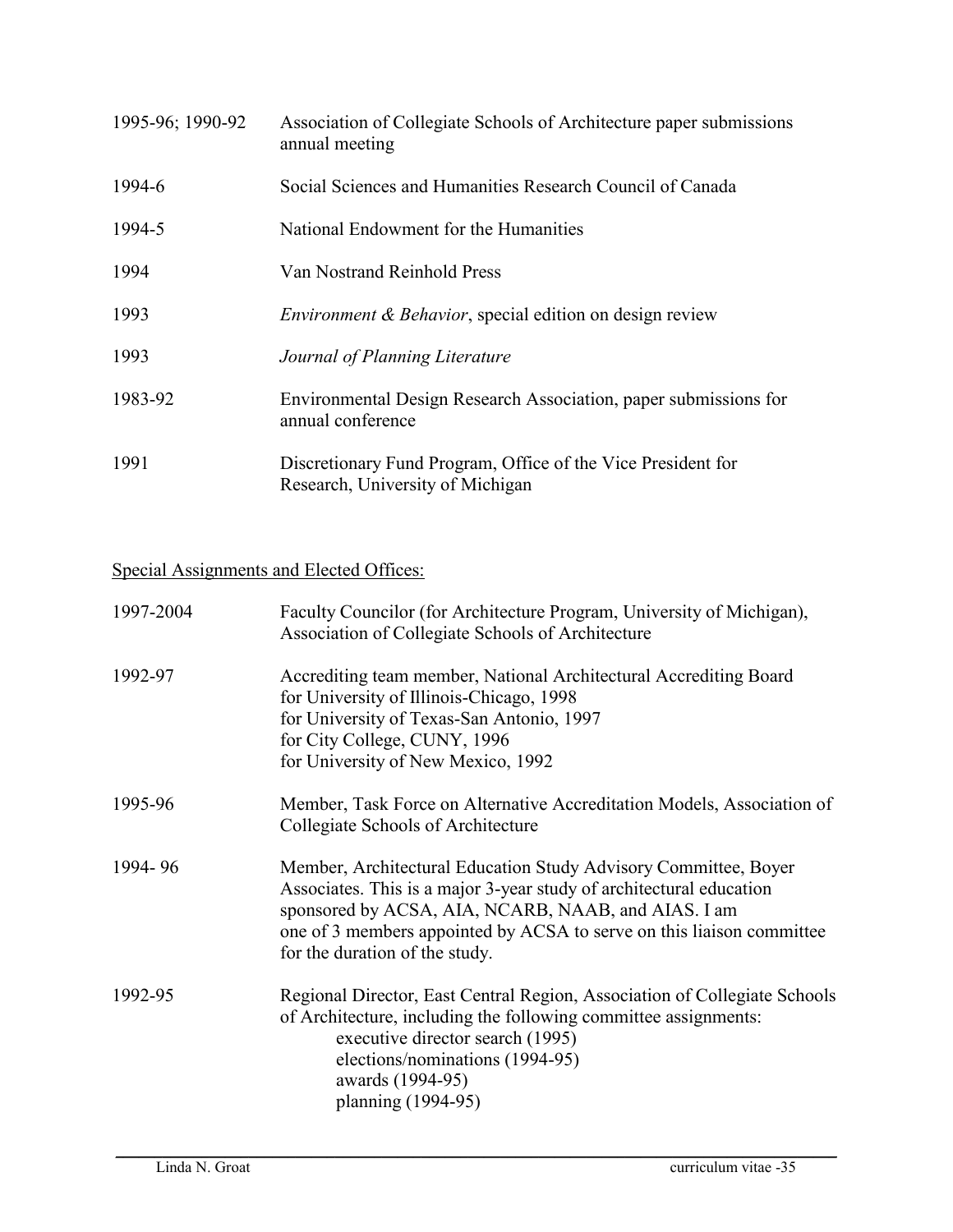|                          | task force on faculty councilor role (1993-95)<br>women's issues task force liaison (1993-94)                                                                              |
|--------------------------|----------------------------------------------------------------------------------------------------------------------------------------------------------------------------|
| 1995                     | Member of Executive Director Search Committee, Association of<br>Collegiate Schools of Architecture                                                                        |
| 1990-92                  | Chair, Task Force, Code of Professional Conduct, Association for<br>Collegiate Schools of Architecture.                                                                    |
| 1989-91                  | Chair, Women's Issues Task Force, Association for Collegiate Schools of<br>Architecture.                                                                                   |
| Conference Organization: |                                                                                                                                                                            |
| 1996                     | History/Theory Session Moderator, "Beyond Form: Rethinking<br>Architecture," Association of Collegiate School of Architecture Annual<br>Meeting, Boston, MA.               |
| 1993                     | Regional Papers Sessions Chair, Association of Collegiate Schools of<br>Architecture Annual Meeting, Charleston, SC.                                                       |
| 1991                     | Moderator, paper sessions at the Association of Collegiate Schools of<br>Architecture Annual Meeting, Washington, D.C.                                                     |
| 1991                     | Moderator, paper session at Plots and Plans, 8th Annual National Graduate<br>Women's Studies Conference, University of Michigan, Ann Arbor, MI.                            |
| 1990                     | Conference Coordinator, Symposium on Post-Professional Education in<br>Architecture, College of Architecture and Urban Planning, University of<br>Michigan, Ann Arbor, MI. |
| 1989                     | Conference Chair, East Central Regional Meeting of the Association of<br>Collegiate Schools of Architecture, University of Michigan, Ann Arbor,<br>MI.                     |
| 1989                     | Moderator, "Accessing Options," a symposium sponsored by the Society<br>of Women Architects and Planners, University of Michigan, Ann Arbor,<br>MI.                        |
| 1988                     | Moderator and organizer, Symposium on Doctoral Education in<br>Architecture, College of Architecture and Urban Planning, University of<br>Michigan, Ann Arbor, MI.         |
| 1988                     | Moderator and organizer, panel discussion on "An Issue of Architectural<br>Pedagogy: Training or Education?" Michigan Society of Architects<br>Convention, Lansing, MI.    |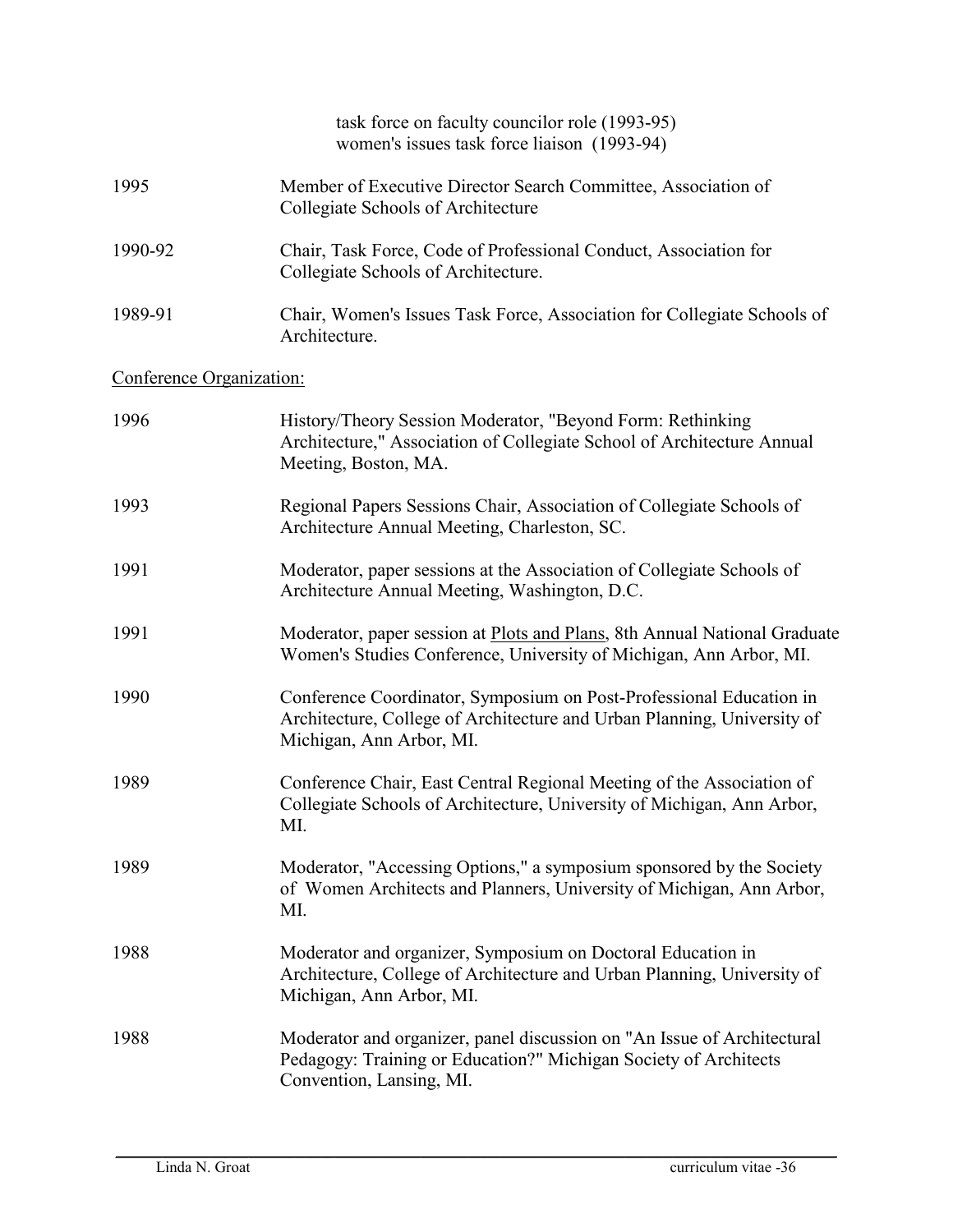| 1988 | Chair, Public Schools Administrators' Luncheon, Association of Collegiate<br>Schools of Architecture Annual Meeting, Miami, FL.                                                                                                                        |
|------|--------------------------------------------------------------------------------------------------------------------------------------------------------------------------------------------------------------------------------------------------------|
| 1987 | Chair and coordinator of peer review process for conference session,<br>"Typology: A Basis for Enhancing the Domain of Architectural<br>Research," at the Annual Research Conference of the AIA/ACSA Council<br>on Architectural Research, Boston, MA. |

Memberships in Professional Organizations:

Current:

Environmental Design Research Association

Past:

International Association for the Study of People and Their Physical Surroundings American Institute of Architects (associate member) Association of Women in Education, University of Wisconsin-Milwaukee National Association for Women in Education Organization of Women in Architecture, San Francisco member of the steering committee, 1974-75

### 4.3.2 Faculty Committees: University of Michigan (since 1992)

### University-wide:

| 2004-2006 | Member, University Diversity Council<br>Member, Planning Committee<br>Member, Task Force on Curriculum and Pedagogy                                                                                                                                                                                 |
|-----------|-----------------------------------------------------------------------------------------------------------------------------------------------------------------------------------------------------------------------------------------------------------------------------------------------------|
| 1999-2001 | Co-Chair, Provost's Council on Student Honors, U-M<br>In addition to the annual selection of university-wide nominees to the Rhodes,<br>Marshall, and Mitchell Scholarship Programs, this assignment involved chairing<br>various subcommittees to advance a "culture of honors" at the university. |
| 2000      | Rackham Graduate School, Pre-doctoral Fellowship Selection Review Committee                                                                                                                                                                                                                         |
| 1998      | Task Force to Review Policies for Awarding Undergraduate Honors,<br>Office of the Provost                                                                                                                                                                                                           |
| 1997-2000 | Faculty Council, Interdisciplinary Program on Feminist Practice                                                                                                                                                                                                                                     |
| 1997-2000 | Gender and Organizations study group, Institute for Research on Women<br>and Gender                                                                                                                                                                                                                 |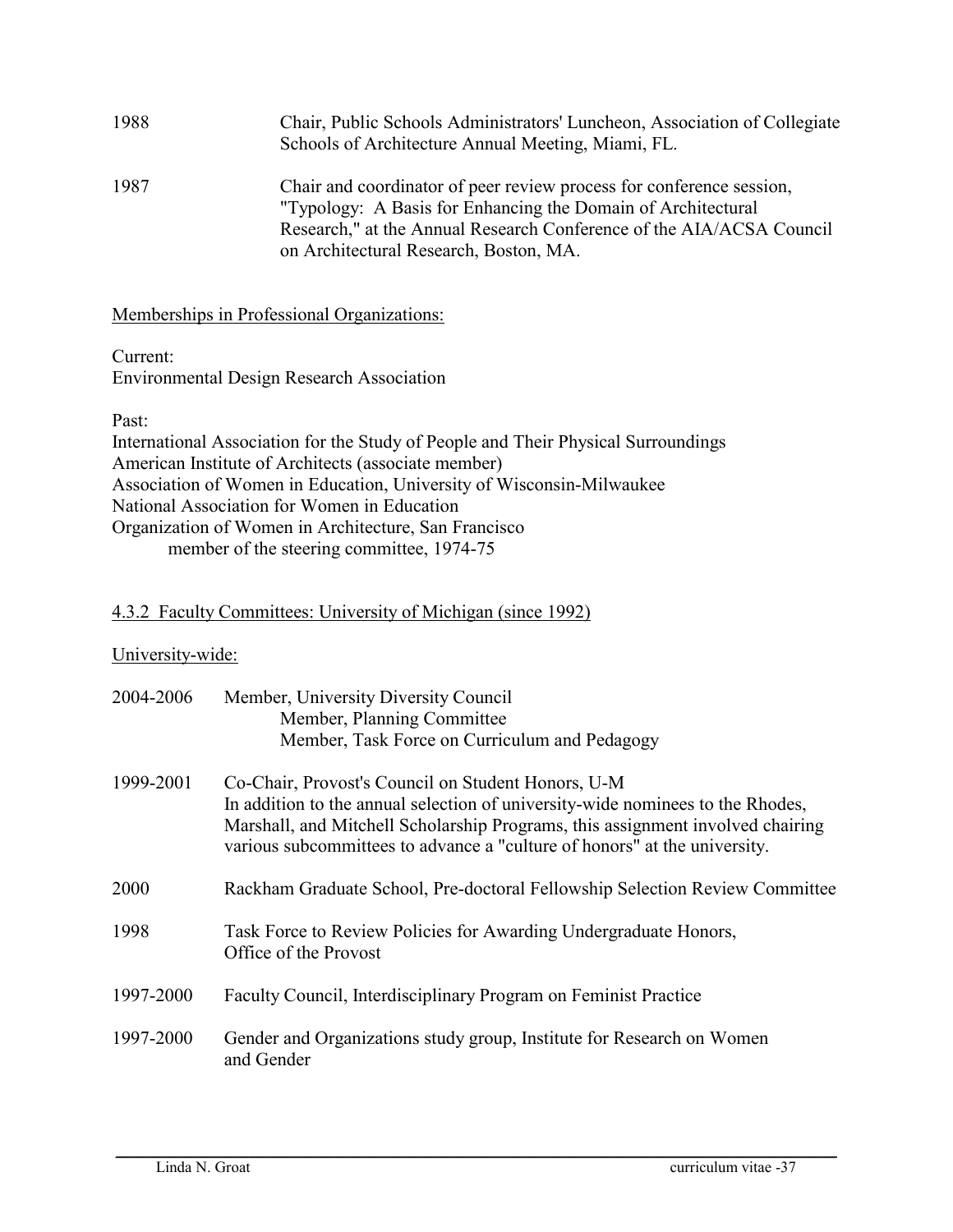- 1995-97 Faculty Grant and Fellowship Competition, Horace H. Rackham School of Graduate Studies
- 1994-present Seminar on Teaching, Office of the Provost session facilitator, Teaching & Learning Styles, 1997 member of the steering committee, 1995-96

College of Architecture and Urban Planning:

| 2020-2021 | Special Tenure Review Committee (a second assignment ongoing)         |
|-----------|-----------------------------------------------------------------------|
| 2019-2020 | <b>Special Tenure Review Committee (continued into Spring/Summer)</b> |
| 2019-2020 | Lecturer Review Committee                                             |
| 2018-2019 | Lecturer Review Committee                                             |
| 2017-2018 | Lecturer Review Committee                                             |
| 2010-2016 | Promotion & Tenure Committee                                          |
| 2009-2010 | Promotion & Tenure Interim Review Committee, Chair                    |
| 2008-2009 | Promotion & Tenure Committee                                          |
| 2006-2007 | Doctoral Programs Collaboration Task Force (Co-Chair)                 |
| 2000-2004 | Promotion and Tenure Committee (Chair, 1/02-5/04)                     |
| 2003      | <b>Dissertation Award Committee</b>                                   |
| 1998-2000 | <b>Executive Committee</b>                                            |
| 1998-99   | <b>Urban Design Planning Committee</b>                                |
| 1997-98   | Architecture Programs Search Committee                                |
| 1995-96   | Diversity Committee, Chair                                            |
| 1994-95   | <b>Research Policy Committee</b>                                      |
| 1994-95   | Ad Hoc Committee on Clinical-Type Appointments                        |
| 1993-94   | Tenure Review Committee for Assistant Prof. Hille                     |
| 1992-93   | Contract Renewal Review Committee for Assistant Prof. Almy            |
| 1992-93   | Committee on Faculty Rights and Responsibilities                      |

Professional Program in Architecture:

| 2019                 | MArch Program Admissions (2yr.) |  |
|----------------------|---------------------------------|--|
| $\sim$ $\sim$ $\sim$ |                                 |  |

- 2017 MArch Program Admissions (2yr.)
- 2016 MArch Program Admissions (3yr.)
- 2014 MArch Program Admissions (2yr.)
- 1998-2003 ACSA Faculty Councilor
- 1996-97 Chair, Faculty Search Committee
- 1996, fall & Educational Program Committee
- 1995-96
- 1994-95 Faculty Search Committee

Doctoral Program in Architecture:

| 2010-2014 | <b>Advisory Committee</b>                   |
|-----------|---------------------------------------------|
| 2007-2008 | Task Force on Publicity/ Poster Development |
| 1995-2007 | <b>Advisory Committee</b>                   |